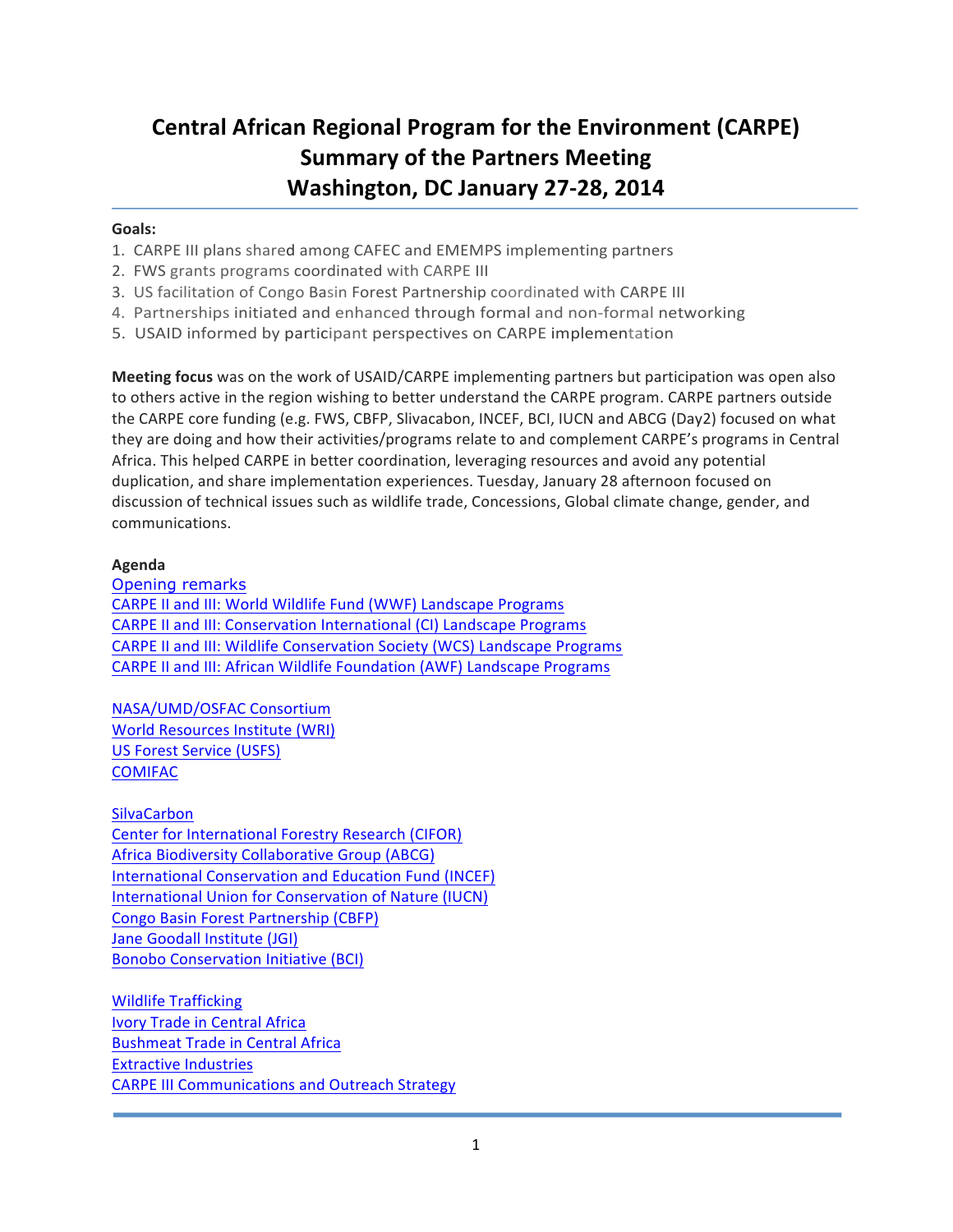# **Day One**

# **SK Reddy Opening Remarks:**

This meeting is very important as we embark on CARPE III. It is also very timely as the U.S. Congress increases its focus on CARPE's accomplishments and impacts on wildlife protection and socio-economic impacts. Through the last two phases we have built exceptional institutional capacities in the public and civil society sectors throughout the Region and in the target countries to undertake planning and implementation of biodiversity and climate change mitigation programs.

CARPE deals with two very complex sectors—biodiversity and climate change mitigation. The complexity is compounded by a plethora of international conventions and agreements signed by the target countries and donor interests (pull and push) that is complicating implementation. Promised funding has been delayed and programs are not able to take full advantage of CARPE's technical assistance and tools put at their disposal.

From our vantage point we see certain issues in CARPE III program and its implementation:

- i) Where CARPE program emphasis has lagged behind (e.g. species conservation/protection and trafficking);
- ii) Marketability of carbon credits where there is sustainable management of forests;
- iii) Assess cross-sectoral linkages—agriculture, mining and artisanal logging;
- iv) Effectively communicating with key stake holders on results and impacts;
- v) Lay strong foundations for continuing biodiversity and climate mitigation programs

CARPE III talking points:

- CARPE is a successful long term USAID conservation and development commitment to a troubled, diverse and complex region
- CARPE III is an evolving program responding to current drivers including addressing climate change, ivory trafficking, and national capacity building
- **CARPE III is not CARPE II**
- There are four landscape implementing partners working in the eight CARPE III landscapes, each landscape with its own set of strategies based on targets and threats.
- Four national level programs: protected areas, green economy, wildlife and forests assist in implementation of CAFEC cross-cutting strategies.

CARPE Team would like to benefit from the ideas emerging in this meeting on these issues. I request the partners to address these issues, among others in their presentations. During the two days CARPE team will try to get a deeper and clear understanding of Congressional concerns and will share with IPs on steps to address those concerns. With these remarks, I look forward to very productive discussions.

## **CARPE II and III: WWF Landscape Programs**

In CARPE II, WWF implemented programs 8 CBFP LS and led CARPE Consortiums in 5 landscapes. The Strategic Objective of CARPE II was: **To reduce the rate of forest degradation and loss of biodiversity through increased local, national and regional natural resource management capacity.** The primary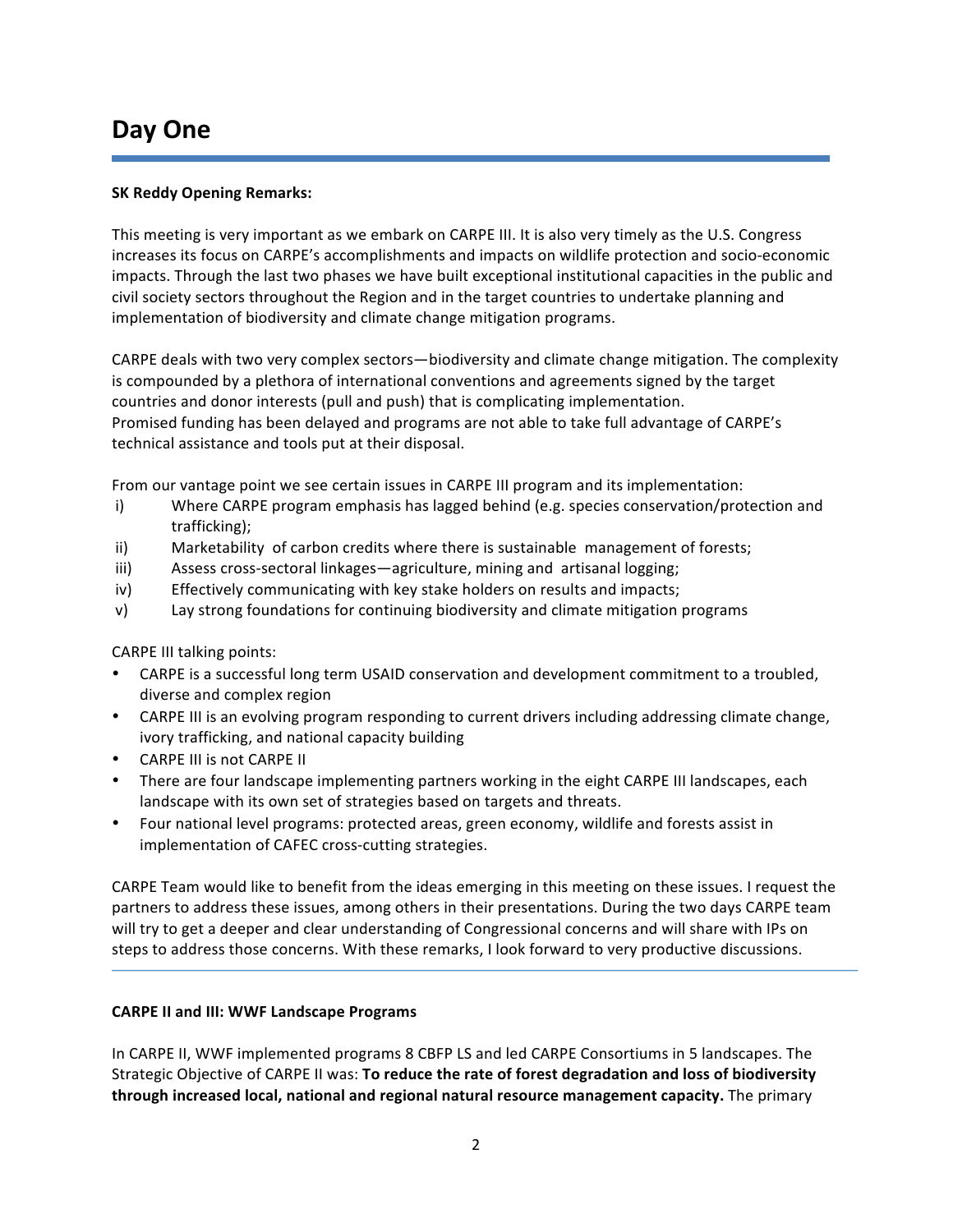conservations targets within that Objective were Forest and freshwater ecosystems and services and Species (elephants, apes, bushmeat target species). The main threats to these conservation targets are listed below:

- Unsustainable hunting and fishing for subsistence and commercial bushmeat trade
- Elephant poaching (illegal hunting)
- Habitat loss and land conservation from shifting and/or industrial agriculture
- Wood energy harvesting
- Unsustainable legal and illegal logging (direct and secondary effects)
- Legal and illegal non-forest extractive industries and infrastructure (including associated indirect threats)

Challenges to meeting the Objective included a challenging context (minimal access, insecurity, acute development needs, logistics, high operational costs, etc.), securing political will (including among key government partners), internal and external capacity, etc. The scope of the WWF activities under CARPE II was also challenging as it covered multiple landscapes.

Several **common strategies** were implemented across multiple landscape programs:

- Improve understanding and data on biological and socio-economic variables to inform LUP and management decisions by implementing standardized ecological survey and bio-monitoring methods and undertaking socio-economic studies (including market chain assessments). Efforts also contributed to building and institutionalizing capacity for monitoring (e.g. SOF).
- Identify and engage stakeholders at local, national and regional level in LUP and NRM. Included engaging on establishing enabling conditions for NRM (policies, etc.).
- Increase capacity (financial) technical and operational) to plan and implement land and resource management activities and address main threats:
	- $\circ$  Strengthen the capacity of PA management authorities to support the development and implementation of PA management plans.
	- $\circ$  Encourage and build community capacity to engage in NRM as part of efforts to decrease pressure on NR in and outside Pas.
	- $\circ$  Develop and implement strategies with the private sector to decrease impacts of NR exploitation and move towards certification.
- Leverage additional support for NRM and build the enabling conditions for sustainable funding of conservation and eco-development in the LS (REDD+, tourism, trust funds, etc.)

CARPE II was implemented within seven Landscapes. Four of the seven were chosen for continued implementation in CARPE III.

The seven Landscapes are described in detail below including a summary of results for each Landscape in CARPE II and strategies for implementation in CARPE III.

#### **Landscapes**

- 1. Tri-National Dja-Minkebe-Odzala Forest Landscape (TRIDOM)
- 2. Gamba-Mayumba-Conkouati Forest Landscape
- 3. Sangha Tri-national (TNS) Forest Landscape
- 4. Salonga-Lukenie-Sankuru Forest Landscape



**WWF** programs | 5. Virunga Forest Landscape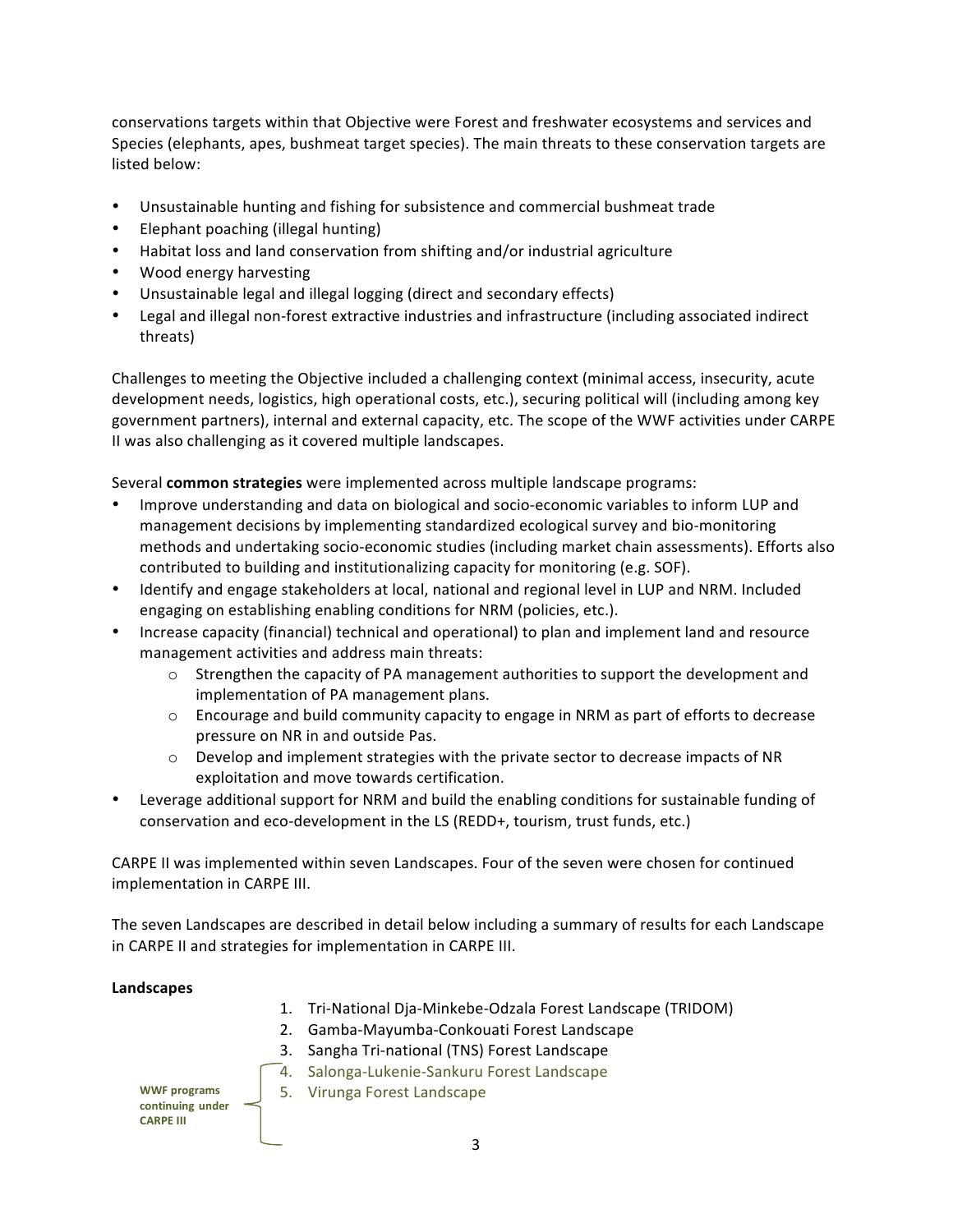# 6. Lac Télé-Lac Tumba Landscape

7. Maiko-Tayna-Kahuzi-Biega

# **Tri-National Dja-Minkebe-Odzala Forest Landscape (TRIDOM)**

- 186500 km<sup>2</sup>: Cameroon (56,730km<sup>2</sup>), Gabon (66,130km<sup>2</sup>) and Republic of Congo (63,720km<sup>2</sup>)
- CARPE II implementing partners: WWF and WCS
- Other partners: three Ministries in charge of Forests, UNOPS, the private sector, in particular logging companies, and other national and international organizations.

# **Landscape Characteristics**

- A complex of 9 protected areas (PA), linked by a vast interzone
- Low population density, low but growing road density, few easily navigable rivers
- Globally important populations of large mammals (elephant, gorilla, chimpanzee, leopard, giant pangolin and others
- An emerging iron ore province with 8 iron ore exploration sites

# **Overview of selected results for CARPE II**

- TRIDOM became recognized by the three governments, through the signature of the TRIDOM collaboration agreement in 2005.
- CARPE II strategies focused on 21 macro-zones covering 75% of the landscape area.
- New programs: developed during CARPE II, such as the Souanke Panhandle in the TRIDOM Congo interzone.
- Improved understanding and data on biological and socio-economic variables. NGO partners collected a large quantity of data.
- Consulted and worked with all stakeholders, developed and drafted policy guidelines, management plans and zoning and regulation.
- Carried out training of government staff and local communities, and offered very considerable implementation support, in particular to Government agencies in charge of combating poaching.
- Increased awareness of TRIDOM achieved among Governments, COMIFAC, ECCAS, mining companies, research institutions (such as CIRAD) and donor agencies, in particular as an area where to focus anti-poaching support and develop innovative schemes in relation with the mining and infrastructure sector.
- Management plans for Boumba Bek and Nki national parks have been finalized and were validated in a participatory process in 2012. The Boumba-Bek MP has been signed by the Prime Minister in 2012, and signature for the Nki MP is expected soon.
- Building on results of a WCS survey covering 47,444km<sup>2</sup> a presidential decree establishing Ntokou Pikounda NP was signed March  $4<sup>th</sup>$ , 2013.
- In a process facilitated by UNOPS, a tri-national anti-poaching agreement was finalized in December 2012.
- Conservation base established in Sembe (beginning 2008) to cover both the Jua Ikié Tala Tala ERZ and Djoua Ivindo ERZ. The base is run by a Government coordinator supported by a WWF technical assistant, with 16 trained guards, and expat law enforcement advisor, and long term consultants.
- WWF carried out large mammal surveys in 9,420 km<sup>2</sup> of the Ngoïla Mintom Forest, first in 2008, then in 2011, undertook extensive consultation with local communities and advocated at the institutional level to promote sustainable management of the Ngoïla Mintom Forest block.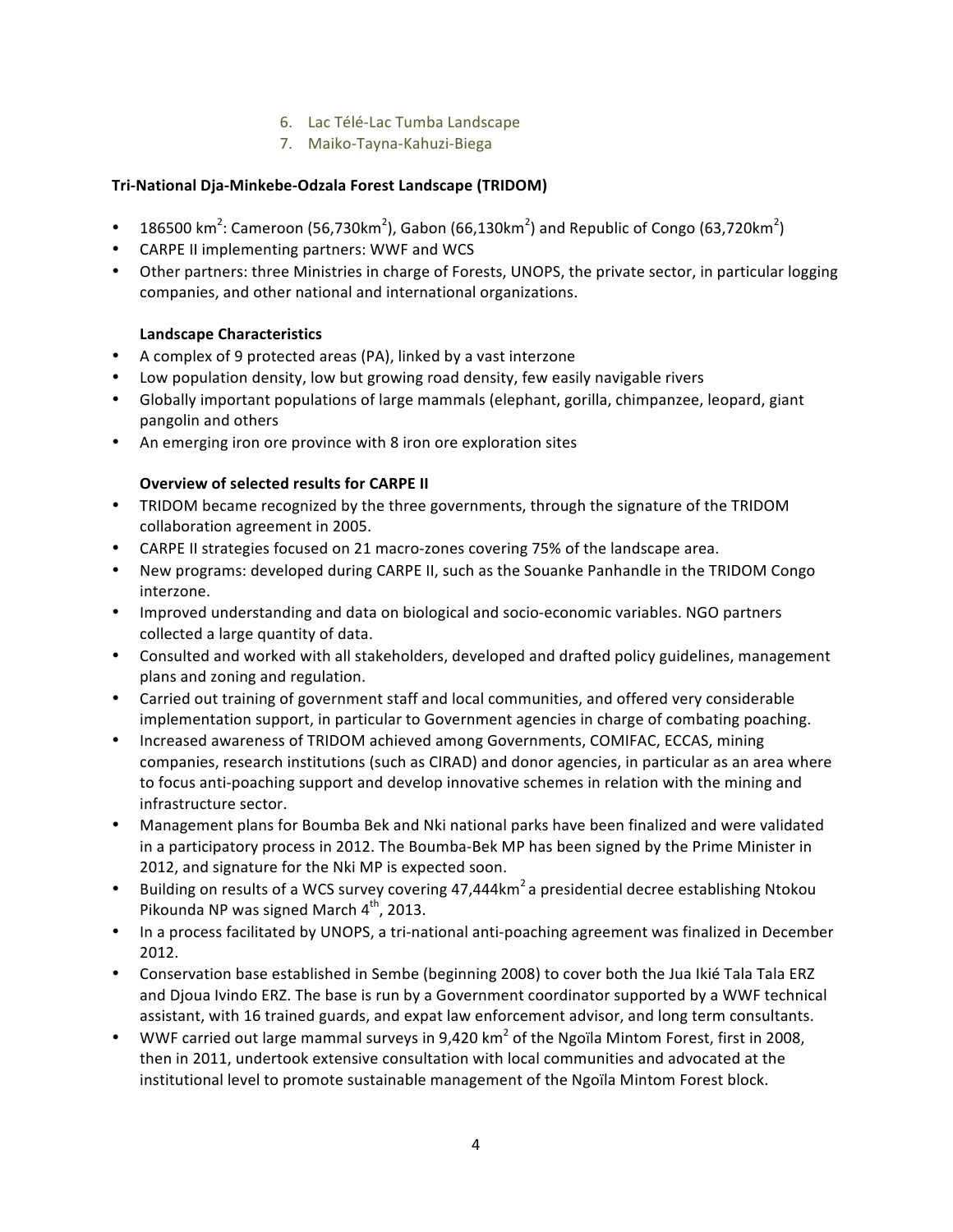- In TRIDOM Gabon WWF's efforts were concentrated on three logging concessions, two CBNRM Areas, Minkebe NP and Mwagna NP. WCS concentrated on Ivindo NP and neighboring logging concessions.
- Partners provided extensive support to the Gabonese Government (Ministry of Water and Forests, ANPN) for anti-poaching. As of 2012 MIST monitoring (and now SMART) is operational in Minkebe, Mwagna and Ivindo national parks. WWF and WCS have MIST officers in Makokou and Oyem and reporting is consolidated at the national level on a monthly basis by a WCS expert.
- WWF, together with UNOPS TRIDOM, advocated for recognition of Messok Dja as a proposed PA, and for the Djoua Ivindo forest to be reserved for mining, conservation and eco-development (no industrial agriculture, no logging). In 2010, an interministerial committee on the zoning of TRIDOM Congo was created by the Minister of Forest Economy. A revised and refined TRIDOM component of the "National Land Management Strategy" for TRIDOM-Congo.
- PROGEP-PNOK established and aimed to protect the eastern side of PNOK from negative impacts caused by the industrial logging activities (Ngombe FMU) and illegal wildlife activities, and work with local communities to achieve sustainable management of natural resources. The program has increased the overall level of surveillance effort in the Ngombe FMU. Human impacts continue to evolve (road rehabilitation, oil palm plantation, etc.)

# Gamba-Mayumba-Conkouati Forest Landscape

- 53,290 km<sup>2</sup> CARPE II implementing partners: WWF, WCS, Ibonga-ACPE (Association pour la Conservation at la Protection de l'environment)
- Other partners: ANPN, MEF, MEFDD, IUCN, RAPAC, other government agencies, international and national NGOs
- CARPE II strategies focused in 5 Protected Areas, 3 CBNRM Areas and 3 Extractive Resource Zones

# **Landscape characteristics**

- Transboundary, with marine component
- Wide diversity in habitats, varying from sea and coastal vegetation, to lagoons, wetlands up to the lowland forest-savannah mosaic
- Diversity of land use: Pas, village territories, forestry concessions, oil & mining

# **CARPE II: Overview of selected results**

- Management plan development and implementation: Management plans were developed for all five national parks using USFS guidelines. Government ownership has been a challenge. In May 2011, the management planning process for the entire park network in Gabon was standardized and put under the responsibility of a "Management Planning Taskforce", led by ANPN, with technical support from USFS, WCS and WWF.
- Capacity building for park management: WWF and WCF played a major role in supporting park management activities:
	- Park surveillance activities were reinforced and resulted in increases in wildlife. In Moukalaba Doudou and Loango approximately 110 surveillance missions were completed per year totaling over five thousand (5000) man/days. In Conkouati, about 140 terrestrial patrols were supported per year, as well as lagoon and marine patrols.
	- Wildlife monitoring within and around national parks was established. WWF and WCS conducted baseline wildlife surveys in Moukalaba Doudou and Loango NPs, as well as in the interzone between the parks. The forestry concessions Bayonne and Mavoungou were also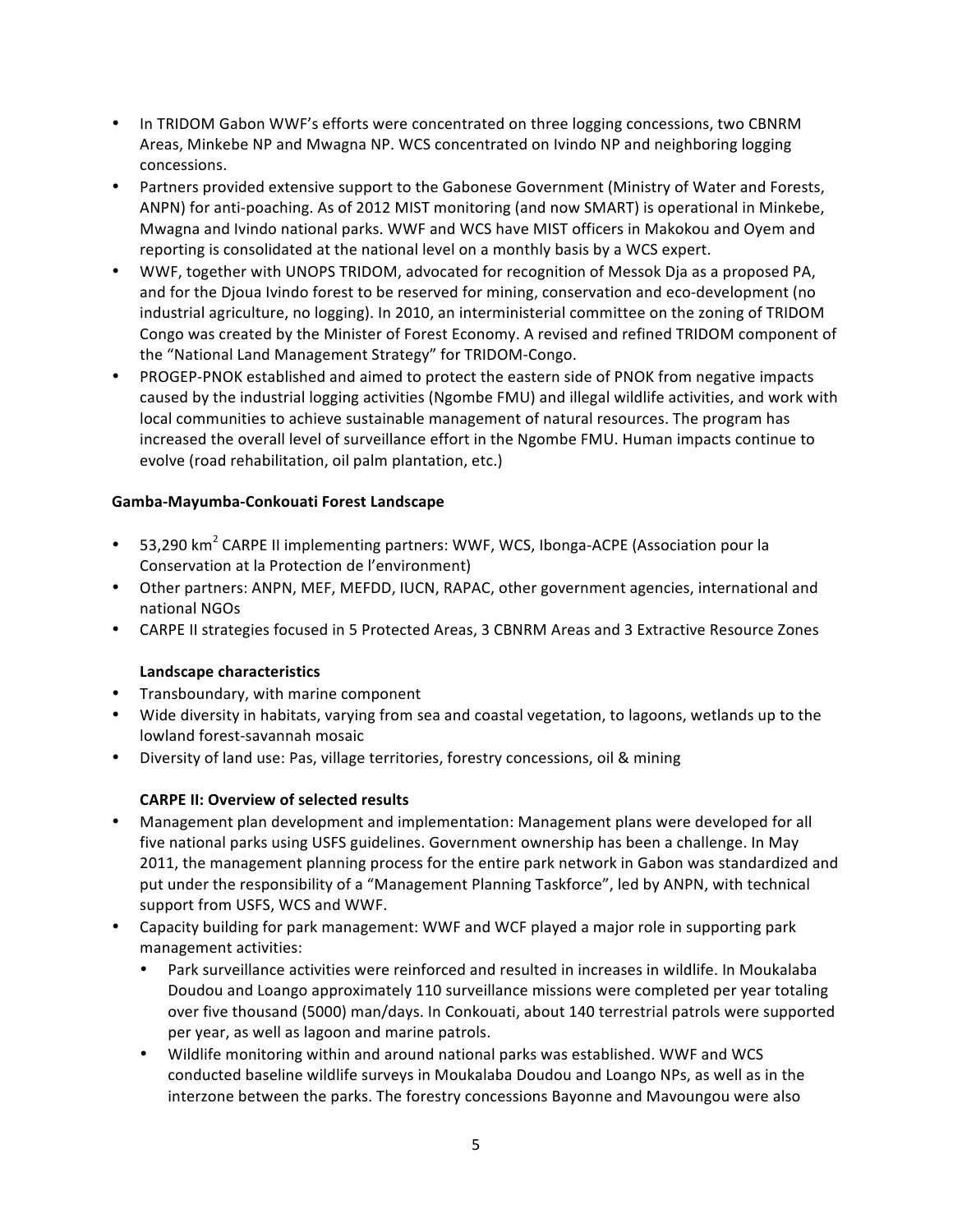surveyed. WCS conducted annual wildlife surveys in Mayumba) and also conducted wildlife inventories in late 2005, 2008, 2010 and 2013 in Conkouati Douli.

- Pilot tourism activities developed in Loango, Moukalaba and Conkouati. Support to tourism development was mainly channeled through the local NGOs Ibonga (for Loango), PrOGRAM (for Moukalaba) and the communities around the park in Congo (for Conkouati).
- Environmental education programs established.
- Transboundary collaboration resulted in the creation of the Mayumba-Conkouati Transboundary Park (PTMC) – officially recognized at the COMIFAC meeting in Kinshasa on November 11, 2010.
- Significant capacity building for NRM through the development of a well-trained and motivated cadre of Gabonese natural resource managers. Mentoring of community-based associations, especially Ibonga and PROGRAM AND COGEREN.
- Partnerships with major private sector players throughout the landscape are benefitting conservation (EFC, CBG, Sintoukola Potassium, Maurel and Prom). A wildlife management plan was implemented throughout 600,000 ha of FSC certified forestry concessions.
- Marine and coastal conservation strategies elaborated with stakeholders. Marine surveillance in Mayumba and Conkouati-Douli national parks established. Annual marine turtle monitoring and protection was extended to include the entire beach section of the Pas in the landscape.
- Significant engagement to build community capacity for NRM, included: participatory mapping and developing zonal management plans, updating the socioeconomic baselines, supporting local development projects, supporting the creation of park Local Consultative Management Committees. Significant work also completed on community fishing zones.

# **Sangha Tri-national (TNS) Forest Landscape**

- 45,200  $km^2$
- CARPE II implementing partners: WWF and WCS
- Other partners: MEFCPE, MINFOF, MDDEFE, MDTA, IUCN, GIZ, PACEBCo, the private sector, in particular logging companies, and other national and international organizations.
- CARPE II strategies focused in 3 Protected Ares, 5 CBNRM Areas nad 7 Extractive Resource Zones
- Landscape characteristics:
	- o 3 PA form core
	- o Clear management structure

# **CARPE II Overview of selected results**

- TNS benefits from a set of tri-national agreements and an effective implementation structure, both significantly contributing to joint action and strengthened governance.
- Cooperation Agreement for the creation of the TNS was signed by the three Governments in 2000. This was followed by three other implantation agreements.
- TNS was officially recognized as a tri-national World Heritage Site in 2012.
- The TNS LUP was officially validated in 2010. The LUP provides for different macro-use zones: national parks, Forest Management Unites (FMU), hunting concessions and community zones for hunting/agro-forestry.
- Management structure established:
- The "Comité Tri-National de Supervision et d'Arbitrage (CTSA) is the highest forum composed of the ministers in charge of forests and wildlife of the three Governments. In 2010 it met to adopt the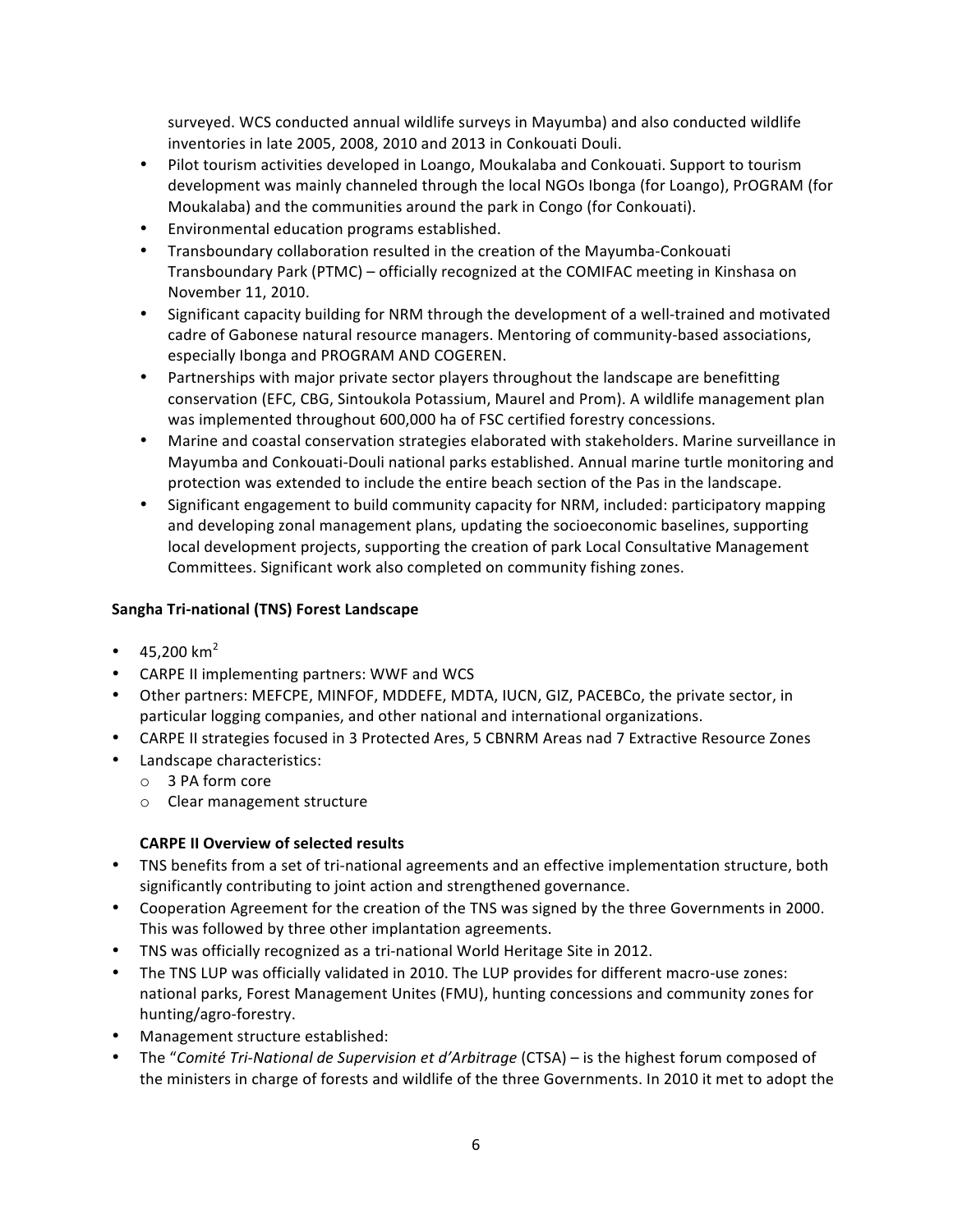LUP and a number of other resolutions to boost the implementation of the Cooperation Agreement and its implementing agreements, e.g. the operationalization of the B-LAB TNS.

- The Tri-National Scientific Committee (CST) is a consultative body for which ToR were developed in 2013
- The Tri-National Monitoring Committee "Comité Tri-National de Suivi (CTS)" monitors the implementation of decisions taken by the CTSA and is composed of different political, technical and institutional representatives from all three segments.
- A Tri-National Planning and Execution Committee (CTPE) meets twice a year on a rotational basis and is composed of representatives from the three protected areas and their NGO and other partners. Throughout CARPE II the CTPE has met regularly to plan and evaluate tri-national activities. It has 4 commissions: institution, conservation, socio-economic and research and bio-monitoring. In 2013, the CTPE also validated a set of unified objectives for the whole TNS LS.
- CARPE II funding also played an important role in the design of the Sangha Tri-national Trust Fund (FTNS) - created in 2007 as a private charity registered in England, with its executive headquarters in Cameroon. As one of the first environmental trust funds in the Central Africa region, it has as objective to contribute to the long-term funding of conservation, eco-development and transboundary cooperation activities within TNS.
- As of 2012, the FTNS' total endowment amounted to \$32.3 million, including \$28.2 million from KfW and \$ 4.1 million from AFD. Other capital contributions are in process to reach the objective of a \$48 million endowment set by the FTNS. Grants are allocated to the field, based on an Operations Manual including a grant policy ensuring transparent allocation of revenues.
- Management plan development and implementation. MPs developed for PAs, forest concessions and community hunting zones.
- MPs of three CHZ were updated and validated in Cameroon: COVAREF Boumba-Djombi, 2011; COVAREF Ndjombi-Bolo, 2011; COVAREF Salokomo, 2011).The Ministry has formally attributed the CHZ to the CBNRM groups (COVAREF Boumba-Djombi, Ndjombi-Bolo, and Salokomo).
- At the end of 2013, a new partnership accord was signed between WCS and the Government of Congo to establish management unit.

# Capacity building for park management. WWF and WCS played a major role in supporting park **management activities:**

- Coordinated law enforcement. Regular anti-poaching operations, including bi-and tri-national operations, have been organized. Conservators and partners from all three LS segments meet regularly to plan anti-poaching operations. On November 12, 2009, the three Governments signed a Tri-national Accord for the creation of a TNS Anti-poaching brigade (Brigade de Lutte antibraconnage du TNS – B-LAB TNS) which was built at Nyangouté on the Sangha River (CAR) and inaugurated in August 2011.
- Strengthened biodiversity knowledge and joint standardized biodiversity monitoring. A series of intensive landscape wide monitoring programs have been carried out, notably for forest elephants, western lowland gorillas, central chimpanzees as well as abundance measures of hunted species (monkeys, duikers and pigs for bush meat hunting and bongos for trophy hunting). Relatively stable elephant and great ape populations within PAs show the core area is acting as a vital refugee for keystone species. Major decline in elephant populations outside PAs, potential decline of chimpanzees, but stable gorilla populations in the buffer zone also found. Major decline in duiker and pig populations, even in certified logging concessions, emphasize the need for controlling both subsistence and commercial bush meat hunting and providing alternatives.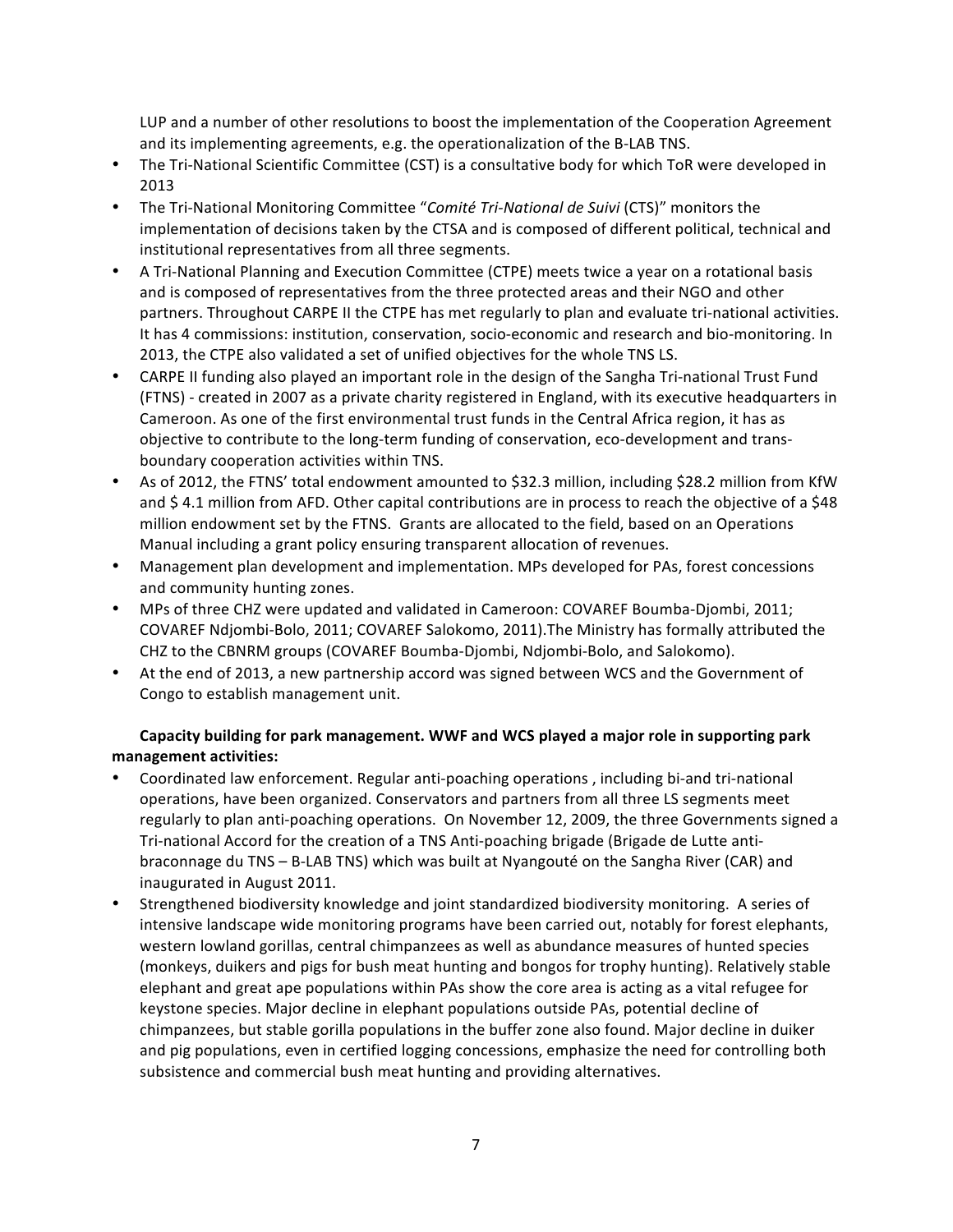Primate Habituation Programs have been well established with support from USAID and USFWS in CAR and RoC. Both have contributed to increased tourism revenue.



- *PROGEPP* has contributed to the conservation and the management of logging concessions in RoC and insured the adoption of Management Plans for all FMUs as well as the implementation of their LUPs. The program has improved surveillance through a strategically planned approach with mobile patrols, rapid response patrols and 8 fixed check points on CIB main roads.
- National regulations governing tenure and the use of forest and wildlife royalties in Cameroon has been revised (named as "Arrêté 076").
- A study on fisheries was undertaken along 400 km of the Sangha River through the TNS (Robichaud, 2011) to assess the feasibility of sustainable fisheries management.
- *Tropical Ecology Assessment and Monitoring (TEAM) Network Project* established in RoC.
- USFWS support moving forward.
- The following WWF Landscape Programs will continue under CARPE III
- Four landscapes, two as a consortium lead, each with their own set of strategies based on targets and threats.
- Four national level programs: protected areas, green economy, wildlife and forests assist in implementation of CAFEC cross-cutting strategies.

#### **Salonga-Lukenie-Sankuru Forest Landscape**

- 104,144 km<sup>2</sup>
- *CAFEC implementing partners:* WWF, WCS, Pact, ZSM, WRI
- *Other partners*: ICCN, RAPAC, other government agencies, international (Max Planck) and national NGOs, Sodefor
- CAFEC strategies focused in 1 Protected Area, 2 CBNRM Areas and 1 Extractive Resource Zone

#### Landscape characteristics:

- $\circ$  Low population density
- o Limited accessibility
- o Minimal market access
- o Second largest humid forest PA in the world
- $\circ$  Relatively low deforestation rates

#### **CARPE II Overview of Select Results**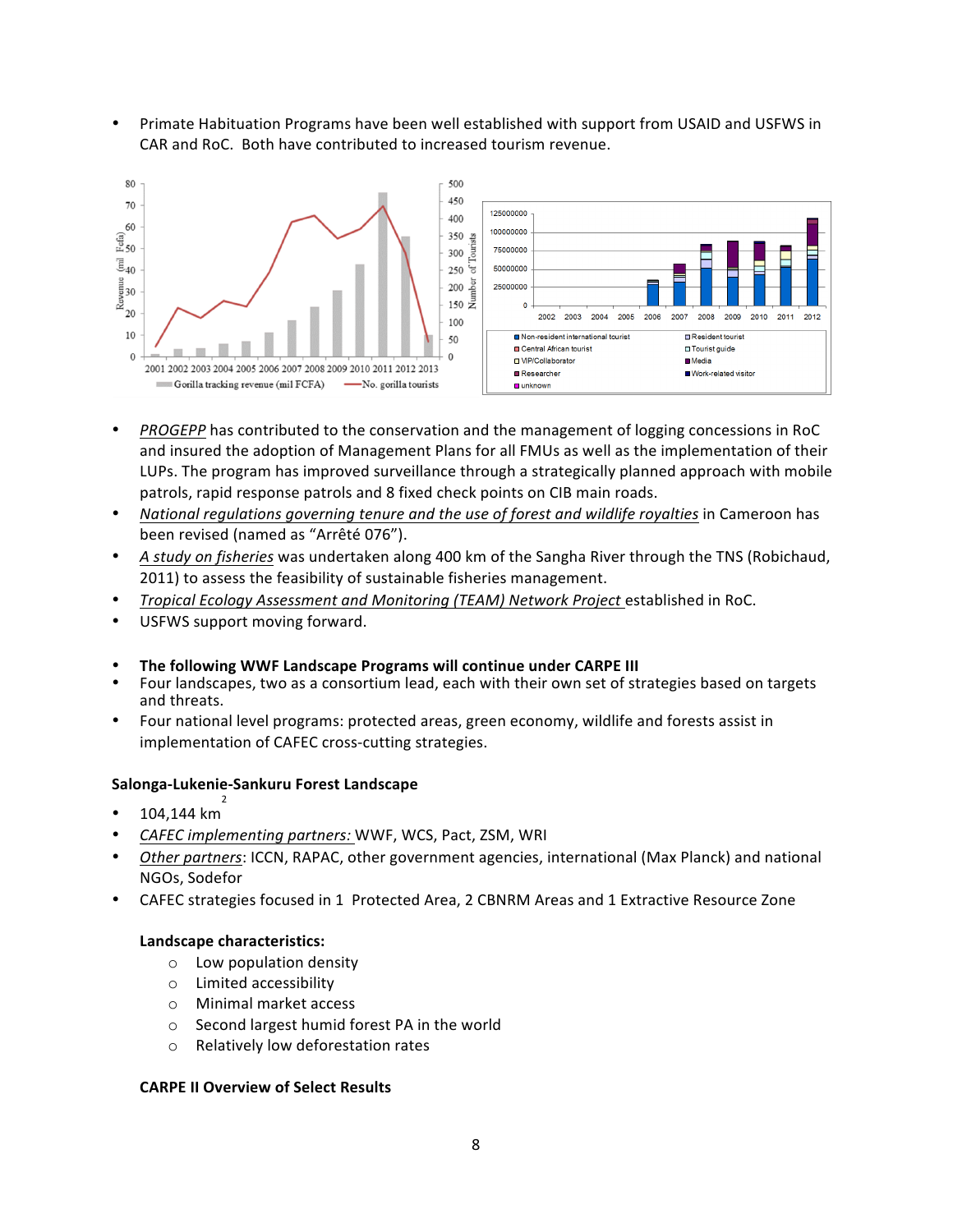- Successful facilitation of *land use plans* for all the areas of intervention, including Salonga National Park. Process was guided and informed by the findings of *landscape-wide biological and socioeconomic studies* that were conducted with funding from USAID, USFWS and partners, which provided a significantly improved understanding of resource use in this LS, revealing agriculture and the collection of NTFPs to be the principal subsistence activities, with hunting and fishing also increasingly important sources of income.
- LUP process evolved from broad-scale macro-zoning to a more targeted focus on *micro-zoning in high priority areas*. The experience gained in macro and micro zoning in the SLS LS has been used to promote more coordinated LUP within the forest sector through the Comité National de Pilotage du Zonage Forestier (CNPZ). WWF is using its experiences to inform the development of a guide to microzoning in collaboration with DIAF, the USFS and the FAO.
- The consortium partners have also worked within the SNP to *build the park management capacity of ICCN*. As part of both the law enforcement capacity building teams and the bio-monitoring teams, they were responsible for facilitating the creation of the PA management plan, training ICCN's park guards, and facilitating the participatory delimitation and demarcation of the park's boundaries with local communities, which has helped to improve the management and integrity of the park. Specific areas of high activity by the consortium include the Monkoto sector, the Monjoku sector, and the Watsi-Kengo sector of the SNP. Through not formally a microzone, the consortium also worked directly with communities bordering the Watsi-Kengo area in natural resource management capacity building projects.
- In the Monkoto corridor, cooperative and community-based microzoning has been completed. Communities in the Monkoto and Luilaka River macrozones have benefitted from livelihood improvement projects to promote improved seeds, agricultural techniques and animal husbandry methods via the World Bank PFCN project.
- Baselines for improved fisheries management have been established through a partnership with the World Fish Centre; public health projects undertaken; women's livelihoods projects implemented (in cooperation with AASD, INADES, and INCEF); and educational outreach conducted on the drawbacks of slash and burn/swidden agriculture through both the PFCN project and INCEF.
- In the Lotoi-Lokoto region, consortium partners supported the participatory microzoning of the CBNRM, and community-driven LUPs were created and implemented for 30 villages, covering some 98 community forests.
- In the Oshwe ERZ, CARPE partners worked directly with Congolese state actors, local communities, and the private sector entity SODEFOR on land use planning in order to support the process of obtaining Forest Stewardship Council (FSC) certification for the logging concession and improve participation in natural resource management for adjacent communities.

# **Salonga-Lukenie-Sankuru Forest Landscape under CARPE III**

# **Primary targets:**

- Forest habitat
- Riverine systems
- Forest elephant
- Great Apes
- Other bushmeat species

# **Main threats:**

- Unsustainable hunting and fishing for subsistence and commercial bushmeat trade
- Elephant poaching (illegal hunting)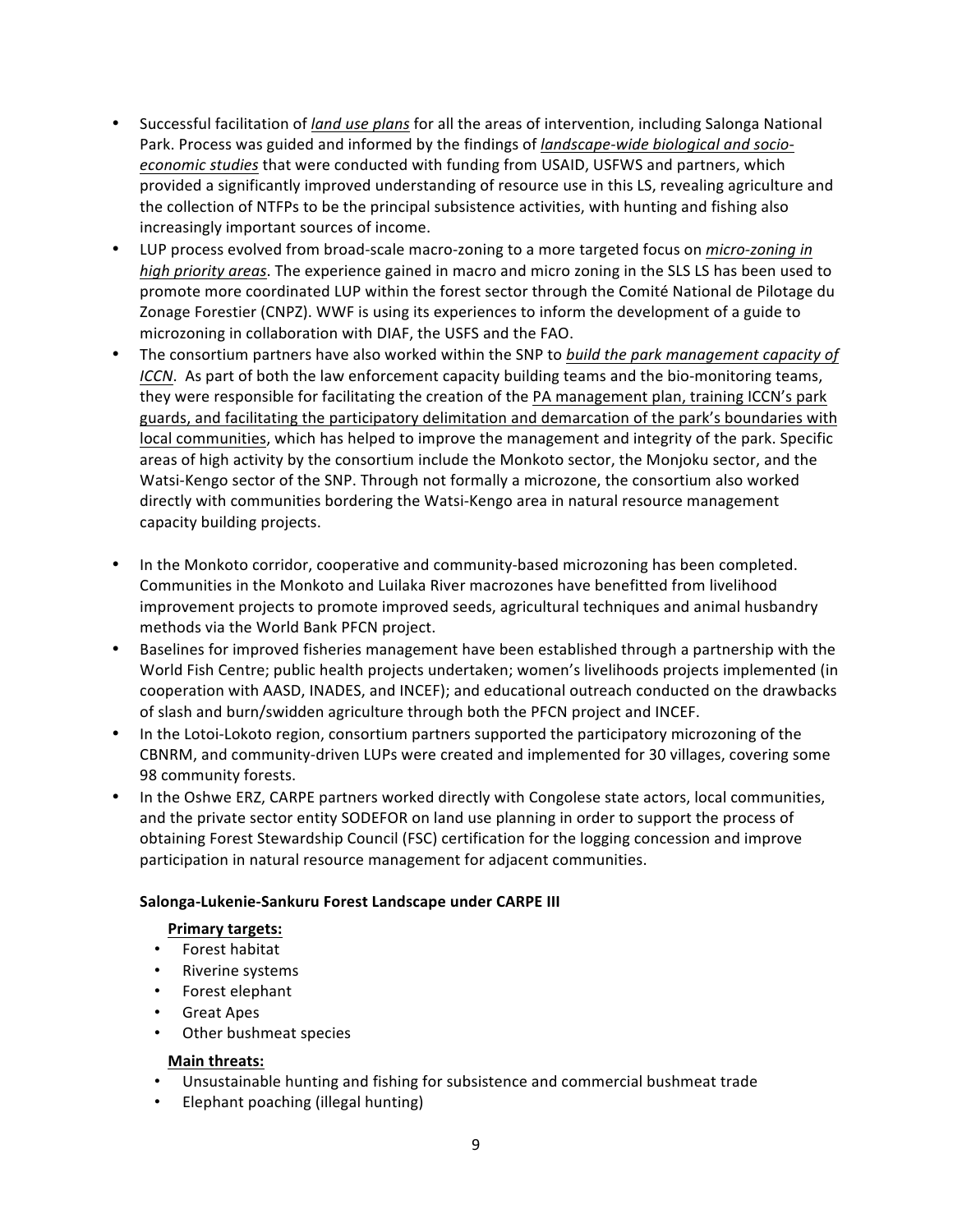- Habitat loss and land conversion from shifting agriculture
- Wood energy harvesting
- Legal and illegal forest extractive industries/logging (direct and secondary effects)
- Legal and illegal non-forest extractive industries and infrastructure (including associated indirect threats)

Future pressures and drivers that may increase impacts of threats:

- Population growth and immigration
- Development of transportation infrastructure such as roads and rail service

# **Overview of CARPE III Strategies for Salonga-Lukenie-Sankuru Forest Landscape**

**Strategy 1:** Reinforce management of Salonga National Park by partnering with ICCN to build capacity in all aspects of PA management, including: establishing operational and technical capacity; implementation and monitoring of adaptive management plan, including microzoning; LE planning, implementation and monitoring; community engagement; developing mechanisms for monitoring status of PA objectives and management effectiveness; boundary demarcation; public and private partner engagement and coordination; financial sustainability.

# **Threat:** all key direct threats

*Root Cause (s):* weak technical and operational capacity and will, inefficient and inconsistent partner relationships with ICCN, insufficient financial capacity for management

**Strategy 2***:* Support local governance and participatory approach to natural resource planning, management and sustainable use in HCV areas (Monkoto, Lotoi Lokoro, within ERZ zones) that emphasizes the strengthening of rights, responsibilities and returns at household, group and community levels. This includes a whole suite of more specific sub-strategies, including:

- Strengthening the link between rights and responsibilities as well as development interventions and conservation outcomes
- Focusing efforts in HCV sites where resources are of sufficient quality and quantity to stimulate local management actions
- Strengthening local-level institutions at the lowest level that links management authority with the area and resource (e.g. CLDCs), and strengthen the integration and linkages between CDLCs with other governmental bodies
- Expanding participatory mapping and micro zoning
- Investing in detailed analyses of potential value chains for potential natural resource products, identifying ways to add value to natural resources as a means to increase local incentives for long term management and investing in opportunities for transformation and processing and the development of business plans together with community members
- Supporting additional research on the appropriate scale necessary to achieve sustainability
- Designing and expanding measures to pilot, test and profile community based natural resource management approaches.
- Supporting moves at the national level to engage in policy level discussions on strengthened rights and responsibilities of local communities and indigenous peoples over natural resources.
- Broadening representation of marginalised groups within existing CLDCs (including women and indigenous peoples)
- Development of community capacity (including minorities, women, user and interest groups), CLDCs, facilitators (civil society) and local, provincial and national authorities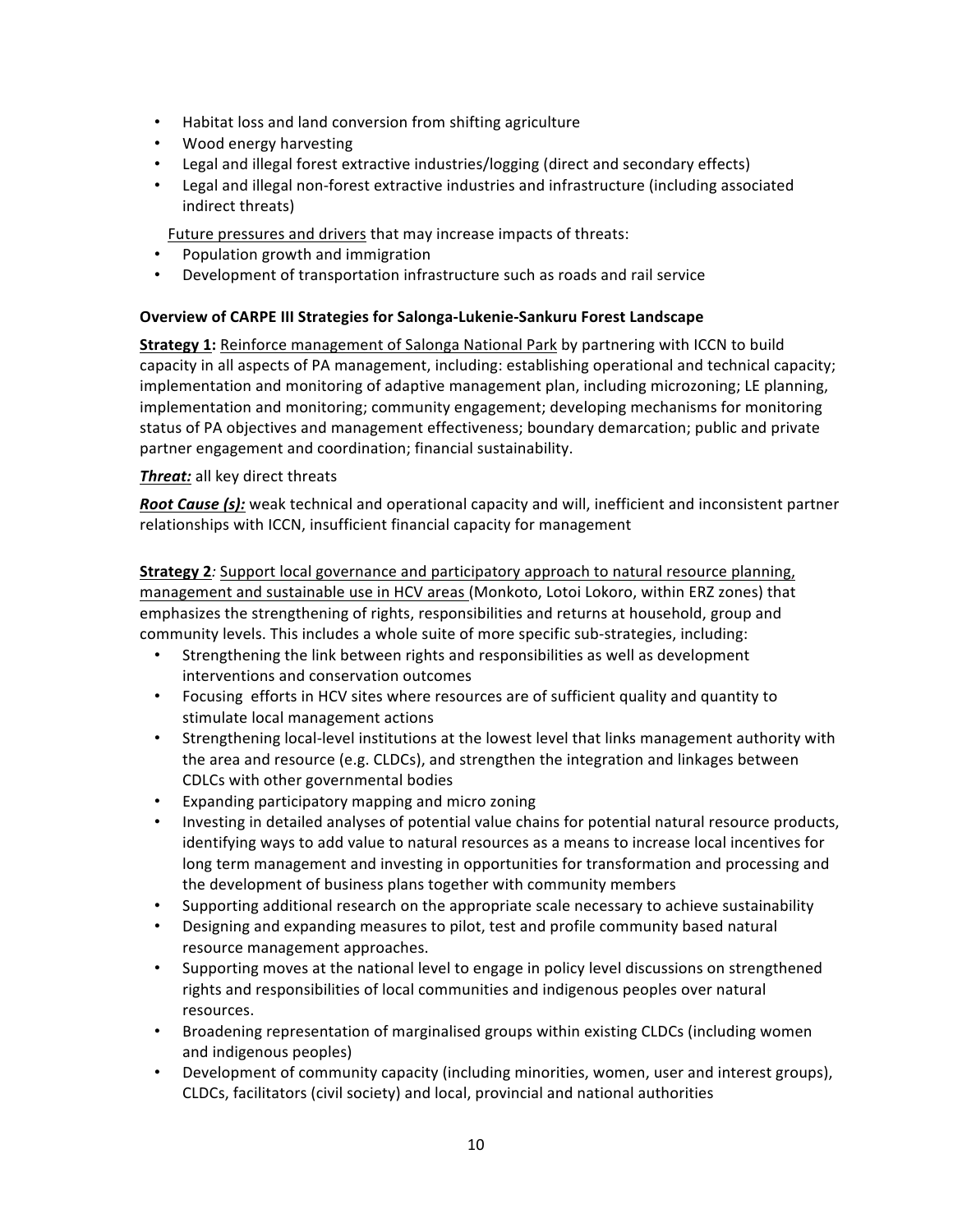- Developing partnerships with organisations with expertise in economic development and marketing
- The development and implementation of tools and frameworks for community-based monitoring

**Threat:** unsustainable hunting and fishing for subsistence and commercial bushmeat trade, habitat loss and land conversion from shifting agriculture

**Root Cause (s):** poverty, lack of preconditions for CBNRM (absence of an enabling legal and regulatory environment that promotes sharing and rights to management of natural resources & guarantee that potential revenue opportunities from sustainable natural resource management exist); limited market access

**Strategy 3:** Support sustainable management of forests by providing technical support to enterprises for forest certification (particularly social aspects), advocating for sustainable forest management policy, linking with the Global Forest Trade Network, FLETG process, building capacity of stakeholders, and facilitating collaborative/participatory management of forest resources (opportunities to build public-private partnership under REDD+). **Threat:** logging (direct and secondary effects) **Root Cause (s):** weak standards, weak enforcement

# **Virunga Forest Landscape**

- 19.393  $km^2$
- CAFEC implanting partners: WWF, WCS, SRE and IGCP
- Other partners: ICCN/ACF, RDB, other government agencies, international and national NGOs
- CAFEC strategies focused in 2 protected areas and 5 CBNRM areas (one in Rwanda)

# Landscape characteristics:

- Most bio-diverse PA on the African continent
- High population density Insecurity and mass movements of people
- Active formal and informal extractive activities

# **CARPE II: Overview of selected results**

- The program worked to:
	- $\circ$  improve data on biological and socio-economic variables to inform LUP and management decisions, including to identify priority areas for intervention;
	- $\circ$  increase institutional capacity to plan and implement land and resource management activities
	- $\circ$  encourage and build community capacity to engage in natural resource management, as part of efforts to decrease pressure on natural resources (NR) in and outside protected areas (PA)
	- $\circ$  strengthen ICCN management capacity and support the development of a General Management Plan (GMP) for PNVi
	- $\circ$  develop and implement a strategy for tackling the fuelwood crisis, which is one of the biggest threats to the habitats within PNVi.
- Under Carpe II, work was undertaken to support *community management of natural resources and improved sustainable livelihoods in CBRNM zones* in both DRC (3) and Rwanda (1). A strategic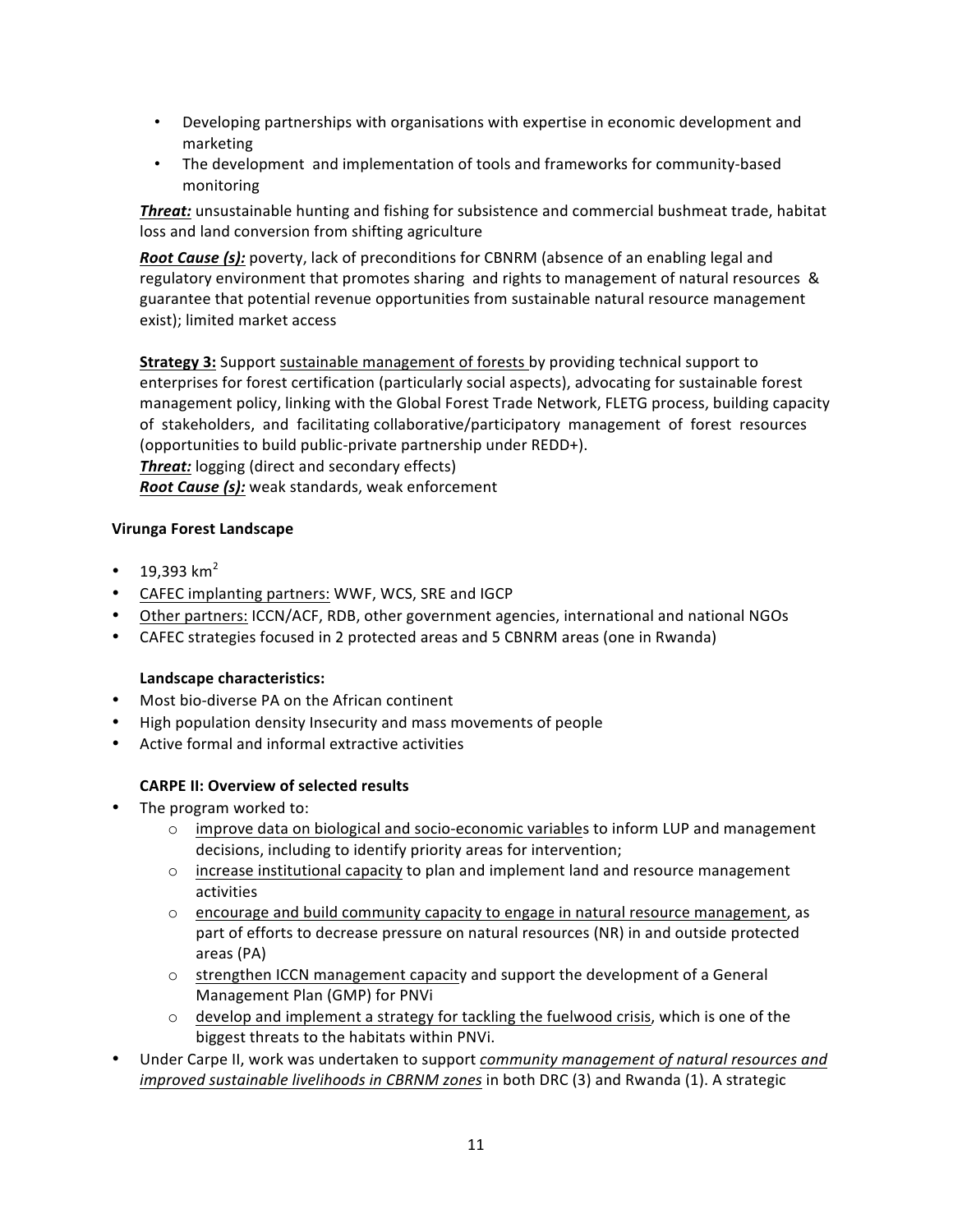document to guide community conservation was also developed in partnership with ICCN at PNVi and other conservation NGOs (WCS, IGCP, ZSL, ACF, GO) working in the Virunga Landscape.

- A *General Management Plan (GMP) for Virunga National Park* has been finalized and is currently awaiting validation from ICCN headquarters.
- To sustain the implementation of the plan, *support was provided to ICCN* for law enforcement operations, including field rations for ranger patrols and camping equipment to be used by rangers during monitoring activities. Consortium partners have also supported *large mammal monitoring* and the analysis of data collected. In 2011, ICCN signed a 10-year Public Private Partnership agreement with the Africa Conservation Fund (ACF) to strengthen the capacity of rangers in law enforcement and ensure park management in PNVi. The partners continue to work with both ICCN and ACF to assure prioritization and coordination of activities.
- Given the acute threat to habitats within PNVi from encroachment, significant support was provided to *demarcate the Park's boundaries*. A total of 214 km were demarcated from 2006 to 2013, with the documentation of an additional 90 km of boundary in progress.
- Emergency assistance was also provided to ICCN operations in the Mikeno and Nyamulagita sectors to address acute threats. Support was provided to upgrade the Mikeno rock wall over 15 km to reduce human-wildlife conflicts, specifically the depredation of agriculture by gorillas from the Park. Emergency provisioning of wood and improved stoves to Internally Displaced Persons (IDP) camps was undertaken, and rehabilitation of 3 local primary schools was completed.
- The process to prepare a complimentary *management plan for Lake Edward* has been initiated and is ongoing.
- *Reforestation and distribution/commercialization of improved stoves* was undertaken. Over 120 ha were planted and maintained by local associations in the buffer zone around PNVi.
- With matching funds (EU), the EcoMakala project from 2008 to early 2013 established *plantations of fast growing species* through grant agreements with private planters. Plantations once harvested will provide raw material for legal charcoal production outside of PNVi, and include a pilot component focused on REDD. Thirty-nine associations have been involved in establishing nurseries and planting, and were recipients of technical and operational capacity building. A total of 5,571 ha of fast-growing trees were planted through the start of 2013 in the VFA Landscape. Additional support is needed to advance the commercialization process. This project is ongoing with support from the EU and the CBFF.
- To reduce demand for firewood and charcoal in households around PNVi, WWF is promoting the use of *improved* stoves. From 2009 to 2013 more than 48,000 stoves were produced; 25,000 stoves were sold in the area of Goma, Beni, Bwisha and Adjuma. In Rwanda, twenty people were trained in techniques to produce improved stoves made from volcanic rock. The ultimate aim of these interventions is to reduce firewood energy consumption and reduce encroachment pressures on protected areas for fuel wood collection.
- The *formation of women's groups* Réseaux des femmes pour la protection de l'environnement autour des Virunga (RFPEVi) - has been supported by CARPE in the CBNRM zones. These associations play a major role in the production and promotion of improved cook stoves among households around PNVi. Impact on income has been mainly in the form of reduced consumption of household fuels, which has a direct effect on family budgets.

# **Virunga Forest Landscape Revisited for CARPE III Primary targets:**

- Albertine Rift assemblage of habitats
- Great Apes (Mountain Gorillas, Eastern Lowland Gorillas and Eastern Chimpanzees)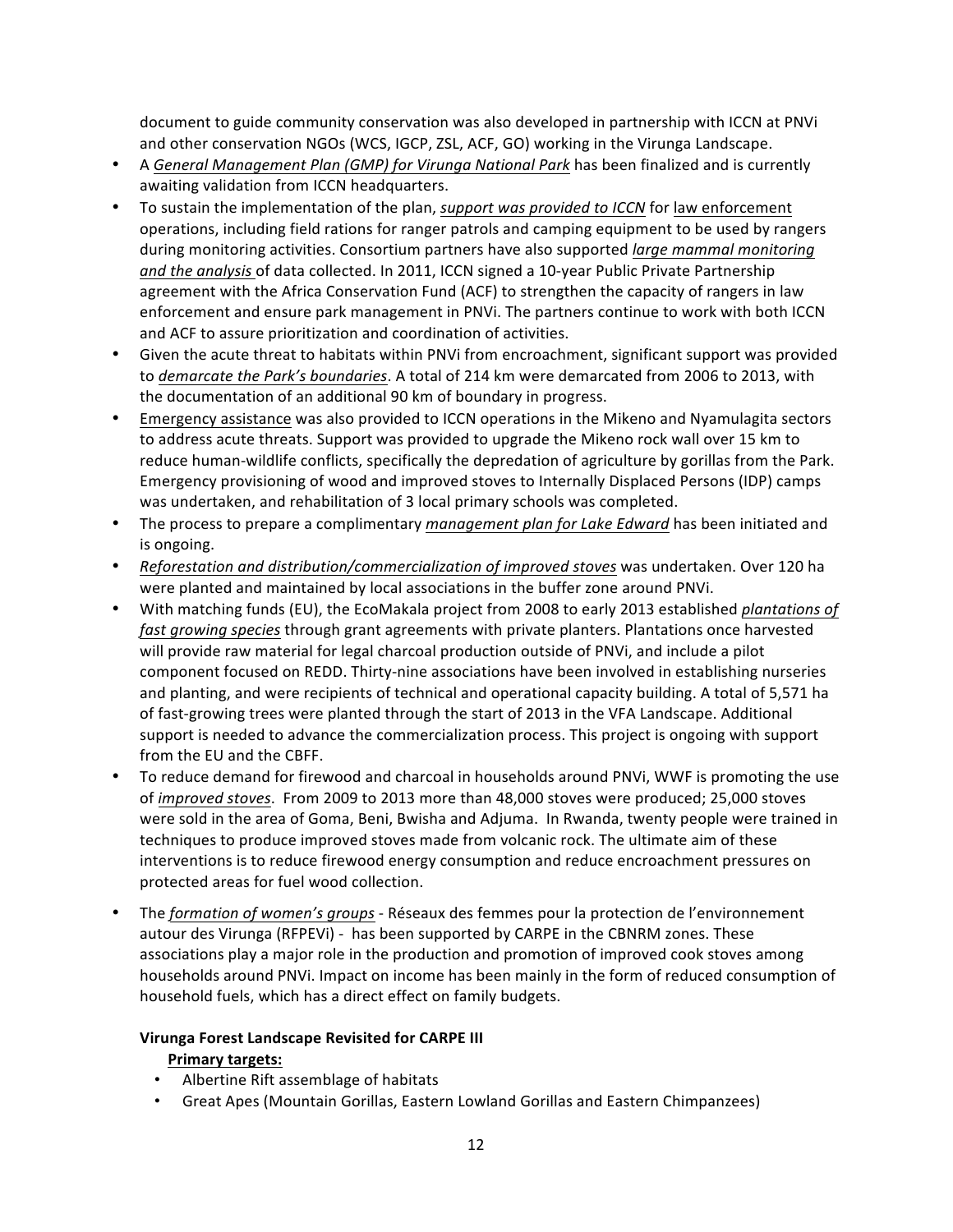Elephant, hippo, okapi, other unique biodiversity, including over700 species of birds and 200 species of mammals

# **Main threats:**

- Unsustainable hunting and fishing (Lake Kivu) for subsistence and commercial bushmeat trade
- Poaching (elephant, hippo)
- Live animal trade
- Habitat loss and land conversion from shifting agriculture (including encroachment of PA)
- Wood energy harvesting
- Illegal forest extractive industries/logging (direct and secondary effects)
- Legal and illegal non-forest extractive industries and infrastructure (including associated indirect threats), including increasing oil exploration

# **OVERVIEW of Selected Strategies Virunga Forest Landscape CARPE III**

**Strategy 1:** *Reinforce management of protected areas* by supporting ICCN (and its partners – ACF) to build capacity in aspects of PA management, including: delineation of PA boundaries; assuring legal framework; building ICCN operational and technical capacity; development, implementation and monitoring of adaptive management plans, including microzoning; strengthening the community participatory resource management approach; LE planning, implementation and monitoring; increasing understanding and planning for climate adaptation; developing mechanisms for monitoring status of PA objectives and management effectiveness; supporting capacity building for public and private partner engagement and coordination; financial sustainability.

# **Threat:** all key direct threats

*Root Cause (s):* weak technical and operational capacity and will, inefficient and inconsistent partner relationships with ICCN, insufficient financial capacity for management

**Strategy 2:** Apply integrated Wood Energy Solutions that reduce deforestation of priority forests (including encroachment into PAs) by working at both ends of the charcoal and wood energy supply chains: agroforestry/charcoal production; market incentives for sustainable charcoal; promotion of alternative energies.

**Threat:** habitat loss and land conversion (including encroachment in protected areas), wood energy harvesting 

*Root Cause (s):* dependence of local people on natural resources, substitution and alternative strategies are necessary because of the lack of suitable pre-conditions for effective CBNRM

**Strategy 3***:* Support local governance and a participatory approach to natural resource planning, management and sustainable use in HCV areas that emphasises the strengthening of rights, responsibilities and returns at household, group and community levels.

*Sub-strategies are similar to those under similar strategy in Salonga.* 

**Threat:** unsustainable hunting and fishing for subsistence and commercial bushmeat trade, habitat loss and land conversion from shifting agriculture

**Root Cause (s):** poverty, lack of preconditions for CBNRM (absence of an enabling legal and regulatory environment that promotes sharing and rights to management of natural resources & guarantee that potential revenue opportunities from sustainable natural resource management exist); limited market access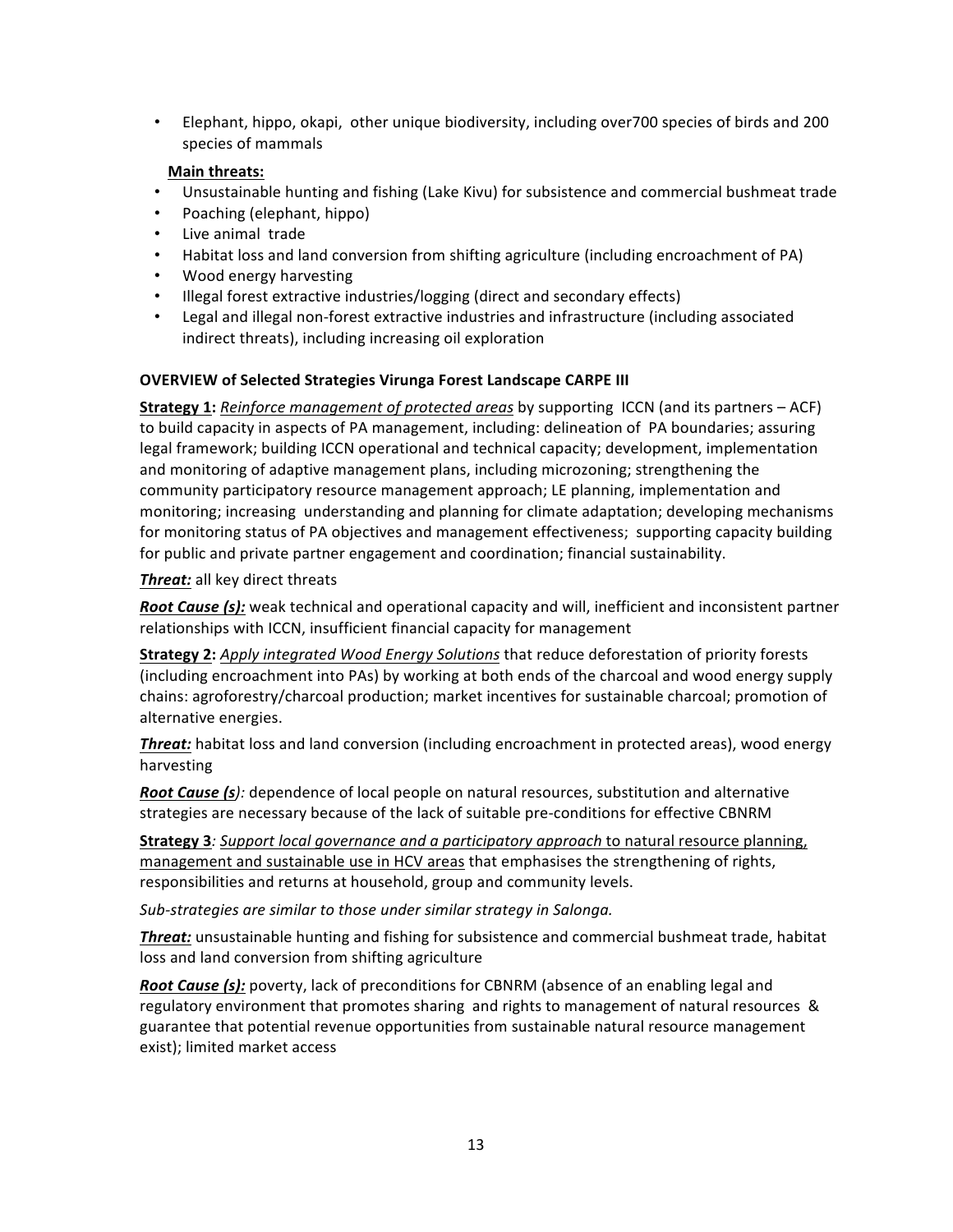**Strategy 4:** *Mitigate the impacts of key non-timber extractive industries* (e.g. mining, oil & gas) by supporting the development, implementation and monitoring of appropriate standards and/or best practices and application measures, and advocate for effective application of the law.

**Threat:** Legal and illegal non-forest extractive industries and infrastructure (including associated indirect threats), including increasing oil exploration

*Root Cause (s):* lack of coordinated LUP framework at national level, weak governance, corruption, lack of clear standards

# **Lac Télé-Lac Tumba Landscape**

- Main partners: WWF, BRGDRN and ICCN
- Other partners: ICCN, other government agencies, WWC, Sogenac, Sodefor, Novacel, Mbomontour, and national NGOs
- CAFEC strategies focused in 2 Protected Areas, 3 CBNRM Areas and 2 Extractive Resource Zones

# Landscape characteristics:

- Important Riverine/wetland/lake systems
- Minimal market access
- High levels of deforestation in some areas
- Overlaps with pilot Mai Ndombe jurisdictional REDD+ program

# **Primary targets:**

- Forest habitat
- Riverine/wetland/lake systems
- Forest elephant
- Apes
- Other bushmeat species

# **Main threats:**

- Unsustainable hunting and fishing for subsistence and commercial bushmeat trade
- Elephant poaching (illegal hunting)
- Habitat loss and land conversion from shifting agriculture
- Wood energy harvesting
- Legal and illegal forest extractive industries/logging (direct and secondary effects)
- Legal and illegal non-forest extractive industries and infrastructure (including associated indirect threats)

# Future pressures and drivers that may increase impacts of threats (especially given proximity and accessibility to large urban centers like Kinshasa):

- Population growth and immigration
- Development of transportation infrastructure such as roads and rail service

# **CARPE III Overview of Strategies Lac Télé-Lac Tumba Landscape**

**Strategy 1:** Reinforce management of protected areas by supporting with ICCN to build capacity in aspects of PA management, including: delineation of PA boundaries; assuring legal framework; building ICCN operational and technical capacity; development, implementation and monitoring of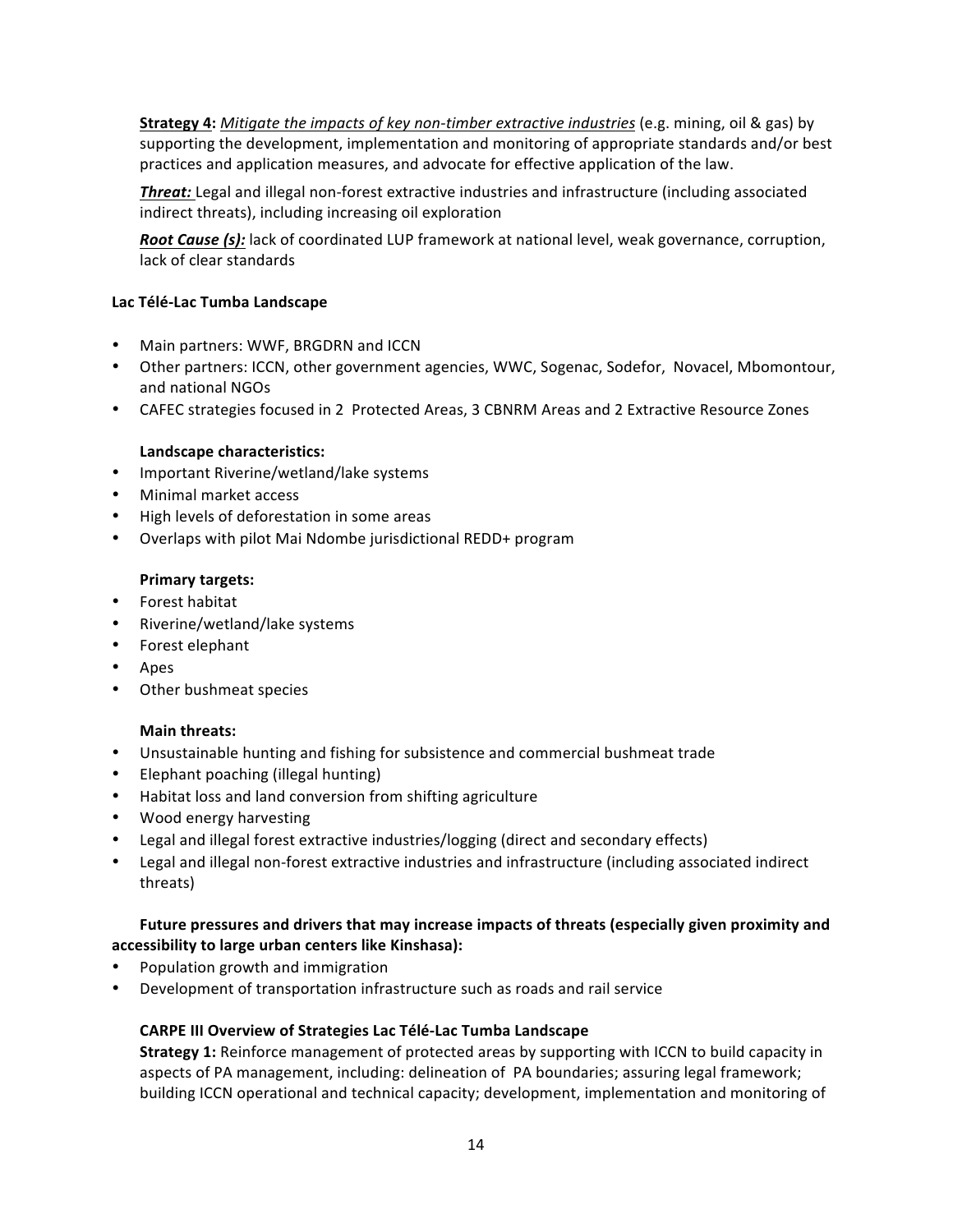adaptive management plans, including microzoning; strengthening the community participatory resource management approach; LE planning, implementation and monitoring; increasing understanding and planning for climate adaptation; developing mechanisms for monitoring status of PA objectives and management effectiveness; supporting capacity building for public and private partner engagement and coordination; financial sustainability.

Threat: all key direct threats

Root Cause (s): land use conflicts due to lack of coordinated LUP framework, absence of an enabling legal and regulatory environment that promotes sharing and rights to management of natural resources (community co-management), weak technical and operational capacity and will, insufficient financial capacity for management

**Strategy 2:** Support local governance and a participatory approach to natural resource planning, management and sustainable use in HCV areas (Monkoto, Lotoi Lokoro, within ERZ zones) that emphasizes the strengthening of rights, responsibilities and returns at household, group and community levels. Sub-strategies are similar to those under similar strategy in Salonga. Threat: unsustainable hunting and fishing for subsistence and commercial bushmeat trade, habitat loss and land conversion from shifting agriculture

Root Cause (s): poverty, lack of preconditions for CBNRM (absence of an enabling legal and regulatory environment that promotes sharing and rights to management of natural resources & guarantee that potential revenue opportunities from sustainable natural resource management exist); limited market access

**Strategy 3:** Support sustainable management of forests by providing technical support to enterprises for forest certification, advocating for sustainable forest management policy, linking with the Global Forest Trade Network, building capacity of stakeholders, and facilitating collaborative/participatory management of forest resources. Threat: logging (direct and secondary effects)

**Strategy 4:** Apply integrated Wood Energy Solutions that reduce deforestation of priority forests by working at both ends of the charcoal and wood energy supply chains: agroforestry/charcoal production; market incentives for sustainable charcoal; promotion of alternative energies. Threat: habitat loss and land conversion (including encroachment in protected areas), wood energy harvesting 

Root Cause (s): dependence of local people on natural resources, substitution and alternative strategies are necessary because of the lack of suitable pre-conditions for effective CBNRM

**Strategy 5:** Foster a participatory community-based resource management approach to protect bonobo populations, including habituation of bonobos and development of economic incentives via ecotourism 

Threat: unsustainable hunting and fishing for subsistence and commercial bushmeat trade, habitat loss and land conversion from shifting agriculture Root Cause (s): resource conflicts, poverty

**Strategy 6:** Support implementation of pilot project in Mai Ndombe to promote standards in forest carbon planning, management and MRV in alignment with the DRC National REDD+ Framework Strategy, and to promote effective stakeholder participation and social safeguards. Sub-strategies under this strategy include sub-strategies also captured under strategies for community management of resources, wood energy solutions and sustainable forest management, as well as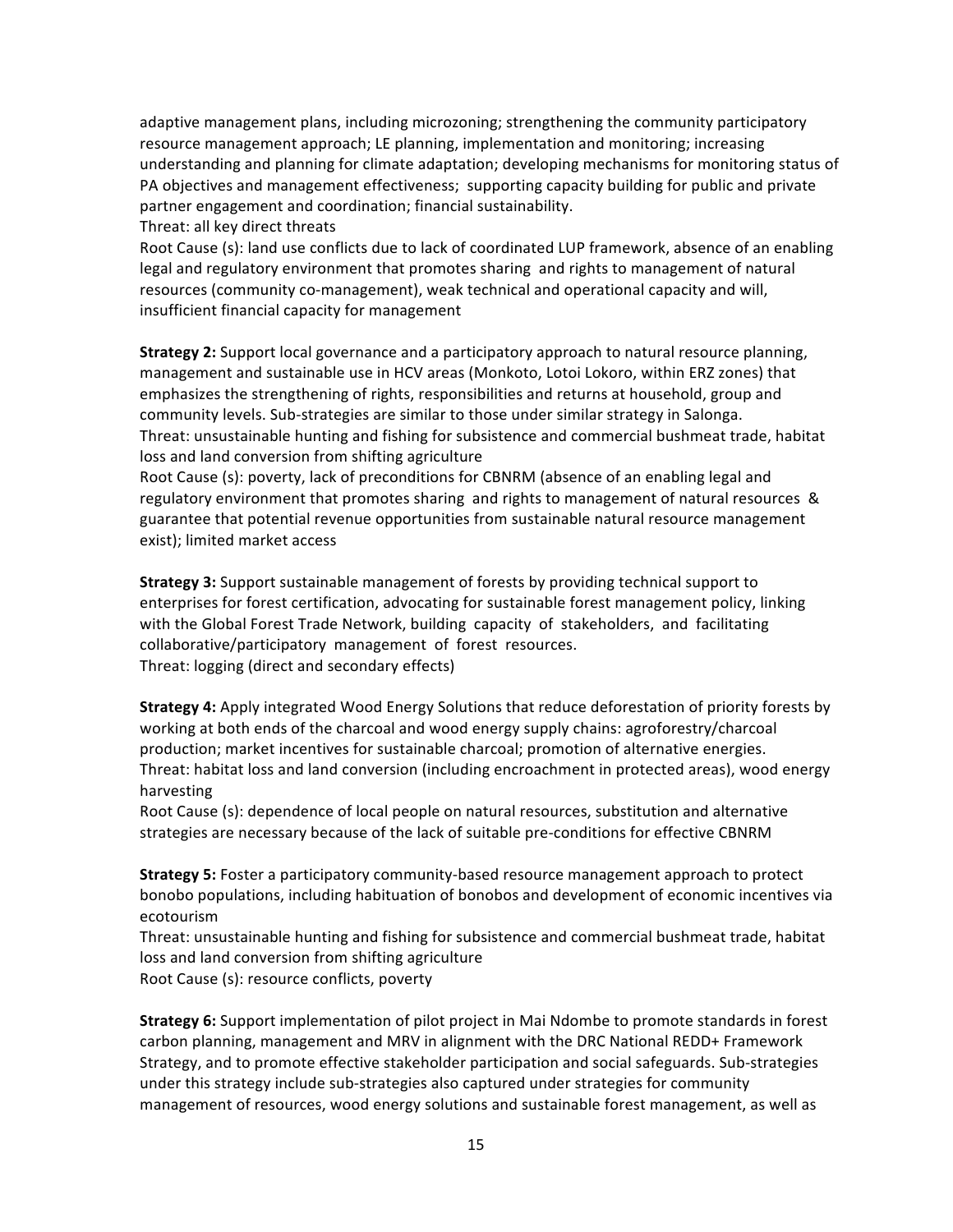additional partnerships with private sector (e.g. SEBO, large-scale ag enterprise initiatives)

#### **CARPE II and III: Conservation International (CI) Maiko-Tayna-Kahuzi-Biega Landscape**

#### **Maiko-Tayna-Kahuzi-Biega Landscape**

Species richness Globally threatened and endangered species Over 10 million hectares Largely intact primary forest Protects sources of 10 rivers

#### **Threats**

Encroaching agriculture High population growth Low local capacity Nearby armed conflicts

#### **Summary of Results for CARPE II**

Landscape land-use plan Management plans in all protected areas and 9 community reserves Gazettement of 3 new protected areas and progress towards 7 more Improved capacity among local stakeholders Creation and support of Tayna Center for Conservation Biology Support to sustainable livelihoods of communities Significant leveraged investments by other donors for conservation

#### **Overview of Maiko-Tayna-Kahuzi-Biega Landscape implementation**

**Goal:** Maintain the ecological integrity of MTKB through sustainable management of the region's forests, maintaining the two ecological corridors, reducing threats and building capacity to reduce long-term greenhouse gas emissions from deforestation.

To address biodiversity threats, the partners propose a suite of activities to improve conservation management planning: 1) strengthen law enforcement activities, particularly related to wildlife trafficking, 2) amplify environmental education and awareness raising activities, and 3) directly support local communities with reserve co-management responsibilities. The consortium will also address financial sustainability through a program of business planning for protected areas and investigating options for public-private partnerships notably for supporting Reducing Emissions from Deforestation and Degradation-plus (REDD+) projects and biodiversity mining "offsets."

#### **Consortium partners and functions**

#### **CI technical areas of expertise and project activities:**

- Land-use planning
- REDD+ capacity building
- Business planning
- Rights-based approach (RBA) and gender mainstreaming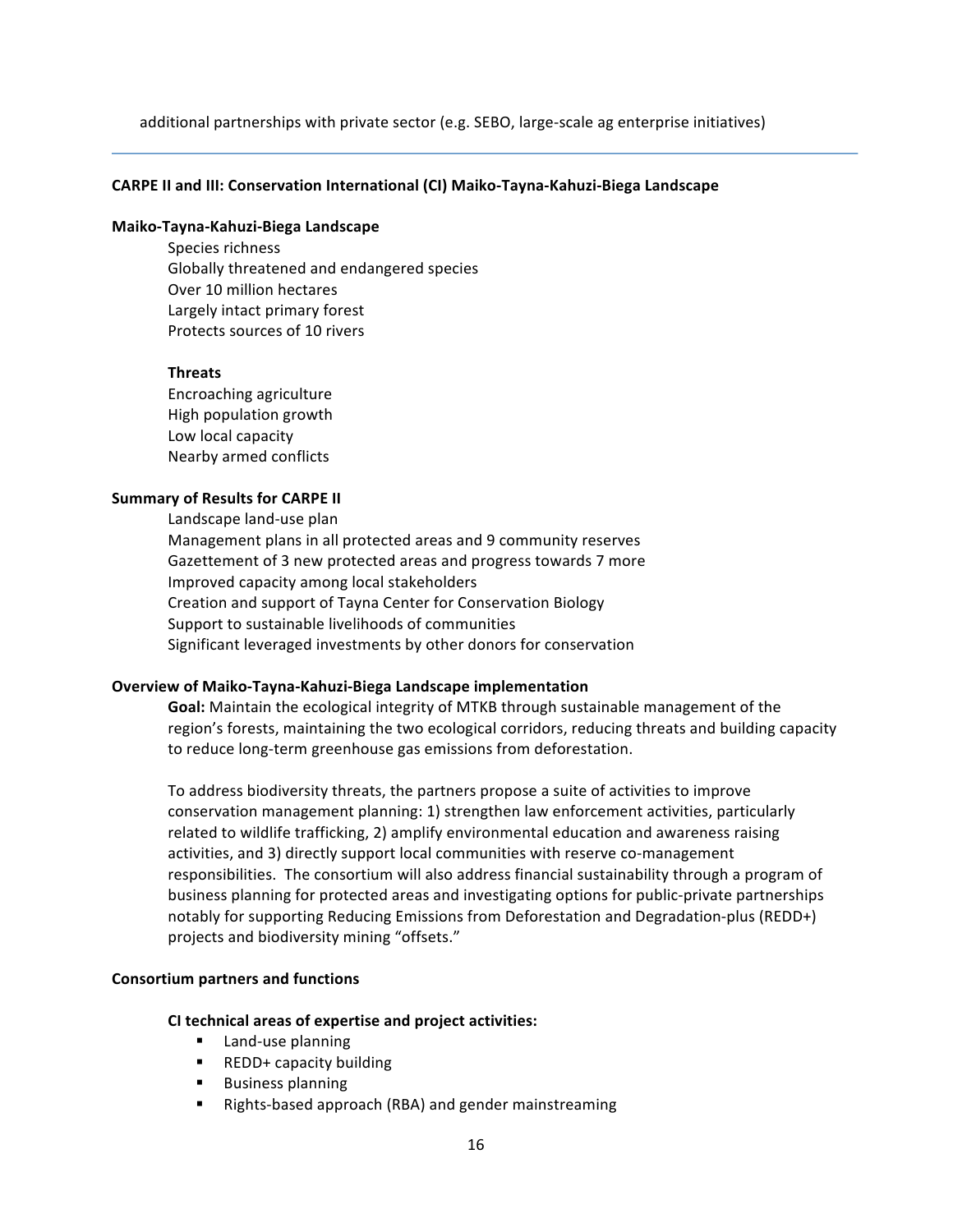## **WWF technical areas of expertise and project activities:**

- PA management planning
- Implementation of biodiversity conservation at Itombwe Nature Reserve

## **WCS technical areas of expertise and project activities:**

- Biodiversity monitoring
- Law Enforcement Monitoring
- REDD+ capacity building
- REDD+ project development at Itombwe

## **JGI** areas of expertise and project activities:

- **Environmental education**
- Ape conservation
- REDD+ local MRV training
- Sustainable livelihoods

## **UGADEC areas of expertise and project activities:**

- Coordination of activities in community reserves
- Implementation of community management

## **Actions for CAFEC effectiveness**

Four main intervention areas are necessary to reduce deforestation and mitigate biodiversity loss:

1) Improved local natural resource governance arrangements are needed to address the problem that the majority of the population lacks formal land tenure and long term rights for the use of forest products. Providing local people with a stake in forest management decisions will provide an incentive to manage forest resources more sustainably.

2) Resilient and sustainable livelihoods are needed to replace the reliance on unsustainable slash-andburn cropping systems that give declining returns to labor inputs and require new deforestation to maintain productivity. Many factors cause people to favor slash-and-burn agriculture and tackling this issue requires a multi-faceted approach. Rural people have few opportunities and little incentive to intensify and diversify agriculture and rural production systems away from the use of natural forest land and resources. To change this, they first need the capacity in terms of knowledge, skills and selfconfidence to use alternative agricultural techniques. They also need access to productive inputs such as good quality seed or trees and tools and they need access to markets for their products. Alternatives to slash and burn need to provide improved yields and/or income to households to be sustainable and also need to be resilient in the face of agricultural risks, particularly climate related risks. A clear understanding of existing agricultural risk management and coping strategies and plans for improving these strategies in the face of climate change are an essential part of addressing sustainable livelihoods.

3) A lack of enforcement of existing regulations is a major cause of both deforestation drivers and the problem of hunting for bushmeat and the wildlife trade. Addressing this enforcement problem and changing the culture of impunity requires both improving the capacity and resources of enforcement services and also setting out clear plans for how land and natural resources should be used in the landscape and its individual administrative units.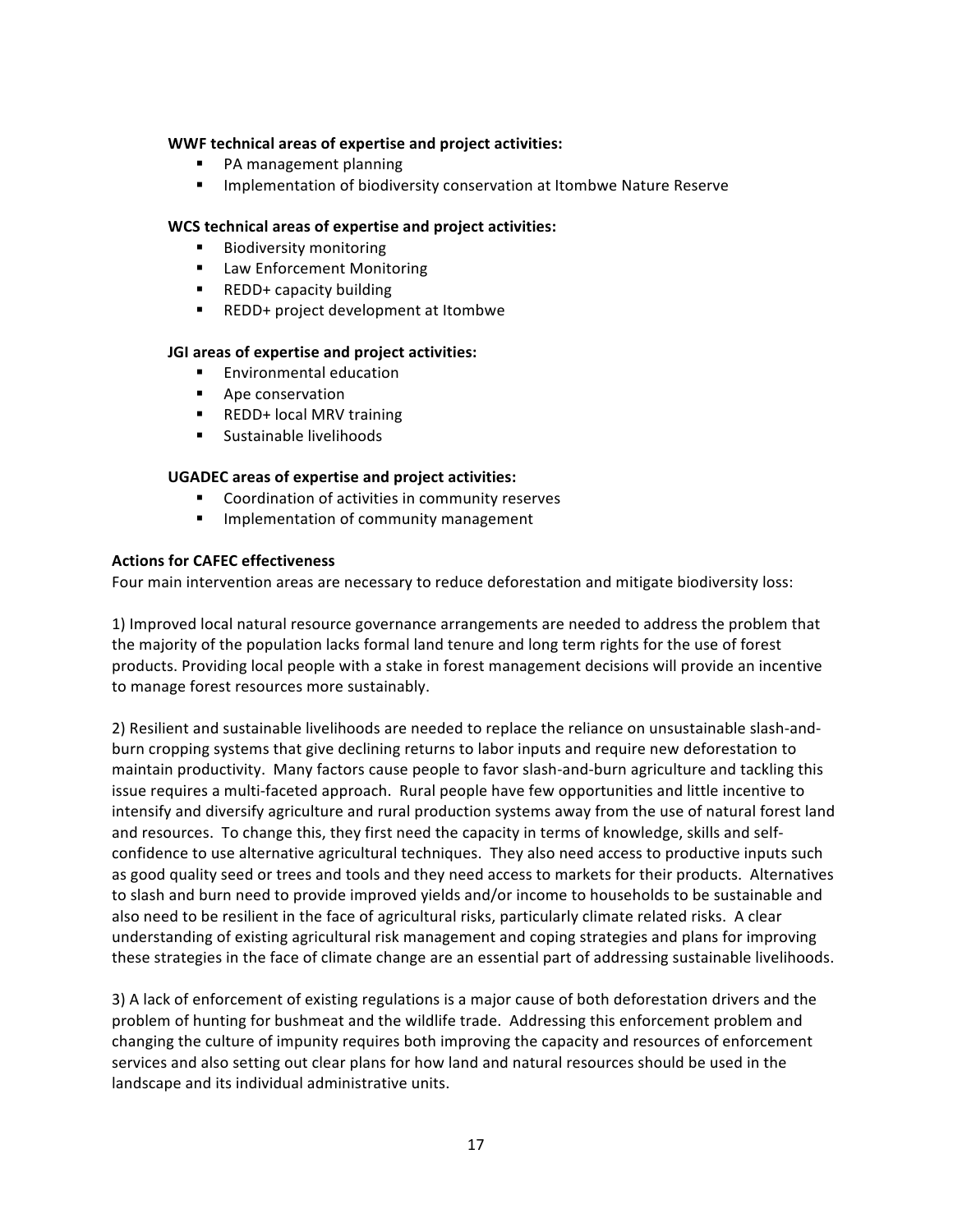4) A high-level of political support for conservation activities in the landscape that can only be achieved through an ongoing process of advocacy and information sharing with national, provincial and local authorities is essential to create an enabling environment. Public support is also crucial to maintaining support for conservation and for promoting transparency around the management of natural resources in the landscape. Finally, long-term conservation cannot be achieved without sustainable financing. Cost savings and efficiencies within existing conservation projects need to be identified and publicprivate partnerships bringing new sources of funding need to be developed. If activities to reduce deforestation and conserve biodiversity in the landscape are to continue then stakeholders need to understand and prepare to take advantage of new types of funding, notably REDD+ funding, that are likely to be key to the future of forest conservation efforts in tropical countries.

# **CARPE III Overview of Crosscutting Strategies**

**Strategy 1:** *Advance sustainable and innovative financing for priority areas through piloting of* financial mechanisms with greatest promise at the national and landscape levels. This includes:

- **•** Supporting development and capitalization of PA trust fund; supporting establishment of appropriate legal, policy, and institutional frameworks at national and regional levels;
- **Examber** Support enhanced / innovative revenue generation, management, and the piloting of disbursement mechanisms;
- **■** Supporting business planning and demonstrating implementation of cost-effective management tools.
- Supporting the climate negotiation process for the DRC, development of national strategy, and advancement of Early Action Projects to promote design and implementation of REDD+ and subsequent forest carbon payments.
- Establishing community-based ecotourism

**Strategy 2:** *Mitigate impacts of large-scale commercial hunting and wildlife trade by engaging* national government, law enforcement agencies and civil societies in control and monitoring of wildlife by developing multi-scale strategies.

**Strategy 3:** Promote integrated land use planning and management to promote environmental conservation and economic development, applying lessons learned through landscape macro and micro zoning 

- Support participatory designation and demarcation of land use zones
- Support participatory development of adaptive management plans at
- macro and micro zone level
- Support coordinated LUP through national (CNPZ) and decentralized administrations and promote recognition of customary rights and land tenure clarification (territory administration) for public participation in forest zoning and management.

**Strategy 4:** *Empower and broaden participation of marginalized groups* across strategic interventions to help ensure that projects are addressing the most relevant gaps (ex: gender integration; IP, etc.) and opportunities in landscape and cross-cutting programs.

**Strategy 5:** *Strengthening local governance and empowering civil society* and community based organizations with emphasis on family planning.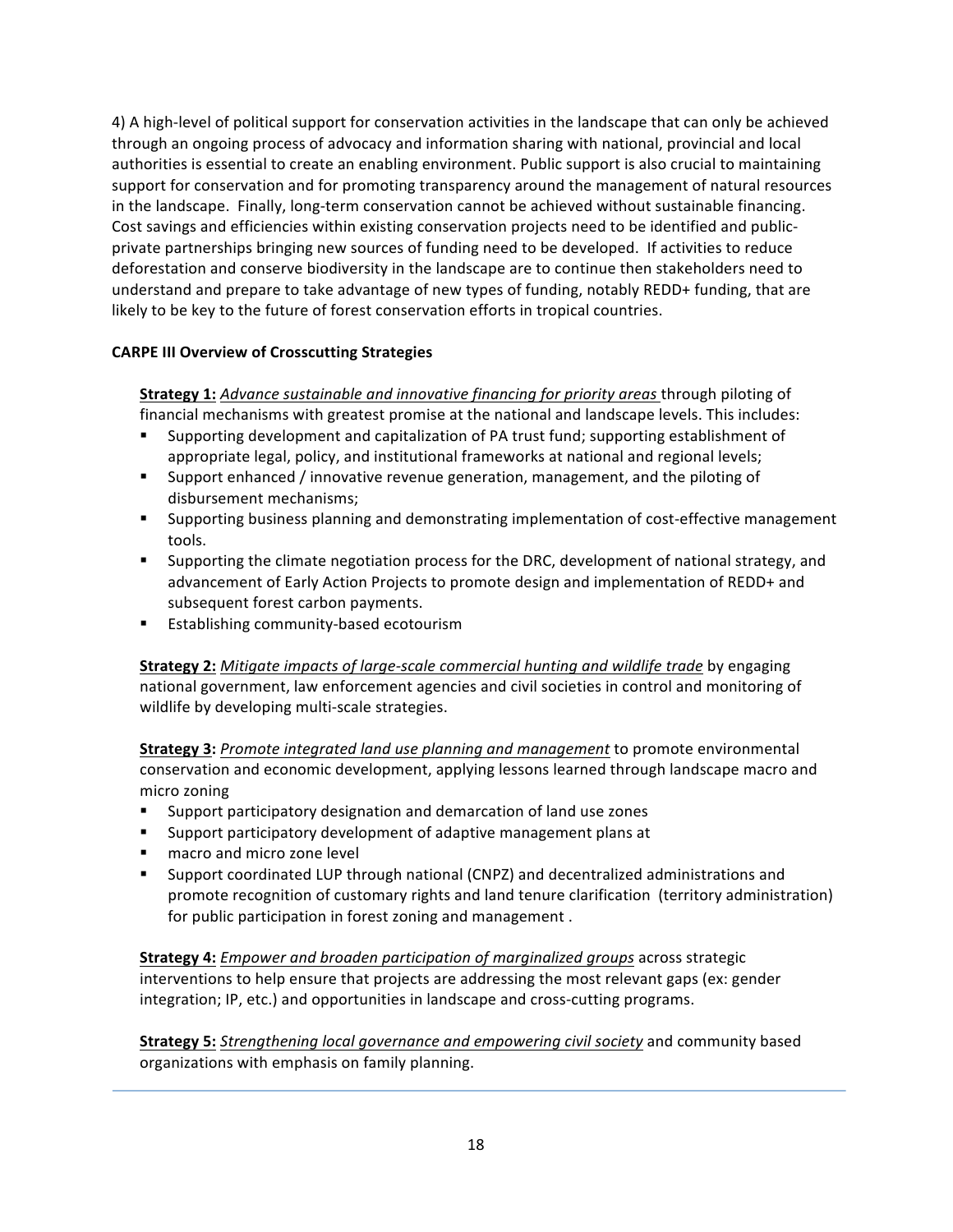# **CARPE II and III: Wildlife Conservation Society (WCS) Landscape Programs**

## WCS Landscapes

- 1. Shanga Tri-National (TNS) Congo
- 2. Lac Télé-Lac Tumba Congo
- 3. Lopé-Chaillu-Louesse Gabon
- 4. Léconi-Batéké-Léfini Gabon + Congo
- 5. Ituri-Epulu-Aru DRC

# **Shanga Tri-National (TNS) – Congo**

Entire LS=43,936 km 2

1 NP-NNNP 4 FSC concessions Minimally disturbed wildlife populations Priority area for elephant and apes Low human population density WH site since 2012 PPP to Manage NNNP - 2013 Partners: WWF, APN, Ministry Forests and Development (MDDEFF)

## **Direct threats**

- Poaching for ivory
- Unsustainable bushmeat hunting
- Poorly managed logging
- Future mining, commercial agriculture
- Disease  $-$  e.g., Ebola

# **Indirect threats**

- Lack of alternative protein
- Lack of alternative jobs
- Poverty
- Lack of capacity

# **TNS** – **CARPE III** Interventions

- Implement effective wildlife protection and control trade routes
- **■** Partner with logging companies, communities and government to ensure implementation of management plan (best practices)
- **Ensure that local people have access to sustainable and alternative food sources**
- Develop tourism and revenue sharing with local communities
- Wildlife disease surveillance
- Monitoring and education

# **Wildlife Control and Protection of Trade Networks**

- training, equipment, infrastructure and performance-based incentives
- fixed post, mobile and aerial anti-poaching missions
- adaptive anti-poaching law enforcement monitoring (SMART) and informer network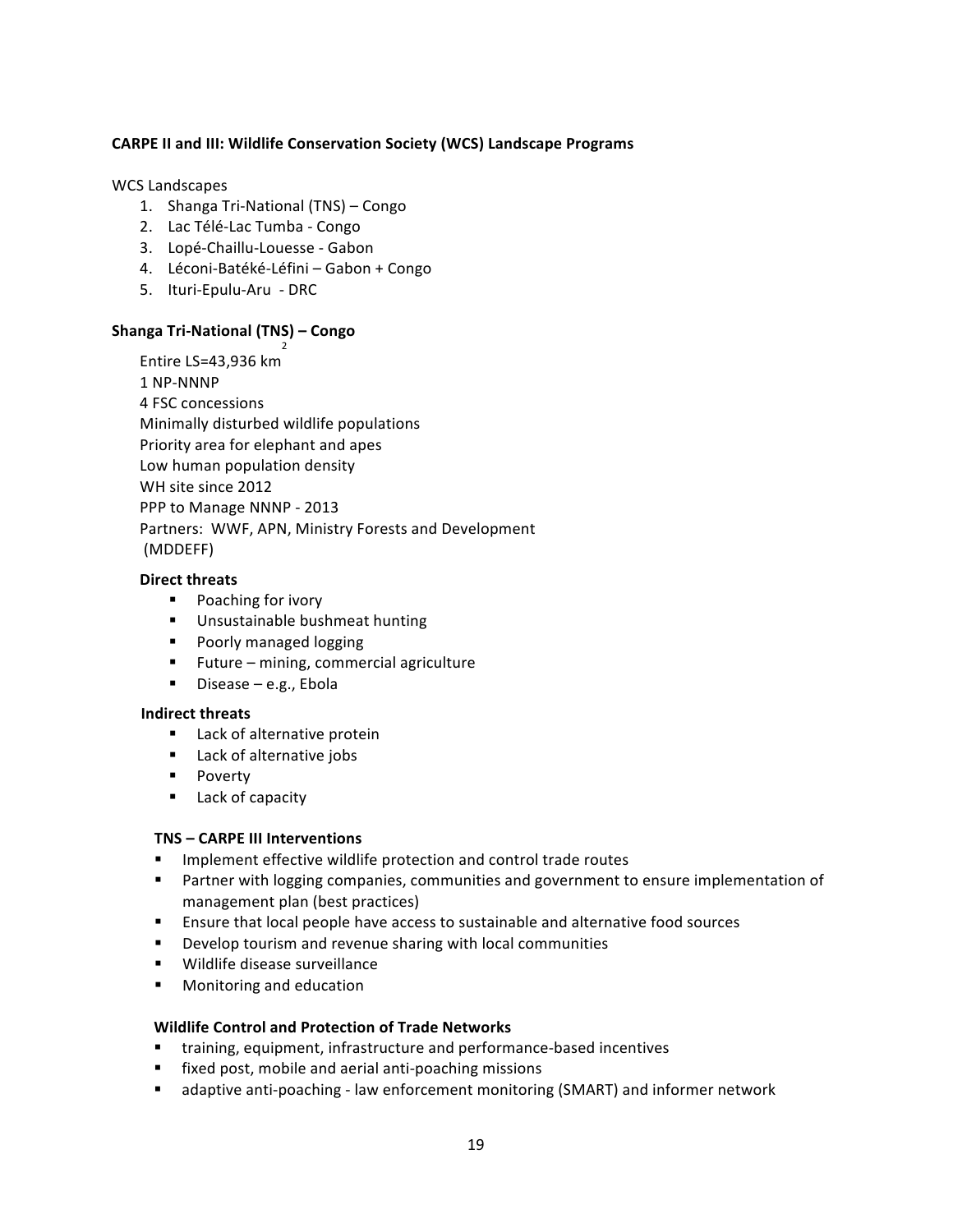■ successful prosecution through improved application of wildlife law (PALF - LAGA model)

# **Ensure Access to Sustainable alternative Food**

Sustainability

- Monitor and manage domestic fisheries
- Monitor and manage community hunting zones

Alternatives

- Ensure industry supplies workers with domestic protein
- Develop small scale fish farms<br>■ Improve animal husbandry
- 
- Expand employment opportunities for hunters in conservation project

Partnerships with development organization

## **Lac Télé-Lac Tumba – Congo**

126,440 km2 54,001 km2 Congo (43%) 72,439 km2 DRC (57%) 2 million inhabitants WWF, MDDEFF, ICCN, PACT, RINDRA

## **CARPE II Key Achievements**

- Cross-boarder agreement signed August 2010: creation of the Binationale LTLT
- Creation of the 2 Ramsar sites
- **•** 2007 survey in Batanga found highest known density of gorillas in the world (12.6/km<sup>2</sup>).

#### **Macrozones with LUPs in Congo**

- 1 PA LTCR, with 2 proposed extensions: Bailly and Batanga
- 6 CBNRMs

# **Microzoning of LTCR and transfer of management responsibility to communities**

# **Targets**

- Forest
- Aquatic Ecosystems
- Gorillas and Chimpanzees
- Forest Elephants
- Migratory water birds
- § Crocodiles
- § Duikers

#### **Direct threats**

- Poaching for ivory
- Unsustainable bushmeat hunting
- Wildlife trafficking (e.g., ivory, gray parrots, fish eagles)
- § Fires
- Forest cutting along rivers
- Agriculture on terra firma
- § Overfishing
- $\blacksquare$  Disease e.g., Ebola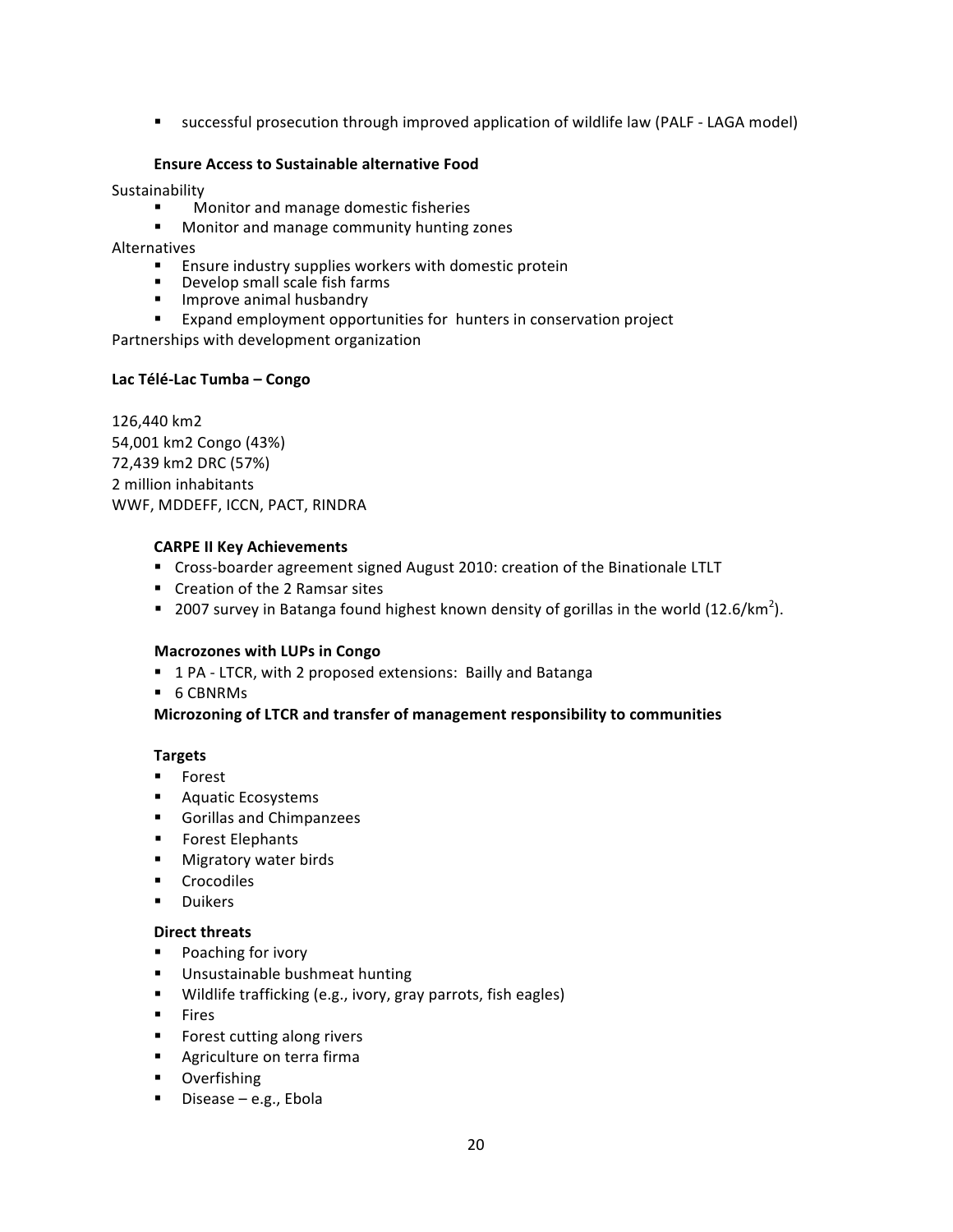## **Interventions Continued**

- Continue implementation of Trans-boundary cooperation agreement
- Implement effective wildlife protection and control trade routes
- Facilitate governance structures/local communities to implement LUPs that manage NRs (farming, timber, fisheries)
- **Ensure that local people have access to sustainable and alternative food sources**
- Wildlife disease surveillance
- Reduce loss of forest cover (Understand patterns and drivers and develop strategies to reduce forest loss)

# **Lopé-Chaillu-Louesse – Gabon**

forest-savanna landscape Intact populations of forest elephant, western equatorial African chimpanzee and western lowland gorilla 3 national parks 3 CBNRMs 2 ERZs (logging) Partners: ANPN, MBG, IPACC, AREDI, RAPAC

# **CARPE II Key Achievements**

- Significant capacity built for natural resource management
- Strong community-based associations = key partners in future natural resource governance
- New and effective model for NGO-government partnership in NRM = Management Planning Taskforce.
- Significant capacity built for natural resource management
- Strong community-based associations = key partners in future natural resource governance
- New and effective model for NGO-government partnership in NRM = Management Planning Taskforce.

# **Léconi-Batéké-Léfini – Gabon + Congo**

35,350 km2 grassland, wooded savanna, gallery forests forest and savanna species 2 PAs, 1 proposed PA, 6 CBNRMs, 1 ERZ Close proximity to Brazza = high threats  $+$  market opportunities Partners - ANPN, MDDEFF, Aspinal Foundation, PACT, RAPAC

# **CARPE II Key Achievements**

- MPs for all 10 marcozones
- Congo Government commitment to gazette Ogooue Leketi NP
- **■** Improved limits for the Lefini Reserve and Lessio Louna sanctuary
- Partnerships with private sector for best practices in concessions (Rouger-Gabon, MPD-Congo)
- Significant capacity for NRM built for:
- Communities (management platforms and micro-projects)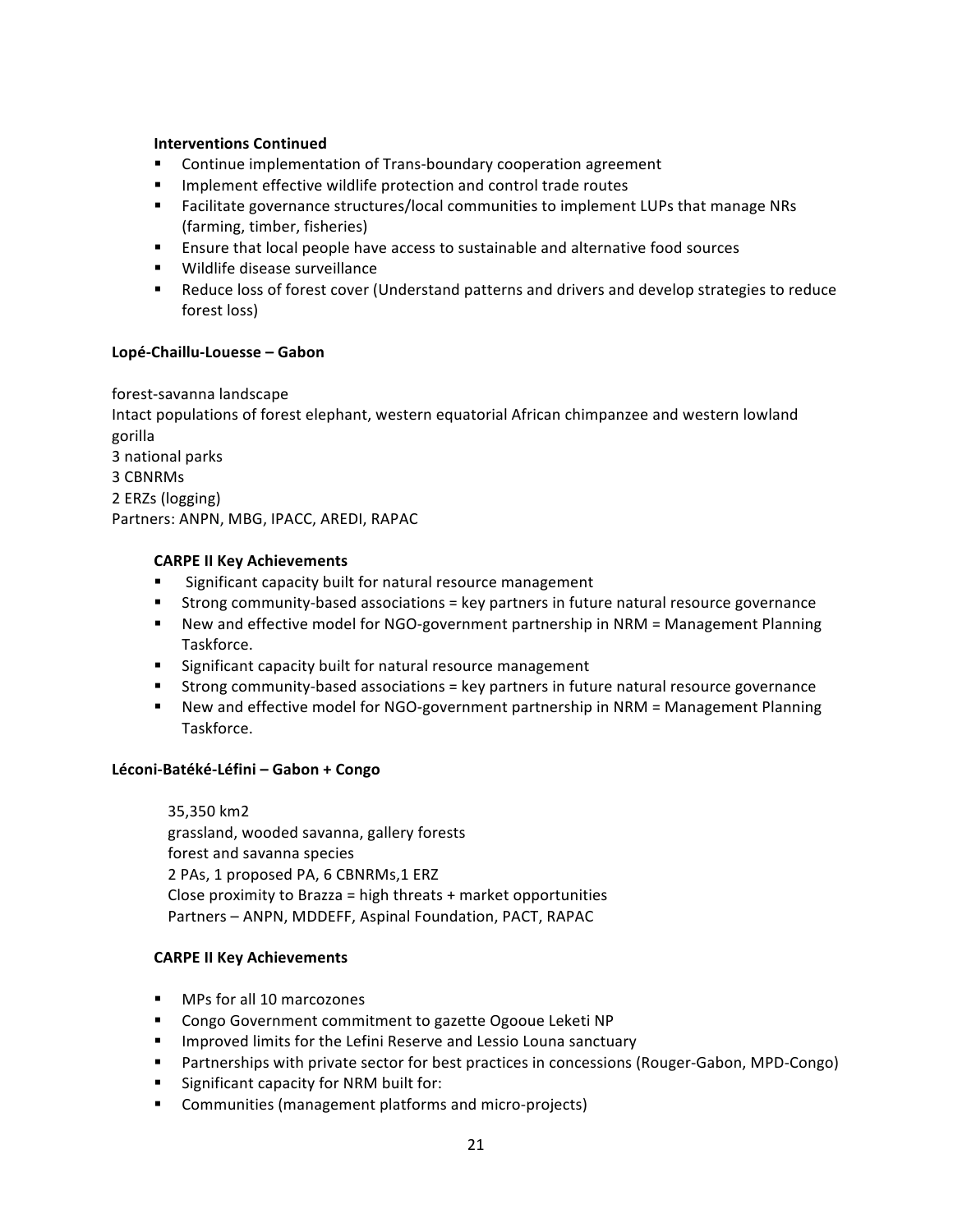- Gabonese and Congolese natural resource managers
- Solid socioeconomic and biological baseline data collected to evaluation CARPE III implementation

# **Conservation Targets**

- Forest ecosystem:
- Forest cover
- Elephant (Ogooue Leketi NP)
- § Gorillas
- § Chimpanzees
- Large ungulates
- Savannah /gallery forests:
- Forest cover and corridors
- Elephant (Lefini reserve)
- Gorilla (Lesio-Luna sanctuary)
- Large ungulates

# **Threats**

- **Biodiversity**
- Poaching for ivory
- Commercial bushmeat hunting
- $\blacksquare$  Disease e.g., Ebola
- Land use change
- Unmanaged commercial logging concession
- Mining / Infrastructure development
- **•** Agricultural clearance
- Fuel wood collection and charcoal production
- § Savannah burning

# **CARPE III Interventions**

- Formal gazettement of Ogooue Leketi NP
- **■** Implement effective wildlife protection and control trade routes
- **•** Partner with logging companies, communities and government to ensure implementation of management plan (best practices)
- **Ensure that local people have access to sustainable and alternative food sources**
- Agriculture intensification
- Reducing gallery forest clearing (plantations, improved wood stoves, etc.)
- Wildlife disease surveillance

# **Ituri-Epulu-Aru - DRC**

40,680 Km² Forest almost intact 300,000 inhabitants - 30,000 pygmies Largest remaining populations: Okapi (1500-3000) Eastern chimpanzees (6000-7000) Largest remaining population of forest elephants in DRC (1200-2000) The most diverse population of primates in a DRC PA (13)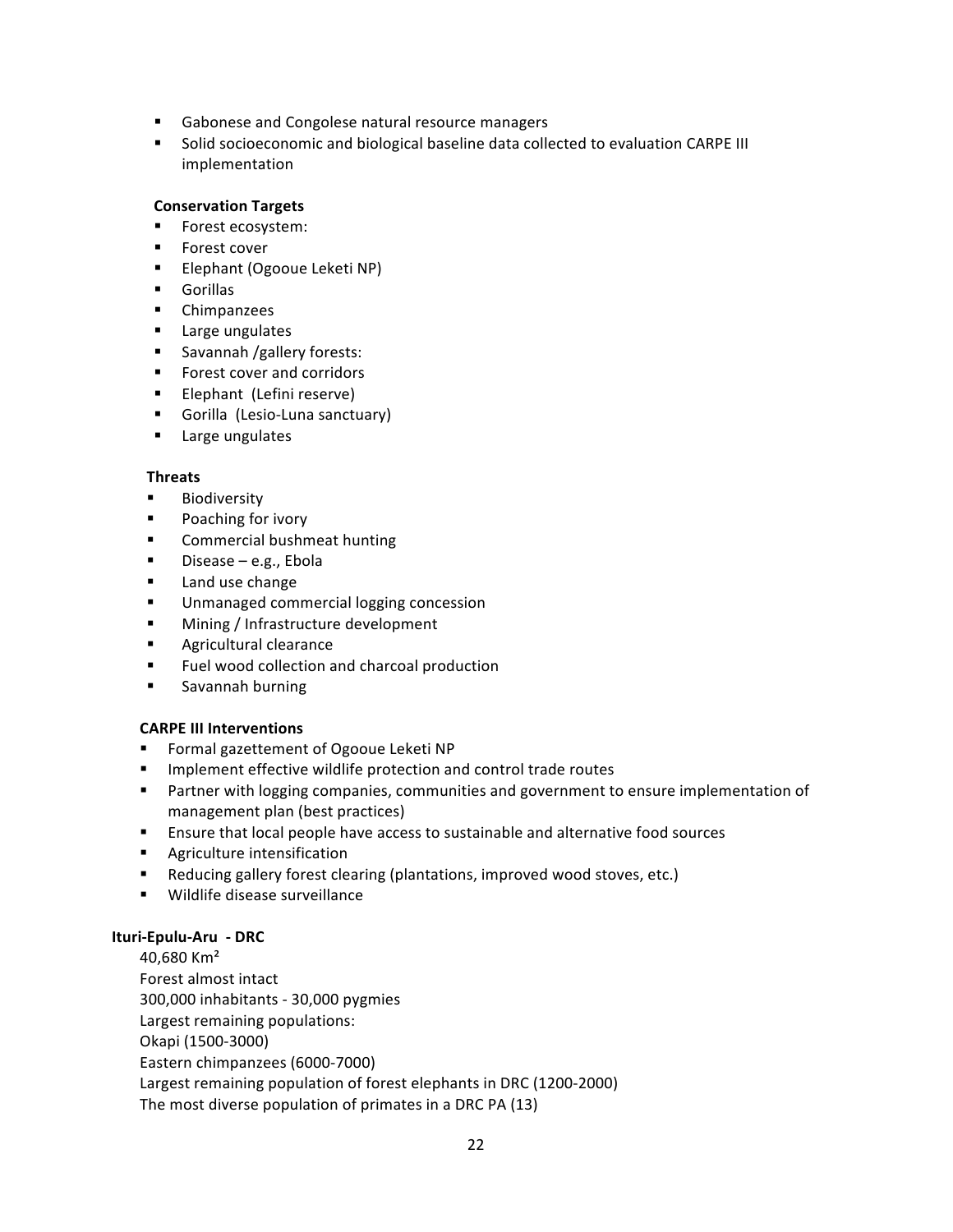$\sim$ 2500 species of plants Partners: ICCN, OCP, GFA, PACT

## **CARPE II Key Achievements**

- Land use planning complete with all macrozones having the management plans (OFR, CBNRMs,)
- Stabilization of population of chimpanzees, okapis, and ungulates in the OFR
- Control of the rate of deforestation to less than the national average
- Strong livelihood program across landscape (agroforestry, agricultural intensification, alternative economic activities)
- Environmental Education activities extended over the entire Landscape
- Capacity in NRM strengthened (504 days of training over 5000 stakeholders

## **CARPE II Conservation Targets**

- Forest cover maintained at 95% of its current cover.
- Corridors and bais across the landscape are well managed
- Biodiversity:
	- o Elephants: reduce illegal killing by more than 75% (PIKE)
	- $\circ$  Maintain/increase the current populations of okapis, chimpanzees, ungulates.

#### **Threats**

- Well organized/heavily armed poaching for ivory
- Unsustainable commercial bushmeat hunting
- Deforestation and degradation for:
- agriculture
- timber
- fuel wood and charcoal

#### **CARPE III Interventions**

- **EXEDEM** implement 8 effective wildlife protection and control trade routes
- Facilitate governance structures/local communities to implement LUPs that manage NRs (farming, timber) including REDD
- **Ensure that local people have access to sustainable and alternative food sources**
- Raise awareness of local communities on the value of biodiversity
- Support local initiatives to create community reserves and corridors in the LS
- **Establish a PPP with ICCN to ensure an efficient management of protected areas**

#### **African Wildlife Foundation (AWF) Maringa-Lopori-Wamba Landscape Program**

#### Landscape characteristics:

7,450,000 ha of lowland rain and swamp forest Population of ±800,000 people Extreme poverty and lack of development

#### **Main threats:**

- Illegal hunting/poaching
	- $\circ$  Bushmeat consumption and trade
	- $\circ$  Limited law enforcement capacity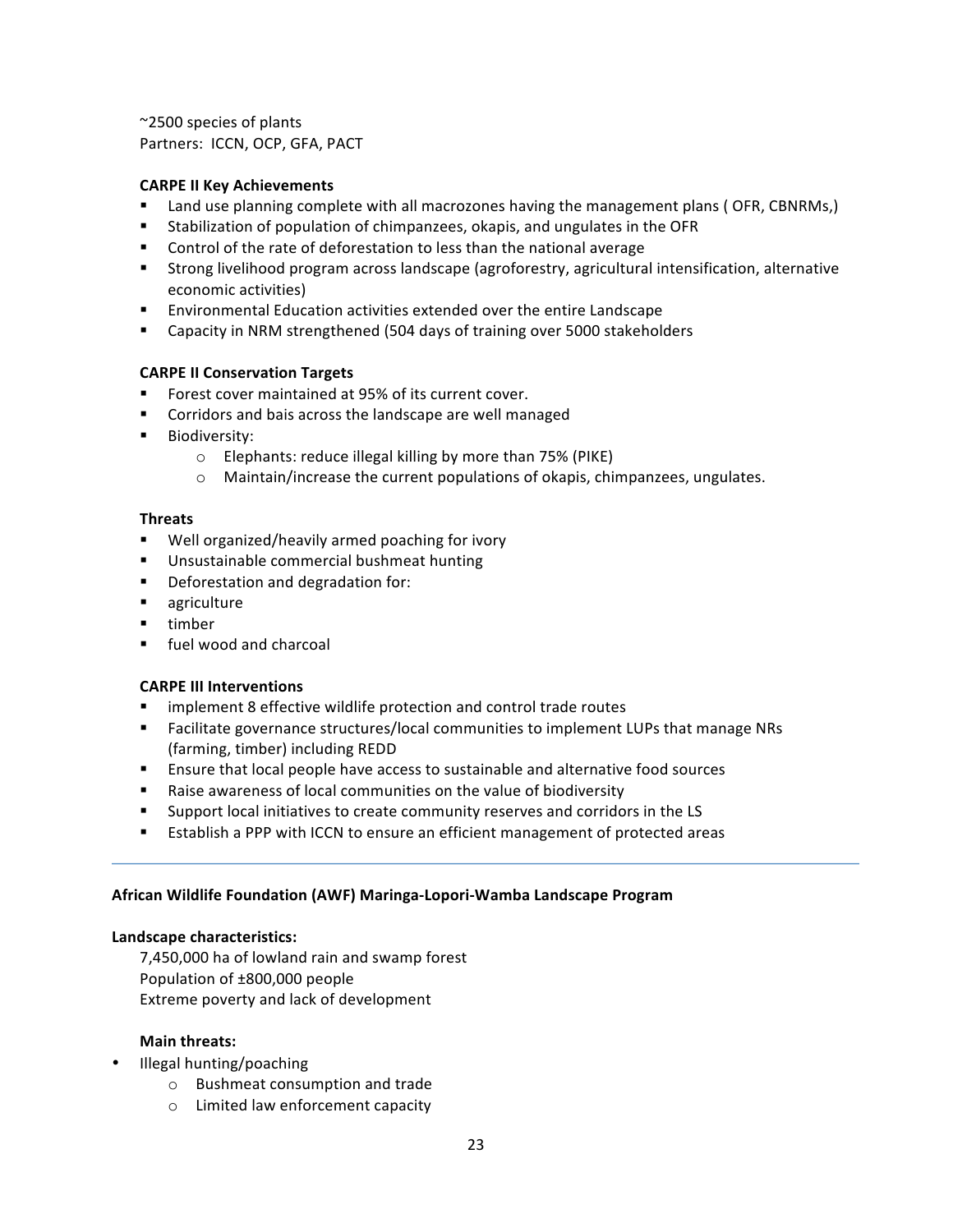- Habitat destruction and fragmentation
	- o Deforestation
	- $\circ$  Unsustainable agriculture practices
	- o Over-dependence on timber and NTFPs
- Poverty
	- $\circ$  Lack of income-generating opportunities

# **CARPE II – Significant Results**

- Macro-zone land use plan officially recognized by DRC government
- Land use plan covering  $\pm 70\%$  (5,215,000 hectares) of MLW landscape
- Establishment of Iyondji Community Bonobo Reserve (110,000 ha)
- Designation and management of nearly 25% of MLW landscape as permanent forest (243,010 ha) and non-permanent forest (1,458,319 ha)
- Executed thirty-two (32) voluntary quid pro quo agreements which led to a participatory microzoning process and delivery of alternative livelihood programs for more than 47,000 people
- Improved resources management plan agreed to and implemented in private sector forest concession covering 400,000 hectares
- Performance-based management plan implemented in Lomako-Yokokala Faunal Reserve (362,500 ha)
- Establishment of bio-monitoring program focused on endangered bonobo and vulnerable forest elephant (data indicating population increases for both species from 2010 to 2012)
- Development, approval, and implementation of AWF's eight step Counter-Poaching Model by ICCN (Congolese Wildlife Authority)
- Construction of Lomako Conservation Science Center in Lomako-Yokokala Faunal Reserve
- Increased agriculture productivity through improved crop selection and management, extending the fallow period from two years to four years
- Expanded down-stream market access for MLW agriculture products by facilitating the river transport of nearly 800 tons of goods from approximately 70 MLW communities

# **CARPE III Strategic Overview of Maringa-Lopori-Wamba Landscape**

- Improve management of Lomako-Yokokala Faunal Reserve and Iyondji Community Bonobo Reserve
- Establish third protected area located in northern MLW (Congo Lopori)
- Implementation of REDD+ project covering 216,000+ hectares (area located between Lomako-Yokokala Faunal Reserve and Iyondji Community Bonobo Reserve)
- Implement collaboratively-designed improved zoning and management plans in community-based natural resource areas and forest concessions
- Strengthen wildlife protection mechanisms directed at reducing poaching and bushmeat consumption of targeted species (both field-based law enforcement and judicial)
- Solidify sustainable conservation-linked alternative livelihoods and economic incentives, including carbon revenue, agriculture in appropriate zones, payment for ecosystem services, and tourism
- Conduct skills-training and strengthen organizational capacity of local, provincial, and national DRC CBOs, agencies and institutions
- Collaborate with DRC officials to institutionalize wildlife and forest protection and conservation policies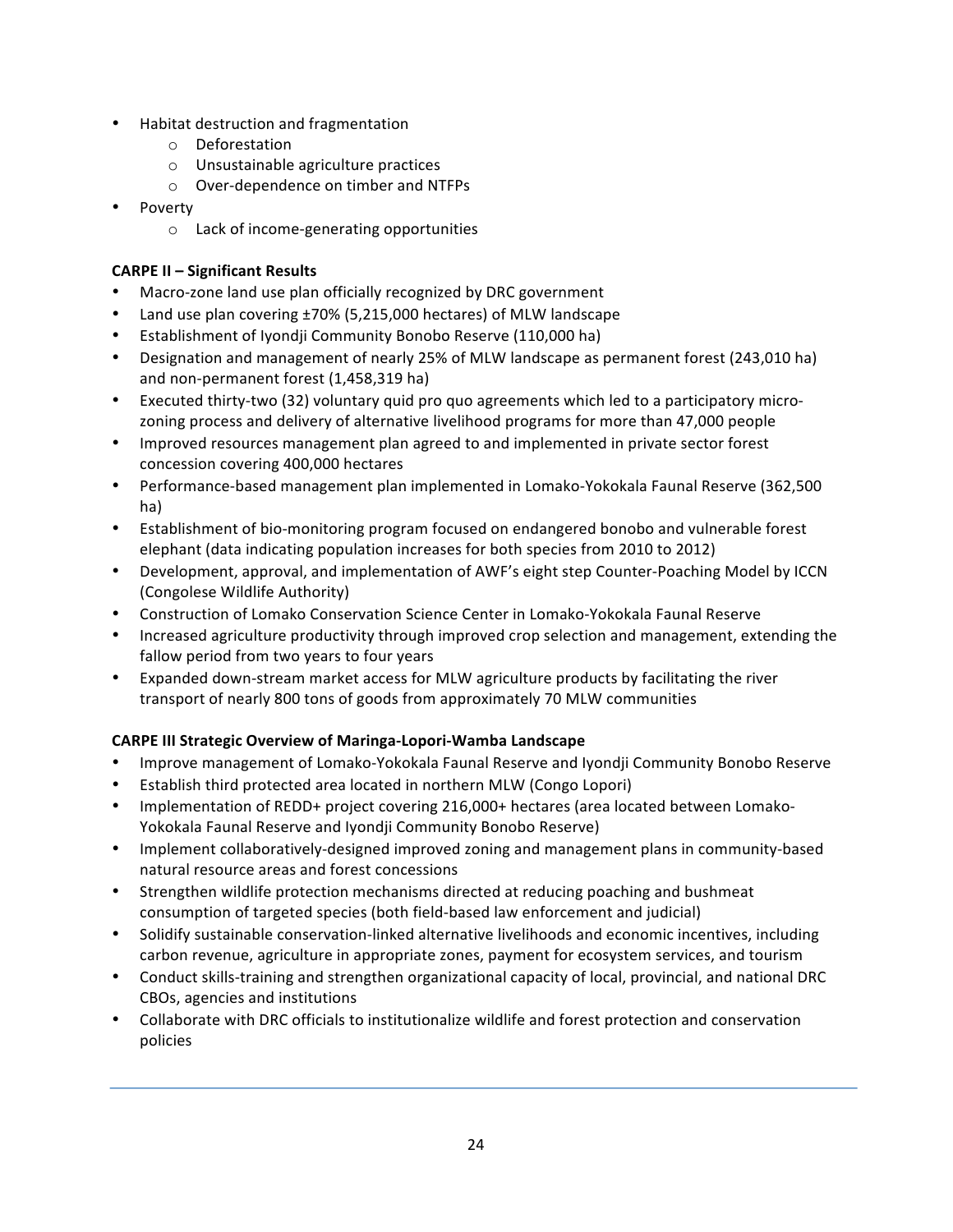# **NASA/UMD/OSFAC Consortium**

The Objectives of the NASA/UMD/OSFAC consortium for CARPE II were to establish a regional-scale Landsat forest cover monitoring system; disseminate data and products; institutionalize forest cover monitoring capacity at OSFAC and move it towards independence and sustainability; collaborate with other CARPE partners in integrating earth observation data and products in decision support systems and analysis; and enroll and graduate PhD and Masters students from within the region.

During the CARPE partners meeting they gave examples of the data that can be produced using the systems and how that data can be used. For example, daily global monitoring data on forest cover and loss including wetland status, weather patterns, and participatory mapping for SOIL were produced. Using very high resolution data they were able to validate and adjust Landsat-derived area estimates to show forest degradation.

Dynamic forest degradation:

- 25% or more of canopy removal is required for direct observation of degradation using Landsat
- Degradation signal fades quickly
- **•** If not imaged in proximity to the time of logging, the signal is quickly obscured
- For cloud-affected regions and/or areas with low intensity logging, direct observation and mapping of degradation is not possible with Landsat

# **Summary**

- Large area land cover extent and change monitoring is enabled through high quality data, userfocused data management and progressive data policies
- Automated methods are required for improved spatio-temporal characterizations, but also reduced latency in product delivery
- <sup>■</sup> Combining good data and advanced methods, leapfrog-like advances in mapping capabilities are enabled
- For Central Africa, spatial scale is a more critical limitation as indicated by our first FACET validation
- **•** In the end, Landsat may be more like MODIS, used as an indicator product with very high spatial resolution providing area estimation
- **•** A whole host of other applications are ready to be implemented at Landsat scale
- Agricultural/swidden system monitoring
- Settlement/population estimation
- Biodiversity/habitat health assessments
- Human health and land cover integration
- Carbon and hydrological cycle model calibration

# **Plans for CARPE III**

- Regional and national forest cover types, annual forest cover loss, gain and near-real time disturbance alarm
- **•** Primary forest stratification suitable for carbon stock assessment
- Annual forest aboveground carbon loss estimates for Central Africa at national and sub-national scales.
- **•** Forest cover change validation with time-series high spatial resolution imagery
- Satellite derived thematic data of forest cover extent and loss for 1990-2000 for the Central Africa where feasible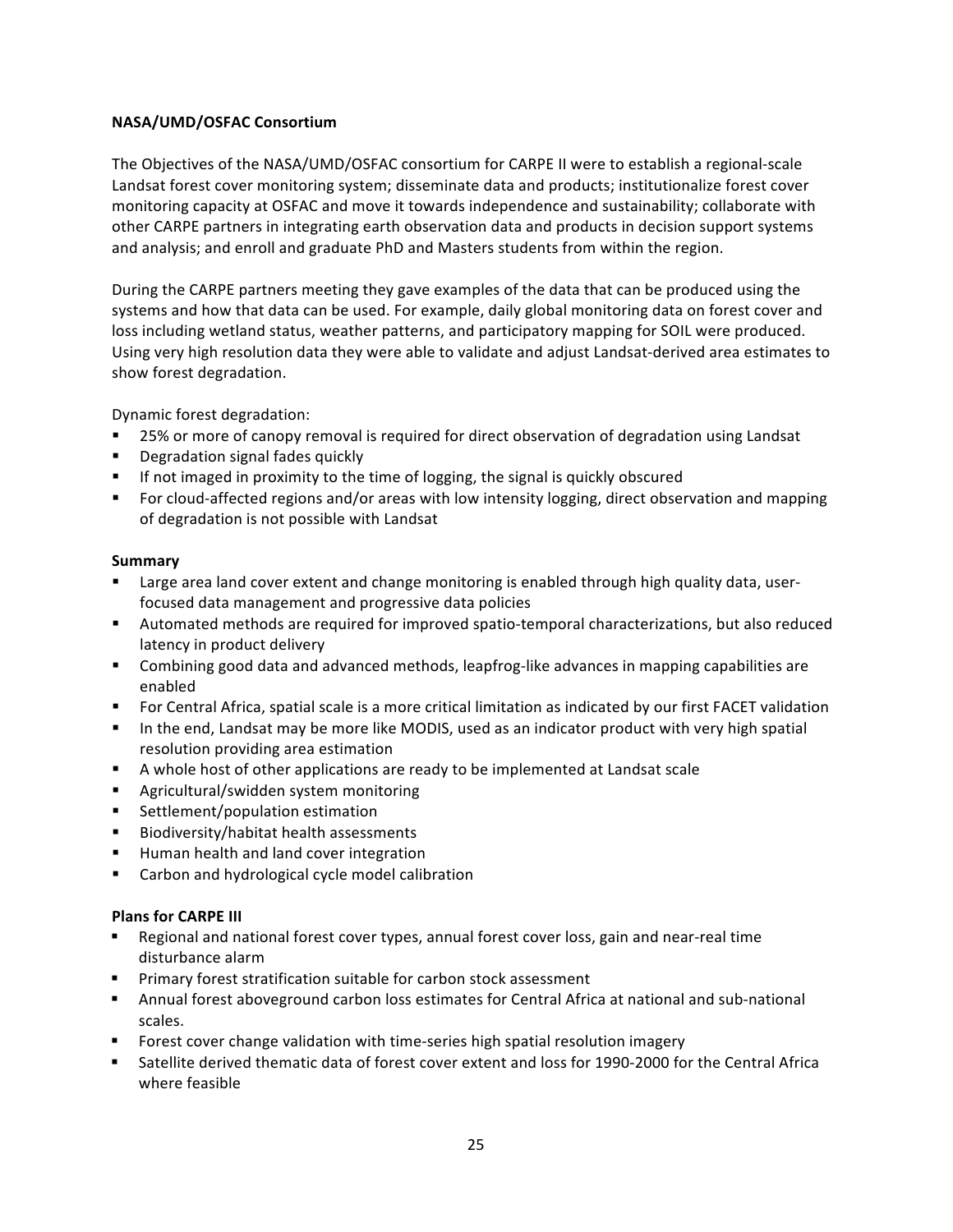- Regional and national forest cover types, annual forest cover loss, gain and near-real time disturbance alarm
- Primary forest stratification suitable for carbon stock assessment
- Annual forest aboveground carbon loss estimates for Central Africa at national and sub-national scales.
- **Figurat** Forest cover change validation with time-series high spatial resolution imagery
- Satellite derived thematic data of forest cover extent and loss for 1990-2000 for the Central Africa where feasible
- Regional and national forest cover types, annual forest cover loss, gain and near-real time disturbance alarm
- Primary forest stratification suitable for carbon stock assessment
- Annual forest aboveground carbon loss estimates for Central Africa at national and sub-national scales.
- **Forest cover change validation with time-series high spatial resolution imagery**
- Satellite derived thematic data of forest cover extent and loss for 1990-2000 for the Central Africa where feasible

# **World Resources Institute (WRI)**

WRI's forest strategy aims to reduce poverty, enhance food security, conserve biodiversity, and support climate change adaptation and mitigation by reducing forest loss and supporting efforts to restore degraded and deforested ecosystems. The Global Forest Watch (GFW) initiative is a major focus of WRI's forest strategy.

- Global research organization working at intersection between environment and development
- Focus on climate, energy, food, forests, water, cities/transport, governance
- $\blacksquare$  Central Africa = forests and governance
- WRI as "cross cutting" organization in CARPE II

# **CARPE II Focus**

- Establishment of a standard forest information platform to better coordinate and harmonize forest resource decision-making
- **E** Improved transparency, equity, and sustainability of natural resource use allocation at national and sub-national levels
- **Example 1** Improved tracking and monitoring of forest use over time, with a particular focus on logging (combatting of illegal logging)
- Increased access to information on natural resource allocation and obligations of actors from all sectors, in order to increase accountability
- Decreased conflict in land use allocation
- **■** Increased participation in resource allocation decisions by all stakeholders

# **Forest Atlas Structure**

# The basic structure of the Forest Atlas includes:

A central database (GIS) is housed by the Ministry of Forestry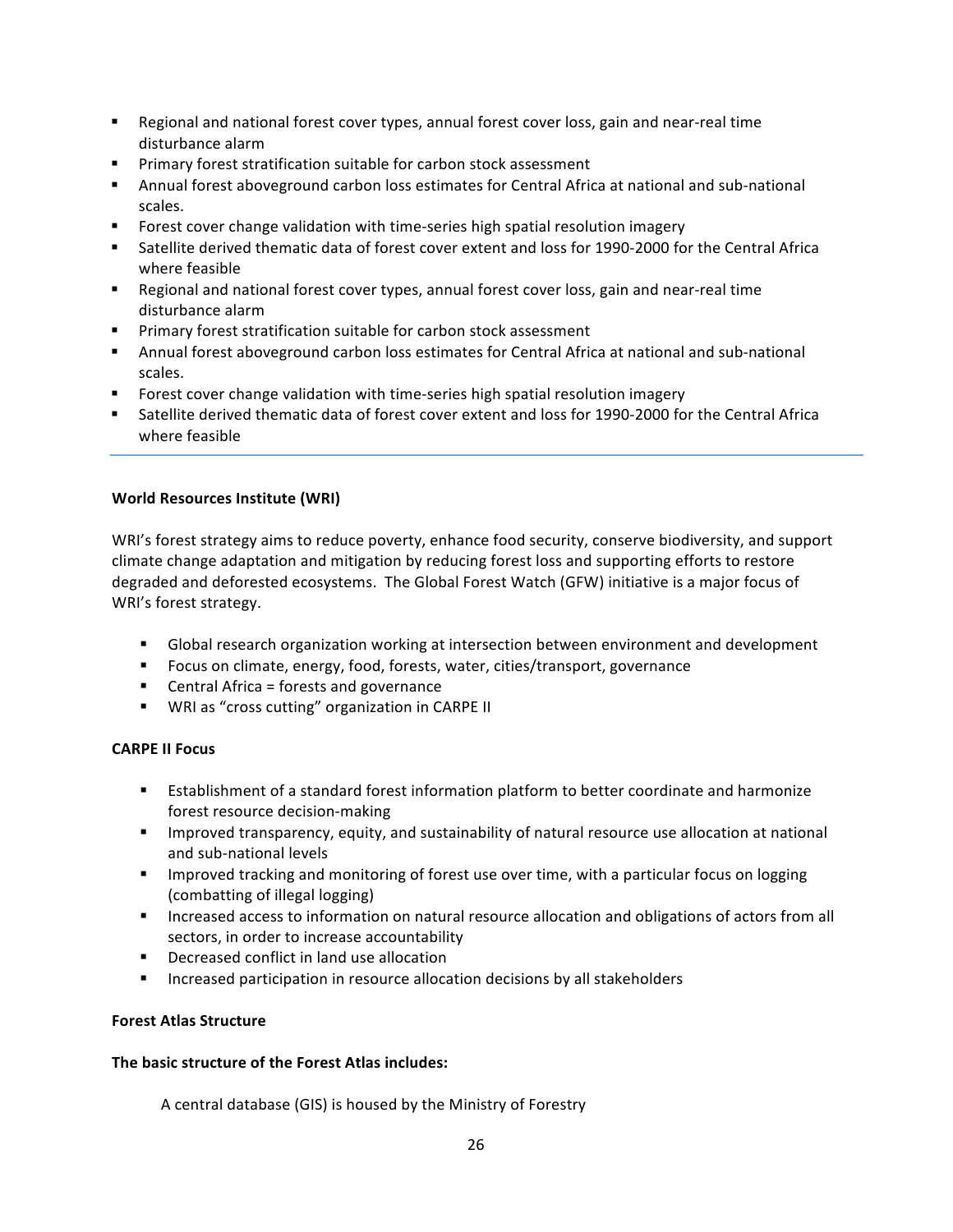The input of different types of information relevant to forests and land use allocation to the database – by a trained team in Ministry of Forestry. Within the Ministry the Atlas database is updated regularly as new information becomes available. Information from the Atlas is then made available to other institutions, and the public, on an annual basis at minimum.

# Specific applications of the Forest Atlas platform, include the ability to:

- (improve) Land use planning
- Monitor resource extraction
- Address conflicting land use claims
- Increase measures of accountability
- (and) Improve overall forest management and governance

## **Results of CARPE II**

- Significant change in mindset, re: transparency
- Vast increase in access to forest information
- Measured reductions in illegal logging
- Improved coordination between land use administrations and partners
- Substantial increases in local technical capacity
- Significant increases in Protected Area network, Forest Concessions under management plans and/or Certification
- Notable rise in areas under Community Forests (Cameroon) and out of Forest Concessions (DRC)

While there is still much work to be done to ensure sustainable and equitable forest management going forward, it is important to pause and consider the impressive progress that CARPE supported activities have accomplished over the past 10 years:

Change in mindset towards transparency—ten years ago (much less for several countries), forest information was closely guarded and sold for personal benefit, now much is publicly available and used to increase accountability across the board in management and allocation of forest resources; Vast increase in access to forest information—ten years ago there was virtually no public access to logging permits or land use rights across the Congo Basin, now these are available on at least an annual basis for the entire region; Measured reductions in illegal logging—identification of irregular logging roads, overlapping land use allocation and equipping Ministry of Forestry agents and monitoring NGOs with sophisticated tools and methods have contributed to significant reductions in formal sector illegal logging in Cameroon; Improved coordination between land allocation administrations—starting strictly with the forest sector, the Atlas platform has recently expanded to integrate mining in Gabon, Congo and Cameroon – in support of improved land use planning. This work has already led to kick start a country wide review of land use allocation in Gabon; Substantial increases in local technical capacitynotably in GIS, RS and forest information management

Significant increases in Protected Area network, Forest Concessions under management plans and/or certification…

Significant increases in community forests—in part due to the improved access to information and land use planning offered through the Forest Atlases in Cameroon, local communities have been able to vastly increase the amount of land under formalized Community Forests; Cancelation of logging titles in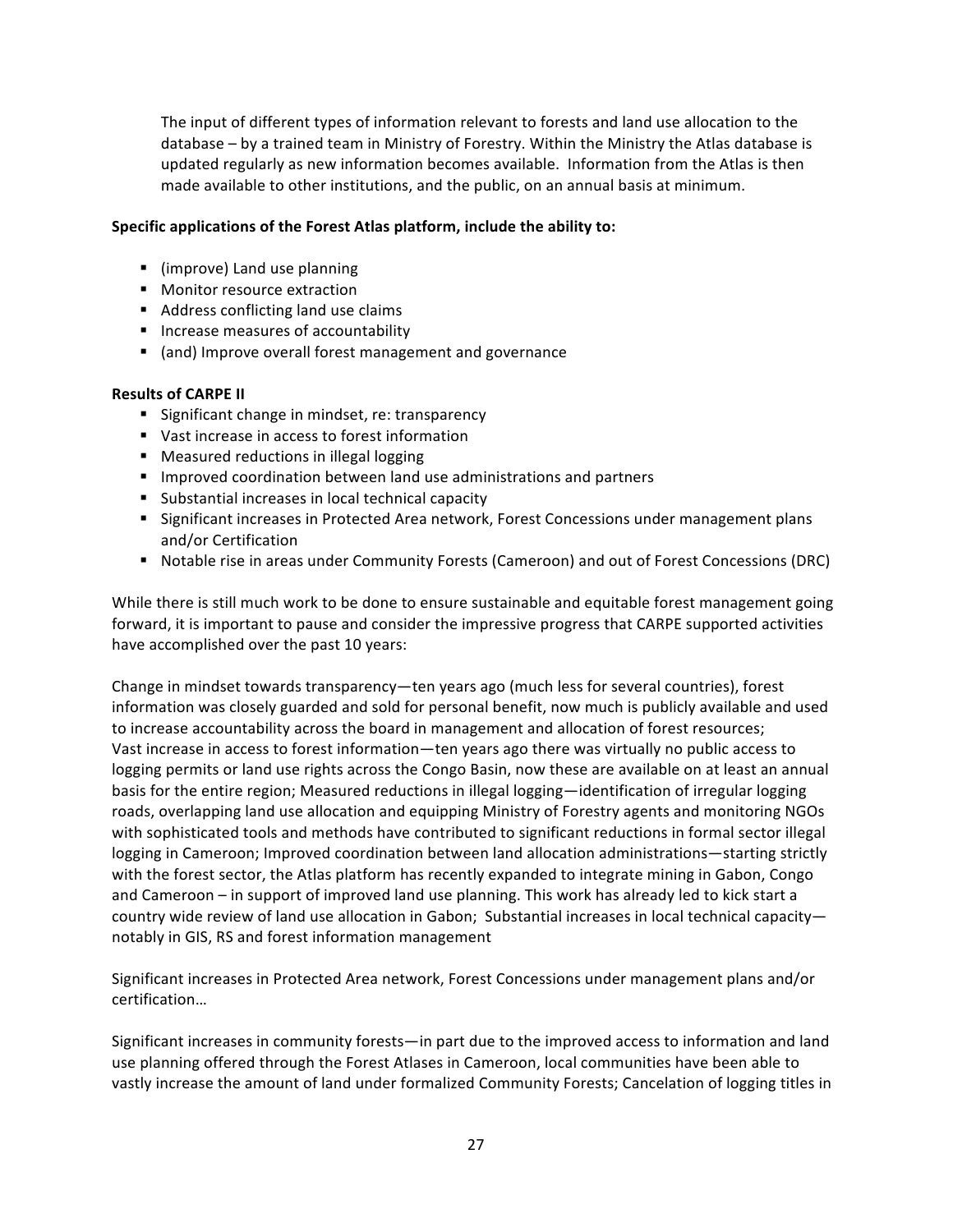DRC—WRI's Forest Atlas work under CARPE in DRC provided the technical basis for the cancellation of nearly two-thirds of the logging titles in that country in 2009.

In addition....CARPE outputs used to advance natural resource management efforts by more than one hundred other organizations...

# **DRC Reduced Logging**

From 2007-09 WRI served as both the Independent Observer for the forest title conversion process and as technical advisor (mapping, database management) to the Ministry of Environment of the DRC to ensure the provision of accurate and credible information to this process. WRI's steadfastness on the need for the review commission members to respect ALL legal commitments in combination with providing credible forest mapping information to support the decision-making process, were both critical elements to the commission's decision to cancel over half of all logging permits in the DRC in 2009 due to illegalities. Area under industrial logging dropped from 26 million hectares at the start of the review in 2007 to 12 million Ha after cancellation of permits in 2009.

## **SCAEMPS**

- Strengthening Central Africa Environmental Management and Policy Support (SCAEMPS)
- IR 3: Policy and regulatory environments supporting sustainable forest and biodiversity conservation established
- IR 4: Capacity increased and strengthened at regional, national and local levels to monitor forest cover change, greenhouse gas emissions and biodiversity

#### **SCAEMPS Implementing Partners**

**■** Major program partners: MECNT, MEFDD, CODELT, OGF, CAGDF, UMD/NASA, OSFAC, FAO Steering committee

# **SCAEMPS Program Objectives**

- **EXECT** Increase access to and application of coordinated, high quality, and timely information about forests and land use for NRM and REDD+ policy implementation.
- Build the capacity of government, civil society, and forest communities to develop, implement, and monitor NRM and REDD+ policies through open and inclusive processes.

# **The Landscape Application**

Enabling landscape actors to collect, manage, and share information across landscapes and between landscapes and national actors:

#### **Possible content:**

- Biological surveys
- Wildlife crime data
- SMART datasets
- CBNRM information
- Ground truthed forest clearing or MRV datasets
- Land use planning

# **The Forest Transparency Application**

Tracking indicators on compliance of extractive industries (timber)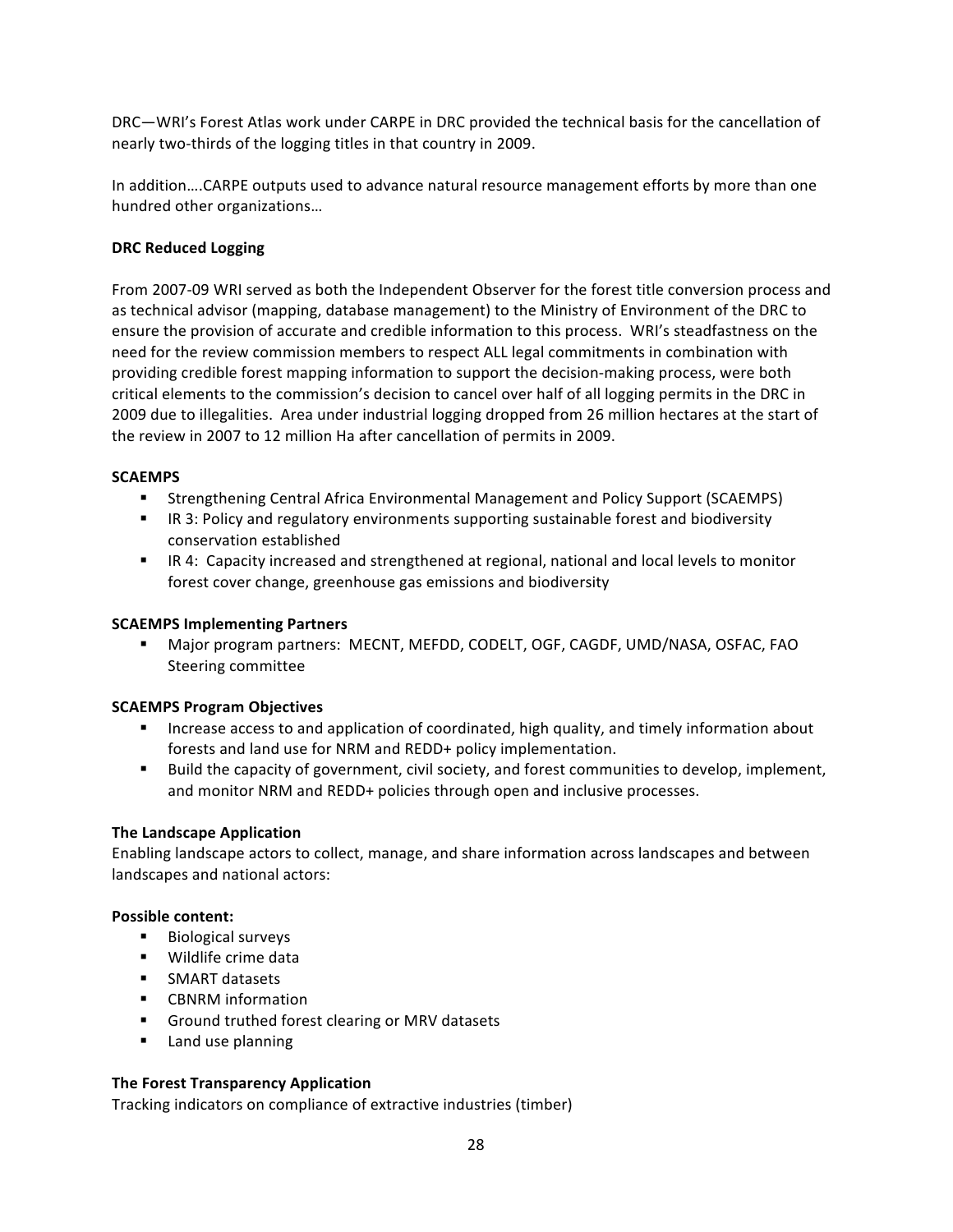# **Possible content:**

- Monitor logging management plan
- Track anti-poaching efforts in concessions
- Legality indicators linked to Lacey Act, EUTR, FLEGT
- Community and social contracts

The SCAEMPS policy approach is to build on our technical applications to support critical actors such as national and local governments, NGOs, civil society networks, indigenous peoples, and other groups working at the landscape level. By building the capacity of these groups to make more informed decisions about resource allocation and management, and raising awareness of the need for improved governance of decision-making processes, we aim to enhance the effectiveness of NRM and REDD+ policies and their implementation

# **Policy Agenda:**

- **Ensuring design of national and sub-national REDD+ programs is transparent, inclusive, and** responsive to stakeholder inputs
- **•** Promoting robust social and environmental safeguards as a critical element of REDD+ programs
- **Strengthening the enabling environment for good governance of REDD+** (e.g., legal and institutional frameworks)

Our policy agenda will focus on 3 core areas, the first **Policy Area** is **design and implementation of REDD+** policies and programs. Acknowledging that each country is in a different place regarding development of its national REDD+ program, we've several outlined critical areas. We will refine these themes through discussions with local actors including gov't, civil society, etc and work with our national and local partners to carry out research and policy advocacy to inform REDD+ discussions. Key areas for emphasis include ensuring that processes to put REDD+ programs in place are sufficiently inclusive and informed by a range of stakeholders with interests in REDD+ programs; this also requires ensuring that these programs have up-to-date, high quality information from systems such as the FLIS and GFW as a basis for decision-making. Ensuring that social and environmental safeguards, including those related to related rights, governance, biodiversity, and environmental integrity of REDD+ programs are respected. It also requires analysis of the current enabling environment for achieving REDD+, including how existing domestic laws and policies should be revised or adapted to ensure that REDD+ programs result in positive social and environmental objectives.

# Policy Area 2: Land use planning and resource allocation

- **■** Improving the quality and coordination of national level land use planning processes
- **Enhancing the transparency and accountability of processes to allocate of concessions and other** resource use contracts
- Strengthening the legal rights of forest communities and indigenous peoples

The second policy area focuses on land use planning and resource allocation. This work in particular will be informed by tools such as the Land Portal, FLIS, and LSA applications. Opportunities in both countries are emerging—macrozonage planned in DRC, proposed national land use plan as part of RoC's REDD+ program—and will require difficult discussions about tradeoffs of different land uses. WRI will rely not only on its technical tools, but its experience convening policy actors from different perspectives to tackle these issues at several levels.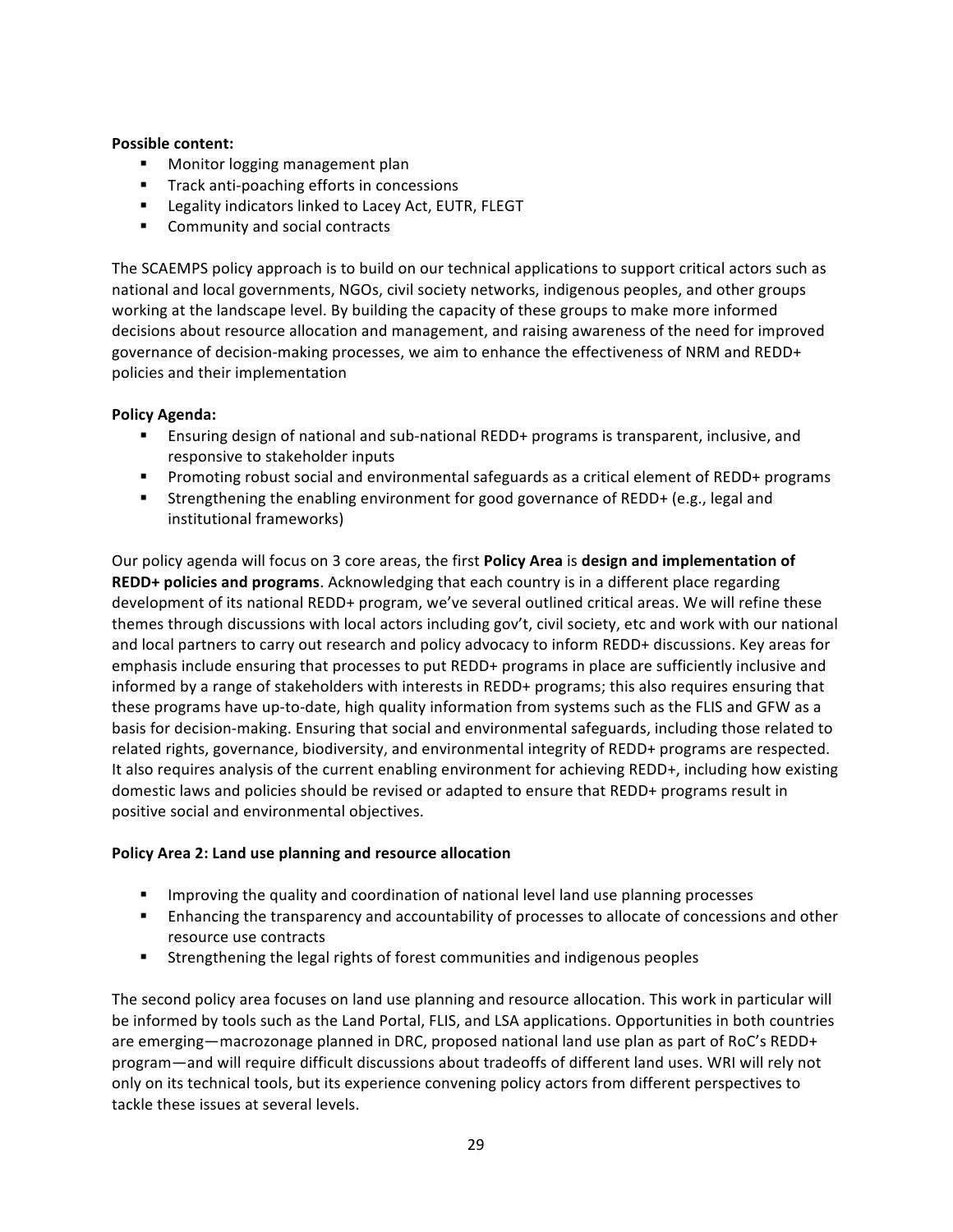## **Policy Area 3: Forest and Biodiversity Management**

- Addressing gaps in legal frameworks
- **•** Strengthening local management capacity to support decentralization of natural resource governance
- **■** Improving monitoring and enforcement of extractive activities

Our work in the third policy area, forest and biodiversity management will be a particularly critical opportunity to work with our landscape level partners in the SCAEMPS Consortium to ensure that their work informs NRM policy decisions. We will work to ensure that ongoing national processes, such as the revision of RoC's forest law, puts in place a legal framework that supports sustainable forest management as well as biodiversity conservation. We will also ensure that this work tackles the implementation side of the equation by working to build local capacity to manage and monitor resources. This work will build on the LSA and FTI in particular to ensure that local resource management decisions are more transparent and accountable.

## **CARPE III Recommendations**

- Simplest, most effective approach
- Maximize leveraging contribution of each actor
- Ensure activities respond to needs on ground
- **■** "Tied" deliverables between partners
- Engage governments and CSOs from outset
- Use binding agreements (e.g. MOUs)

# **The US Forest Service**

The US Forest Service (USFS), through the Office of International Programs, is an implementing partner in the US Agency for International Development (USAID) Central African Regional Program for the Environment (CARPE), providing targeted technical and capacity building assistance aimed at improving forest management in the Congo Basin.

The USFS has supported CARPE and CARPE partners since the beginning of CARPE Phase I in a variety of technical disciplines, but primarily focused on land-use planning, forest zoning, forest inventory, and fire management. This has manifested itself through a diverse array of training workshops, short-term technical assistance, long-term technical experts, and the elaboration of guidance and best practices for partners in the Congo Basin Region.

In FY2014, USFS plans to expand their activities in the Congo Basin beyond CARPE 2 USFS activities in partnership with the interagency USG SilvaCarbon Program and US State Department CBREDD program. The objectives of these programs are synergetic with CARPE's IRs.

Several of the US Forest Service programs implemented within CARPE are described below as they were introduced during the partners meeting.

# **COMIFAC**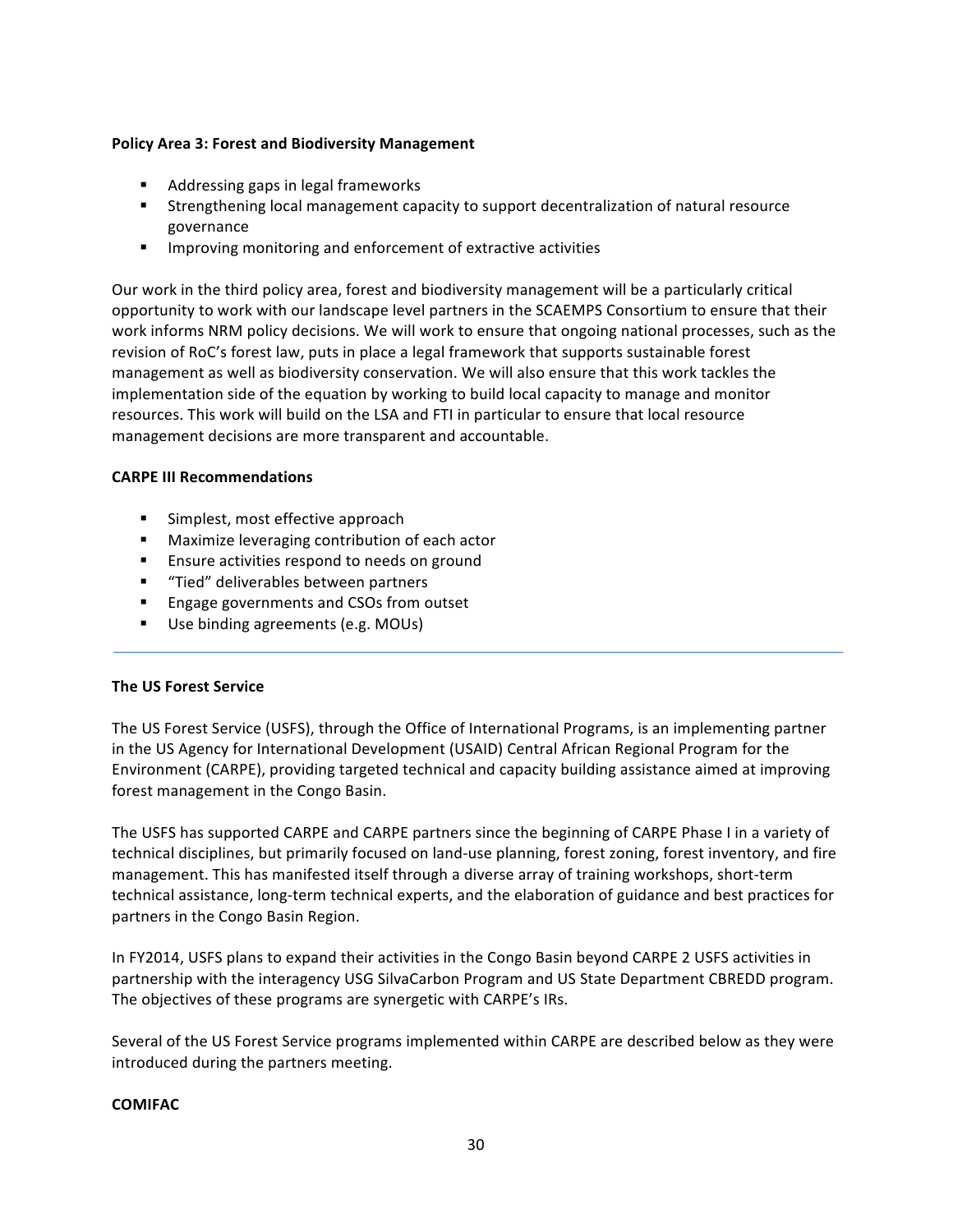USFS will continue to support the Central African Forests Commission (COMIFAC) in the implementation of their Convergence Plan, focusing specifically on regional policy and policy harmonization related to climate change and wildlife trafficking. USFS will provide a long-term technical advisor to COMIFAC who will double as the USG Deputy CBFP facilitator. This long-term advisor will also support COMIFAC in the management and implementation of the COMIFAC-CARPE grant, which is funded through the USAID approved Regional Development and Cooperation Strategy (RDCS) for CARPE III and Environmental Monitoring and Policy Support (EMAPS) project.

# **DRC**

USFS will continue direct support to the DRC Ministry of Environment (MECNT) inventory and zoning dept (DIAF) with 2 technical advisors supporting DIAF on their national forest inventory, national MRV system, and national zoning process. This work will be further leveraged with funding and expertise from the USG SilvaCarbon program.

USFS will also continue activities in DRC in support of CARPE CAFEC partners in the implementation of landscape level activities through the provision of short-term technical assistance. These technical support activities will include fire management, land-use planning and forest inventory support among other areas.

# **Republic of Congo**

USFS will expand their programs into the Republic of Congo as part of CARPE 3. USFS programs in RoC will focus on 4 areas:

- Support to the national parks agency (ACFAP) to build their capacity in park management and planning;
- Support to the national REDD+ coordination and MRV agency (CNIAF) on forest carbon measurement and monitoring (SilvaCarbon funded);
- Support to CAFEC landscape partners (WCS) in the implementation of their landscape activities;
- Scholarships to Ministry staff to attend Mariam Ngouabe University to obtain Masters degrees (CBREDD funded).

# **Cameroon**

USFS will expand their programs into Cameroon in CARPE 3. USFS programs in Cameroon will focus on 3 areas:

- With CARPE funding, USFS will explore supporting the design, installation and implementation of the Cameroonian timber tracking system.
- With leveraged funds from CBREDD and SilvaCarbon, USFS will support the Cameroonian REDD+ Secretariat in the implementation of their RPP, both generally and with a focus on forest carbon measurement and monitoring (MRV).
- Scholarships to Ministry staff to attend FASA-CRESA University to obtain Masters degrees and support to CRESA to develop their Climate Change program (CBREDD funded).

**Gabon**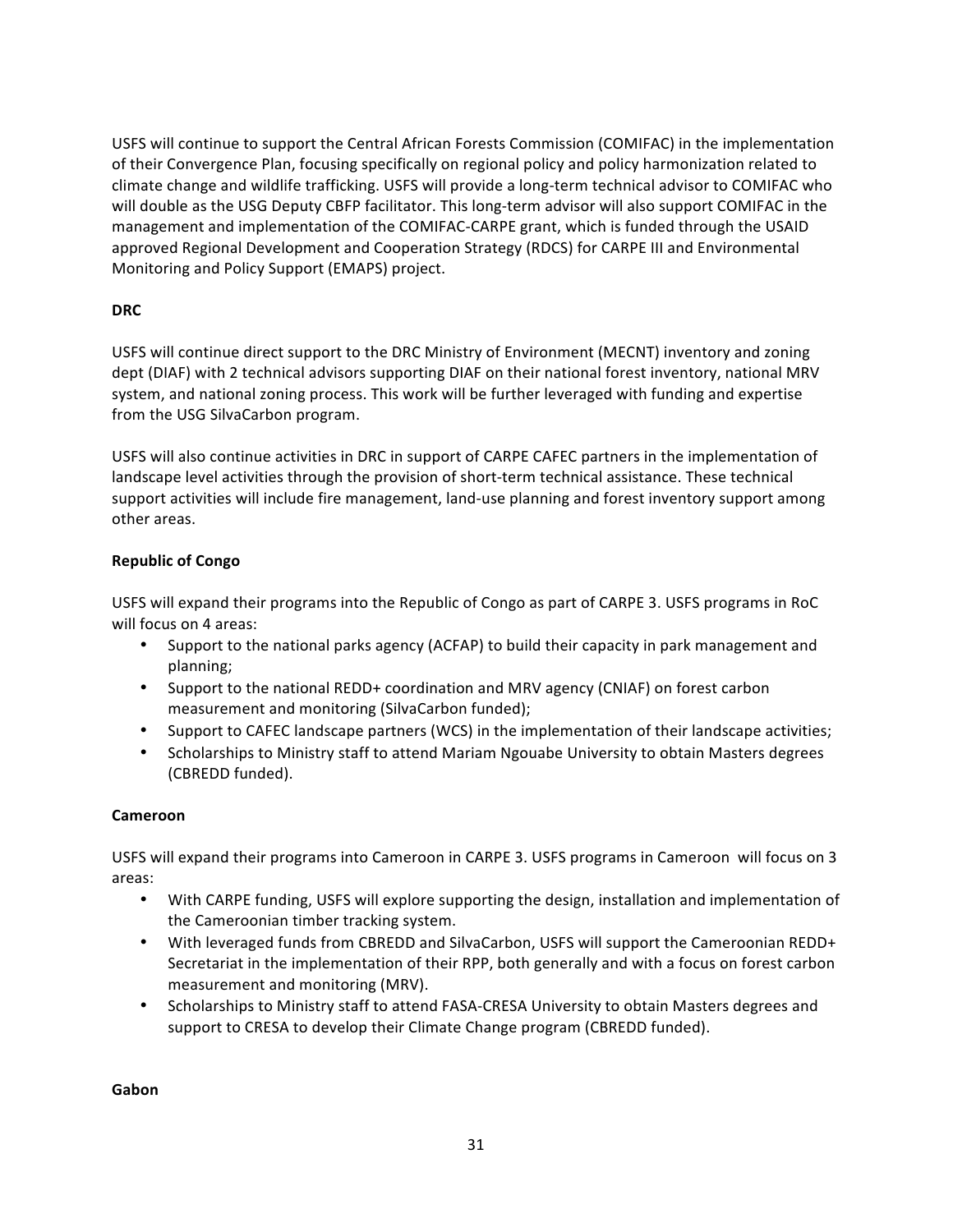USFS will maintain activities in Gabon in support of ANPN and the management of their national parks, focusing specifically on the implementation and development of their interpretive programs.

In 2014, USFS will be closing out the SilvaCarbon and LEDS (Low Emissions Development Strategy) programs in Gabon, which focused on forest carbon measurement and monitoring, land-use planning, and emissions reductions.

## USFS CARPE II Significant Results

## **Land-use Planning Support**

- Landscapes
- COMIFAC Guides
- DRC Zoning Process
- Gabon National Park Planning

# **COMIFAC Technical Support**

- CARPE-COMIFAC communication
- COMIFAC working groups

## Forest Inventory and MRV systems

• DRC

## **CBFP support**

## **Other**

- USFS International Seminars
- MENTOR-FOREST support (USFWS)

#### **USFS CARPE III Strategy**

Regional and national capacity building in:

- Land-use planning / Zoning
- NFI and MRV
- Fire management
- Protected area management planning
- Climate change
- Watershed management
- Combatting illegal logging
- Support to CAFEC Landscape Partners
	- DRC and RoC

Support to National Institutions

• DIAF, CNREDD, CNIAF, ACFAP, ANPN

Support to Regional Organizations

• COMIFAC, CBFP, RAPAC, RIFFEAC

Close collaboration with EMAPS partners

• OSFAC/UMD, SCAEMPS

# **USFS/CARPE Goals**

• Build institutional capacity in the Congo Basin surrounding sustainable forest management, biodiversity conservation and climate change issues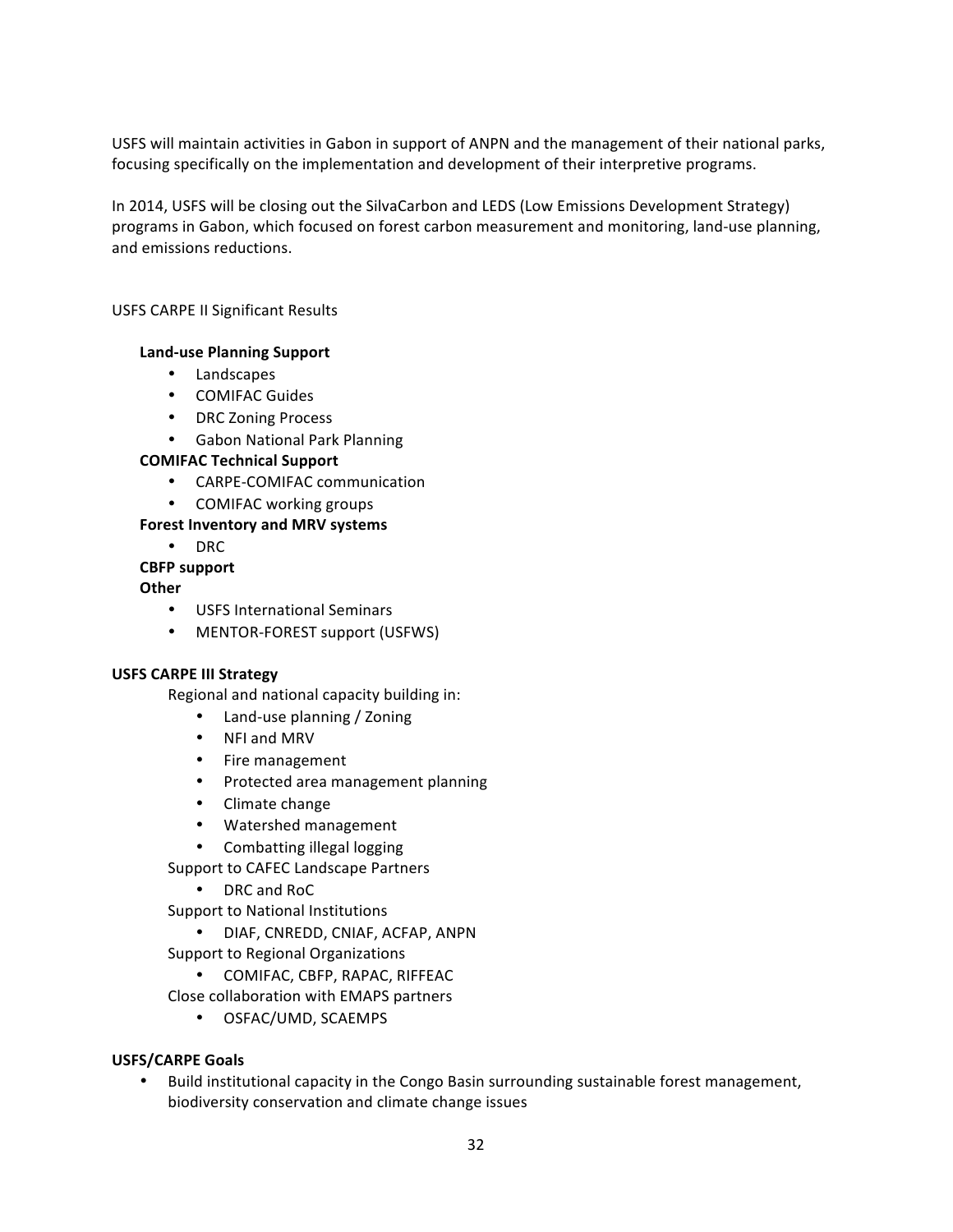- Maintain and execute a coordinated coherent USFS program with various USG funding in Congo Basin
- Continue support to MECNT/DIAF in areas of zoning and forest inventory
- Establish effective program in RoC
- Exploration and Development of activities to combat illegal logging in support of national authorities in Cameroon and/or RoC
- Close and regular relationship with SCAEMPS implementer
	- o Data management and reporting
	- o SilvaCarbon activities
- Establish regular support missions to all CAFEC landscapes by FY15 on a focused priority technical need
- Support COMIFAC effectively move into the next era of their regional role and responsibility
- Assist in linking and communicating CAFEC and CARPE activities/results to National Govts and COMIFAC ES

# **Day Two: Collaborating Partners**

Day two focused on collaborating partners and insitutionsl/technical/geographical focus

# **SilvaCarbon**

Gabon Low Emissions Development Strategy/SilvaCarbon is a flagship program under U.S. fast start financing for REDD+ a U.S. contribution to the Forest Carbon Tracking task of the Group on Earth Observations (GEO).

SilvaCarbon works to:

- Partner with developing countries to improve monitoring of forest and terrestrial carbon
- Improve understanding of methodologies and collection and dissemination of data
- Coordinate US science, innovation, and technical expertise

Primary countries in Africa include Gabon, DRC, Cameroon, and the Republic of Congo.

# **Center for International Forestry Research (CIFOR)**

Overview of CIFOR mission, priorities and directions in Congo Basin

- Shaping the Climate Change agenda: Using research for data, CIFOR helped shape decisions and policies at global and national scales to reduce emissions and improve adaptation to climate change
- Defining forestry for livelihoods and food security: Research and collaboration to improve livelihoods and nutrition for forest dependent people
- Gender: Gender research has raised voice of women in forest sector and developed gender appropriate research methods
- Land Use Change: Anti-corruption findings have contributed to institutional and legal reforms to improve forest governance
- Capacity Building and Knowledge Sharing: Forestry professionals leading change. Better informed policy-makers making better polices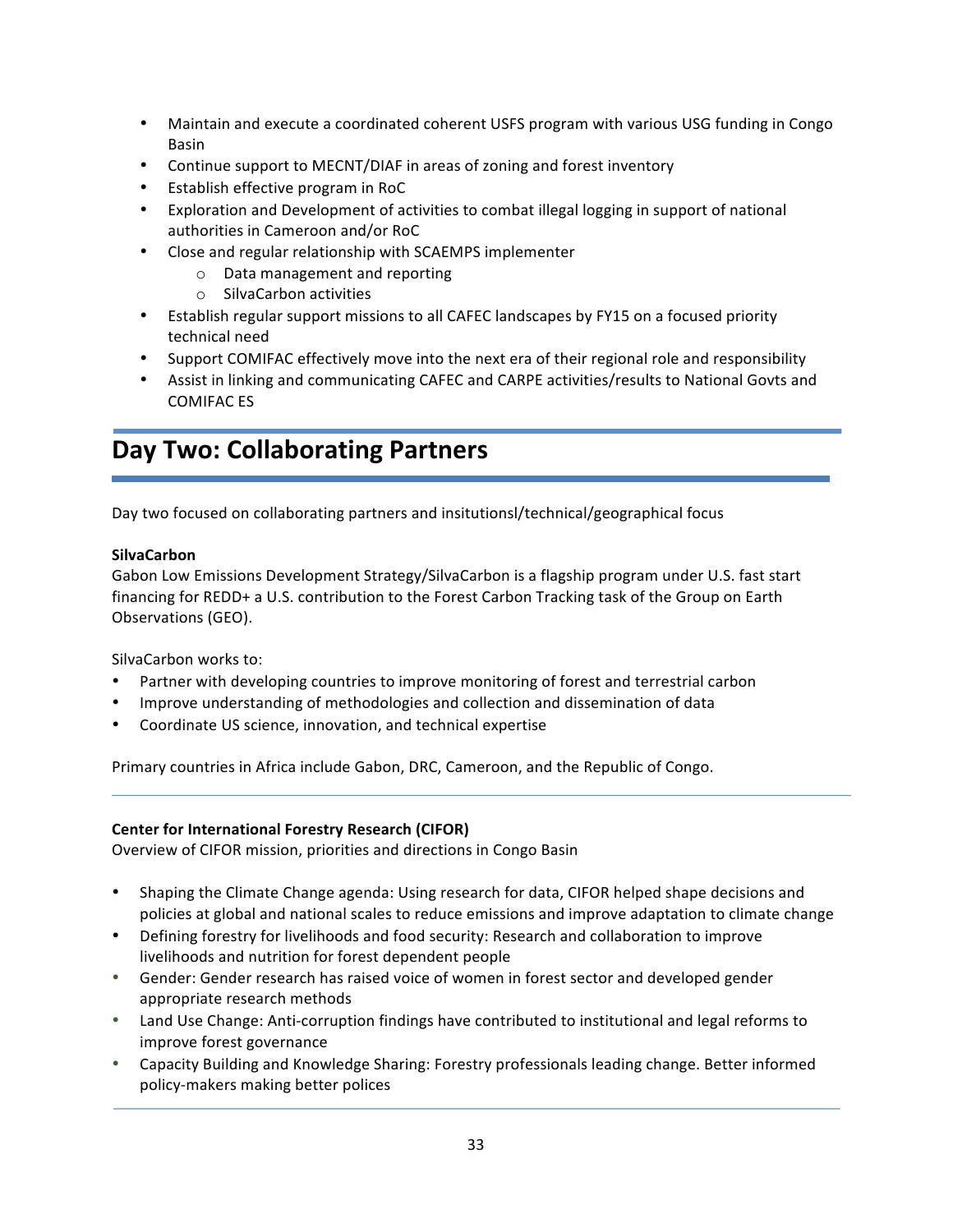# **Africa Biodiversity Collaborative Group (ABCG)**

The Mission of ABCG is to: tackle complex and changing conservation challenges by catalyzing and strengthening collaboration, and bringing the best resources from across a continuum of conservation organizations to effectively and efficiently work towards the vision of an African continent where natural resources and biodiversity are securely conserved in balance with sustained human livelihoods.

In order to accomplish that Mission, the ABCG seeks to:

- Prioritize mainstream biodiversity in human well-being and development agendas
- Promote good conservation practices
- Partnerships to strengthen the role of social and development institutions in biodiversity conservation and human well-being

# **International Conservation and Education Fund (INCEF)**

Cynthia Moses discussed INCEF's use of videos to successfully educate the public on the dangers of hunting certain animals and the diseases they carry, such as Ebola virus.

## **International Union for Conservation of Nature (IUCN)**

CARPE Program (20 year partnership)

Strengthening capacity of civil society to promote sustainable NRM through active engagement in regulatory and policy reforms

Common Goal: Conserving the second largest contiguous tropical forest in the world (Promoting Central Africa's transition to climate-resilient, low emissions development through sustainable management of biodiverse forests).

Common Objective: Improving the policy and regulatory environment for sustainable NRM and inclusive decision-making:

October 2006 to September 2011: 9 Countries - Burundi, Rwanda, Sao Tomé and Principe, Equatorial Guinea, CAR, RoC, DRC, Cameroon, Gabon October 2011-September 2013: 6 Countries - Equatorial Guinea, CAR, RoC, DRC, Cameroon, Gabon.

# **Jane Goodall Institute (JGI)**

Congo Basin is essential for JGI's achievement of our ambitious 30 year goal to protect 85% of Africa's wild chimpanzee populations and natural habitats, by leveraging partnerships, engaging the next generation of leaders and applying science based tools. Four countries in Congo Basin have between 77% to 83% of the total chimpanzee population - DRC, Republic of Congo, Gabon and Cameroon. The DRC holds between 70,000 - 110,000 chimpanzees, representing over 40% of the total estimated population.

JGI led and coordinated the development of a conservation action plan for great apes; finalized and published in 2012. This document currently serves as a guide on strategies for implementation in order to reduce threats to great apes identified through this process. In 2011/12 JGI coordinated and led the development of a Great Apes Conservation Action Plan for Eastern DRC (2012-2022) in close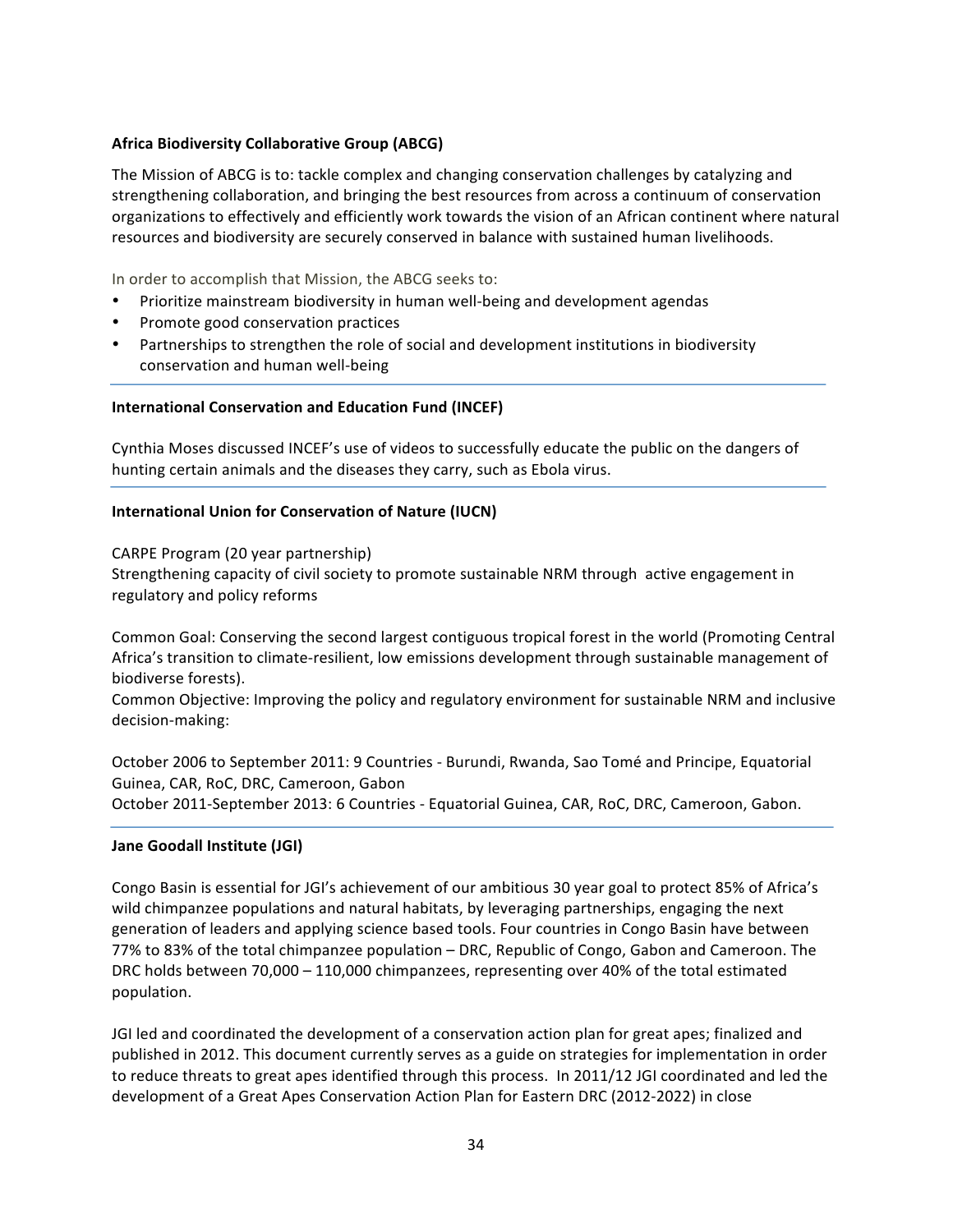collaboration with conservation partners – WWF, WCS, FFI, ICCN, and regional and territorial government entities - military, education, water, roads, mining.

# **Congo Basin Forest Partnership (CBFP)**

Objectives**:**

- Clear and concerted African leadership
- Action to address critical threats to biodiversity and forests
- Full participation in efforts to adapt to and combat climate change
- Effective institutions, regulatory regimes, and governance to address forests and wildlife

Six primary outcomes:

- African leadership and civil society Participation
- New University Consortium
- Launch of Congo Basin Media Network
- Potential new partner...Angola
- Laying the groundwork for cooperation to combat wildlife tracking
- Private sector recommendations

# **Bonobo Conservation Initiative (BCI)**

Founded in 1998, the Bonobo Conservation Initiative (BCI) is the only international organization solely dedicated to protecting wild bonobos and their rainforest habitat.

# **BCI:**

- § Protects bonobos
- Preserves their tropical rainforest habitat
- Empowers local communities in the Congo Basin
- Works with the Congolese communities and organizations, the DRC government, and international partners
- Implements innovative solutions to address the complex problem of bonobo conservation

Bonobos are powerful flagship species for Conservation and Peace, and promotes community engagement. A recent study has shown that seeds from bonobo feces germinated at over a 97% rate, far higher than elephants. This, combined with group ranging patterns shows us that bonobos indeed may be critically important to a healthy ecosystem including forest regeneration. Within that study it noted that bonobos are important in important in disbursing seeds for some of the largest Congo rainforest trees that sequester the most carbon.

In addition, bonobos in many locations, including Lac Tumba and Kokolopori (and most of Equateur), also have strong totemic values – local people believe that bonobos are closely related to humans and share a long history, woven into stories and songs and it is taboo to kill a bonobo. This makes them valuable in promoting conservation.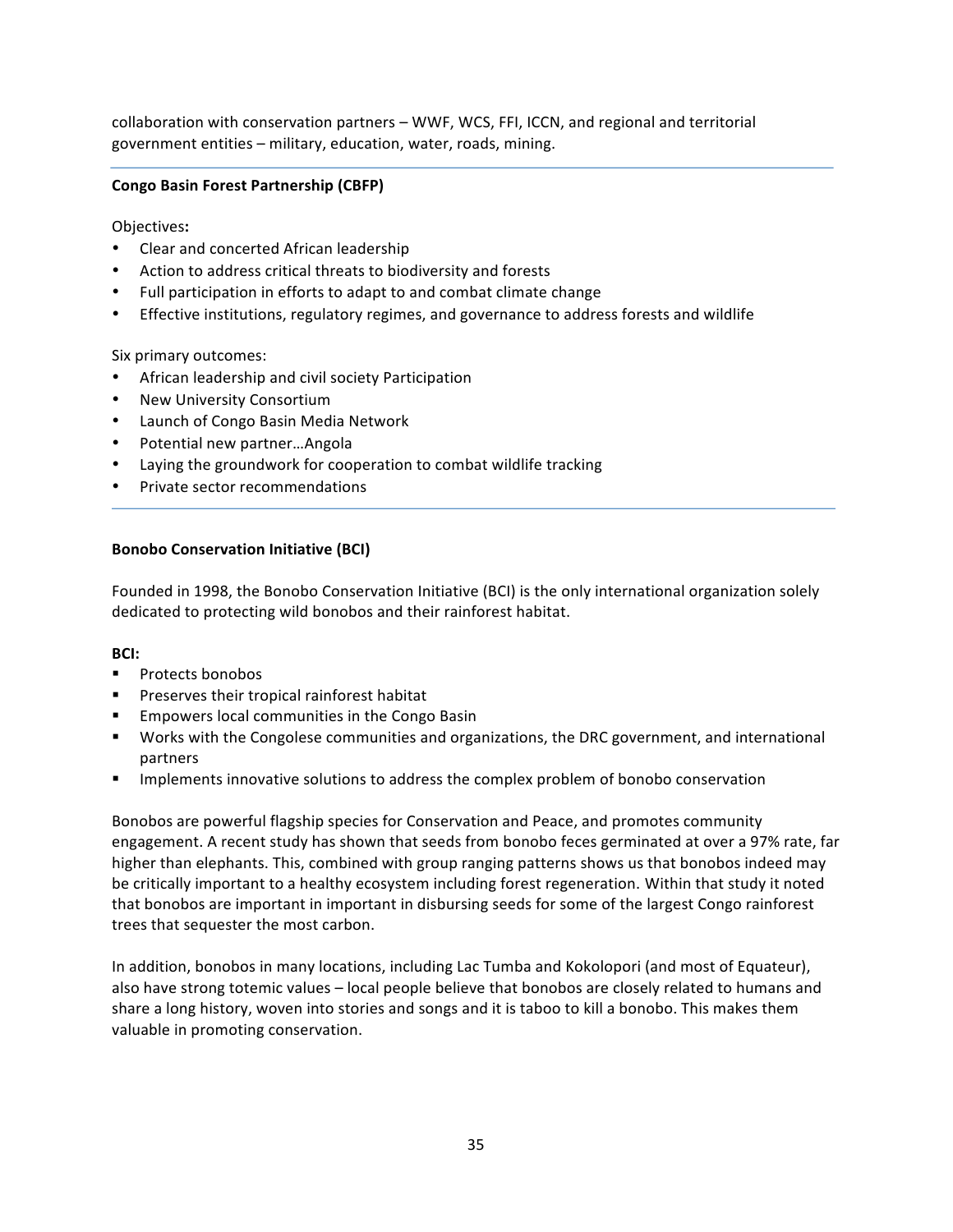The Bonobo Peace Forest (BPF) is the guiding vision of BCI: a connected network of community-based reserves and conservation concessions, supported by sustainable development. Named in honor of the peaceful society of bonobos, the BPF:

- Contains 11 active sites, including the Kokolopori Bonobo Reserve and the Sankuru Nature Reserve
- Covers more than 20,000 square miles of the Congo rainforest, including 12,000 sq. mi. of official protected areas.
- Is self-replicating—local residents in Likongo, Lingomo,Nkokolongo & Iyondji were so inspired by nearby Kokolopori that they formed their own community-managed reserves
- Fosters collaboration between BCI, local communities, partner organizations, and national leadership
- § Protects bonobos

The Bonobo Peace Forest (BPF) is the guiding vision of BCI: a connected network of community-based reserves and conservation concessions, supported by sustainable development. It is endorsed/ supported by President Kabila, demonstrates a model for peace and conservation and is more than a "single species" organization.

# **BCI** and **CARPE**

# **CARPE I**

Partnership with WWF & IRM in Lac Tumba – received \$375,000 over 3 years Partnered with AWF, CI and CARE in MLW – received \$3,750 for surveys from AWF. At the end of 3 years we received \$50,000 from CI for Infrastructure and livelihood programs.

# **CARPE II**

No support or collaboration

# **Example in Lac Tumba Region**

- BCI surveys discovered bonobos for the first time in Lac Tumba
- Signed 33 community agreements for conservation
- Signed accords for creation of 3 CBRs and delimited reserves.

# **BCI encourages Social Capitol:**

The Congolese people are the ultimate stewards of the bonobo habitat. The wellbeing of bonobos is inextricably linked to the wellbeing of their human neighbors. BCI and partners build the capacity of Congolese communities with our programs. Motivating real and deep involvement of local people in conservation programs is the best way to exponentially increase the likelihood of success. BCI has developed long-term and trusting relationships that could lead to more sustainable outcomes.

The Honorable President Joseph Kabila embraced the concept of the Bonobo Peace Forest from the outset, as providing a practical and conceptual link between the wise management of natural resources and enduring Peace in the DRC. His office has now officially endorsed the project, including the designation of conservation concessions.

# **BCI's methods**

Identified community needs with the communities in a process of Information Exchange. BCI's Priority work is with local communities in a holistic approach.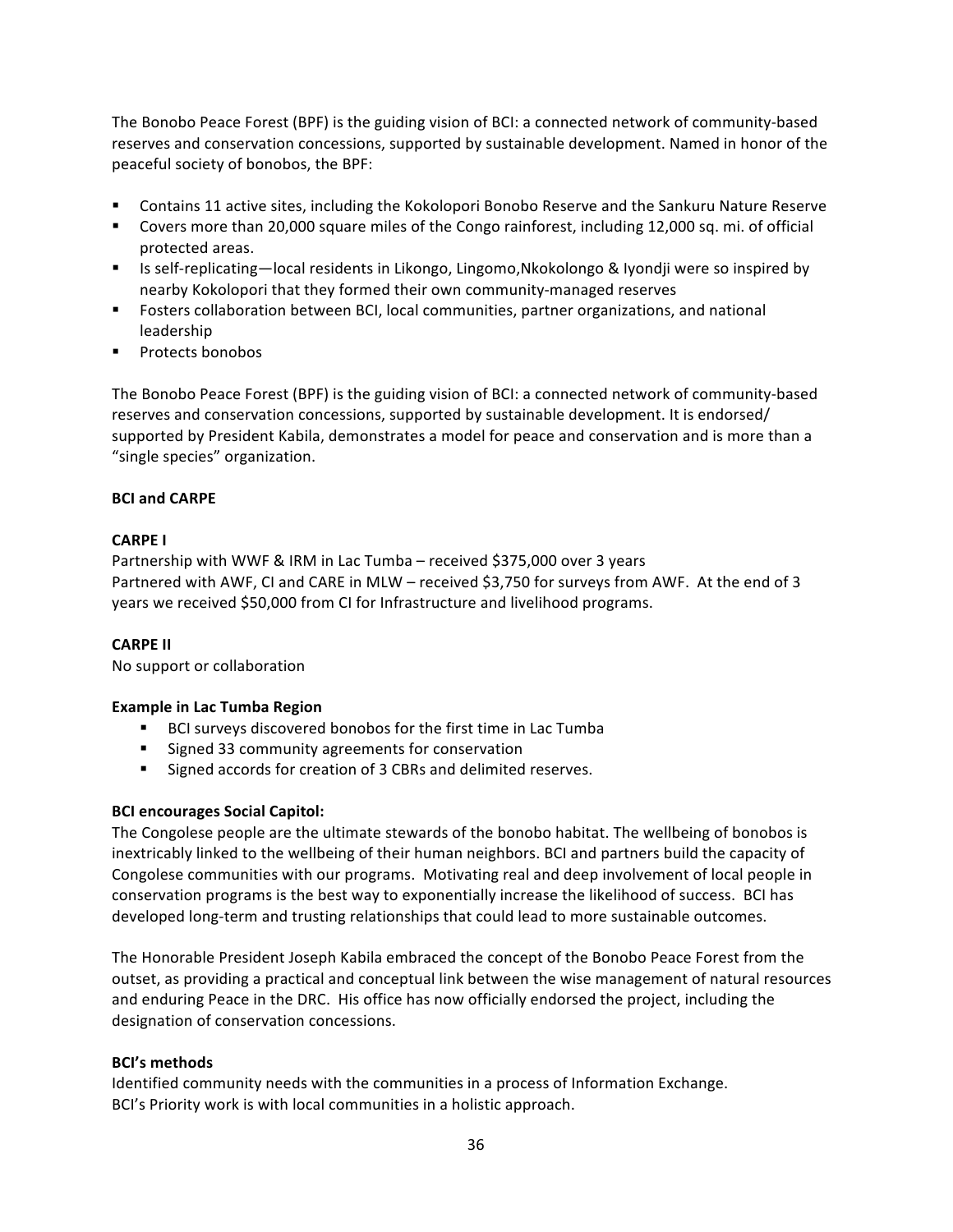- Training & Capacity building surveys, monitoring,
- Education
- § Healthcare
- § Livelihood

# **Kokolopori Bonobo Reserve**

This is BCI's model site for community-based conservation. USFWS funding has been critical to support BCI's surveys and other conservation efforts in The MLW landscape and elsewhere. It was gazetted in 2009 - 4,785 km2. With over 1800 bonobos, it is one of the most important bonobo sites. According to the 2008 State of The Forest Report, Kokolopori has the highest percentage of remaining intact forest in the MLW Landscape, at 89.4%. It is also the Pilot and model for the BPF. We welcome AWF's support.

It has a high level of biodiversity. At least a dozen species of primate, Aardvark Angolan cusimanse, Giant ground pangolin, Water Chevrotain, Forest elephant, Leopard, Golden cat, Aquatic genet, Giant genet, Bongo, Forest Buffalo, Hippopotami, Bush Pig, Yellow-backed Duiker, Bay Duiker, Peter's Duiker, Black-fronted Duiker, Blue Duiker, Giant Pouched Rat are found here. Additionally, it includes the rare Salongo monkey, only confirmed to exist in Kokolopori.

# **Results**

BCI has achieved remarkable results at a fraction of the traditional costs.

# **Accomplishments include:**

- 35,000 km2 gazetted
- Employed up to 200 monitors & conservationists.
- Identified bonobos and other biodiversity in more than a dozen survey sites.
- Raised awareness in the DRC and abroad
- Established the Diolu Technical College Conservation and Rural Development, accredited in 2012.
- Submitted the only official plan for conversion of logging concessions to conservation concessions – recognized by the Bank as a possible model, then funded by CBFF.
- **Signed first REDD contract in the DRC for a project covering 3,000,000 hecatres.**

# **CARPE III**

Albert Lokasola, head of Vie Sauvage & Kokolopori Bonobo Reserve, was elected to DRC Parliament as a direct result of the positive impact of our work in the Djolu Territory. With the Kokolopori Reserve, Iyondje, the satellite sites, the Djolu Technical College, Luo Scientific Reserve, we have a great opportunity to create a vast conservation corridor and a conservation ethic in this entire region—and we want to join forces with AWF to build on this potential.

BCI President, my colleague Sally Coxe sends her best to all of you from Kinshasa. She wishes she could be here. She has just had positive discussions with AWF in Kinshasa and we look forward to increasing collaboration in a meaningful and productive way in the year ahead

# **Day Two: Technical Discussions**

#### **Wildlife Trafficking**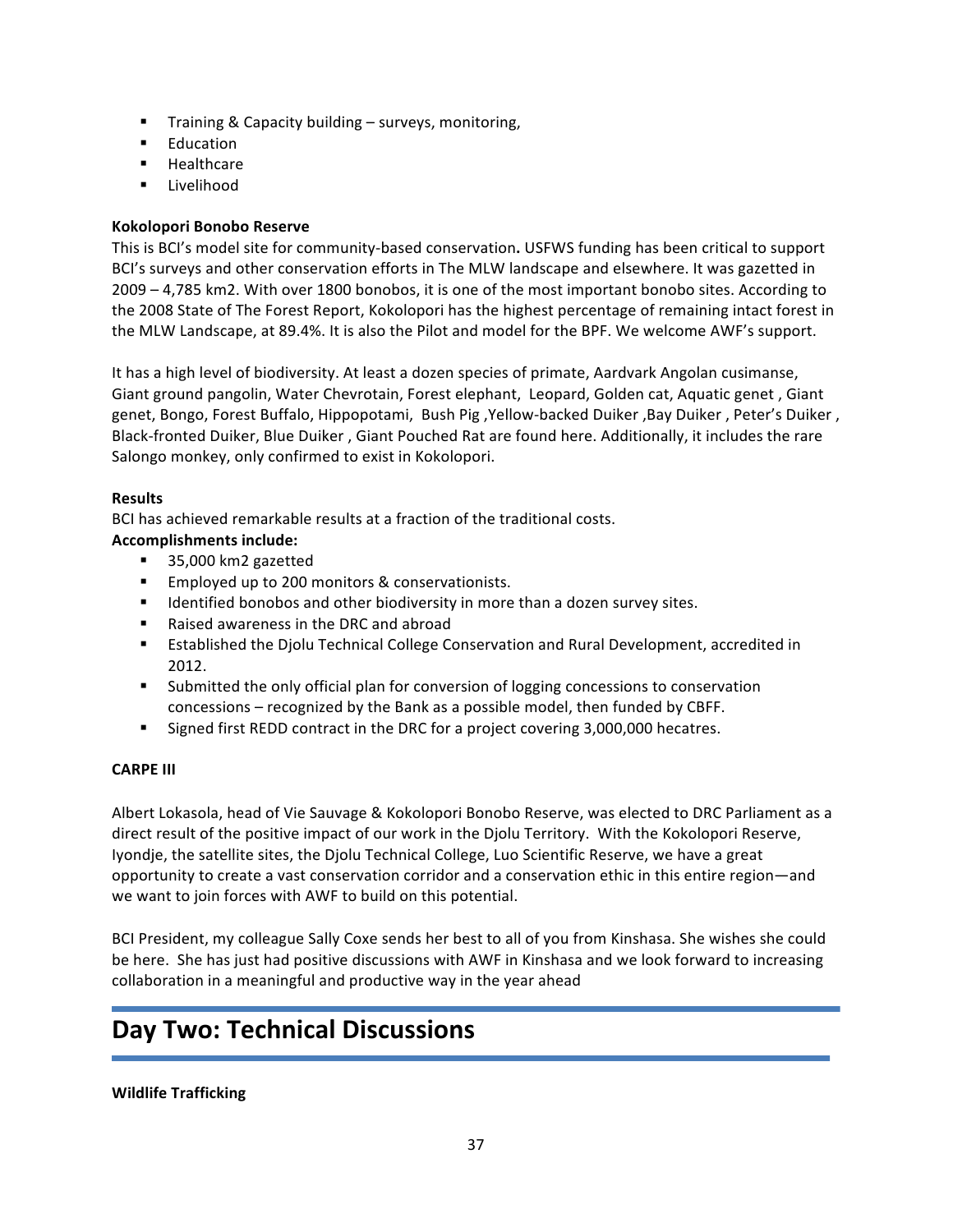Andrew Tobiason USAID Office of Forestry and Biodiversity

As others have recognized, wildlife trafficking is the issue du jour, and for good reason. CARPE is one or a handful of programs by which USAID's conservation portfolio is judged. The intersection of the two is among the highest of high priorities for my office and Tim's in terms of ensuring and communication results.

USAID supports biodiversity conservation programs that we develop ourselves, as well as the work of governments and NGOs in line with our development objectives, in over 50 countries around the world. Where we focus our resources in the world, and how we work, is currently being articulated in an Agency Biodiversity Policy. 

The highest numbers of threatened habitats and species occur in tropical regions and freshwater ecosystems. Many of our highest priority countries are in Africa, including megadiversity countries like Tanzania and Democratic Republic of Congo.

The programs we support in most of these countries are dealing with poaching or trafficking in some manner, especially in Southeast Asia and East Africa, but also on the border with China and Mongolia, in western Kazahkstan, Central Africa and Guinea.

All USAID biodiversity programs must take a threats-based approach to conservation. That we means we assess the major threats to a biologically significant place, particular species, or often both. Then we design interventions which are likely to reduce that threat.

Overexploitation can be unpacked into a lot of different areas – overfishing, industrial scale logging, and regional bushmeat trade. Wildlife crime is different from other threats, and even other types of overexploitation. 

- Rangers are being killed
- Rural communities have the most to lose and little to gain
- Profits finance other criminal activities
- **■** USAID has special authority to support law enforcement for conservation purposes

Our Central African Regional Program for the Environment, CARPE, supports conservation across large forest landscapes in the Congo Basin, from Gabon to Rwanda. In addition to strengthening protected areas management, many CARPE partners work with logging companies to better manage wildlife in concessions with checkpoints along logging roads and public awareness among employees, especially related to bushmeat. Also working with communities to allocate certain areas for natural resource management and others for agriculture and other intensive development. Some landscapes are subject to poaching for international markets, and CARPE partners are vigilant to this and work with governments to intercept poachers, confiscate weapons, etc.

In Democratic Republic of Congo, an incursion of elephant poachers into Salonga National Park made research and even park patrols impossible. USAID partners alerted authorities to the problem and the government called in the army, which with the Congolese park service conducted "Operation Bonobo."

■ CARPE II was great for great apes, helped assess and protect habitat across basin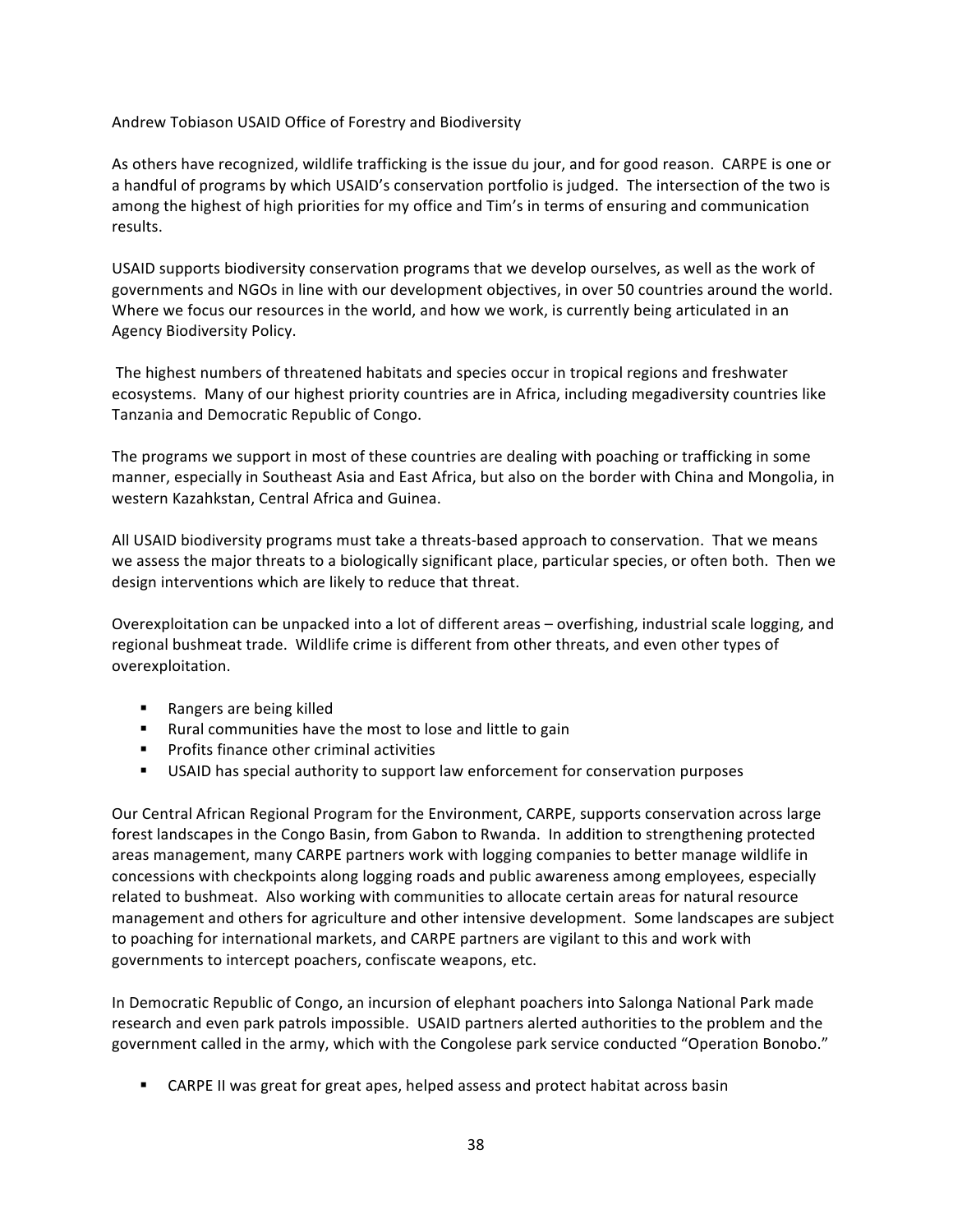- **EXECO MEAN MEAN MEAN EXAMORED EXAMORED EXAMORED FORM THEORY CONCOLLY** Meanwhile: forest elephant populations crasionally high profile poaching
- USAID funds managed by CARPE and FWS supported much of the survey work that helped recognize this decline

CARPE III was designed to build on Phase II while strengthening efforts related to CBNRM, wildlife crime and REDD+

- **SMART** is being rolled out in every landscape, with associated technical and law enforcement training & informant networks
- Working with and despite courts to ensure existing laws are enforced
- **EXECUM:** ICCN has adopted and will implement the 8-step counter-poaching approach AWF recently helped develop
- Mbandaka: major trafficking center, will improve judiciary capacity
- SCAEMPS will collate and share landscape-level data on law enforcement, SMART and related information
- Collaboration with WRI, and law enforcement lead WCS, was written into most CAFEC applications
- **•** COMIFAC will revise Pd'C to align with country goals for wildlife trafficking, and support the wildlife LE Action Plan of PAPECALF

# **Job Opportunities**

- LAGA and PALF have an explicit role replicating model in DRC
- Connecting Global Forest Watch 2.0 alerts to patrols, SMART
- **•** Collectively improving transparency and countering opportunities for corruption

# **Implications**

- **EXTED Anticipate much more work with law enforcement, paramilitary and military**
- More work to address drivers of wildlife trafficking outside of landscapes
- Creative monitoring
- 660 and Leahy Law require more advanced planning for training of LE
- State requests 30 days to vet "security forces" for any record of human rights abuse
- Vetting requirement (and consequences) could deter participation by key agencies

# **Resources**

- USAID and State advise on LE regulations
- FWS and USFS provide direct assistance
- Collaboration with USAID Activities:
- ABCG and SMART
- Global Health Emerging Pandemic Threats
- **■** Wildlife TRAPS
- **■** ARREST in Southeast Asia

# **OPERATION COBRA**

- 100's of arrests
- $\blacksquare$  6,500 kg of ivory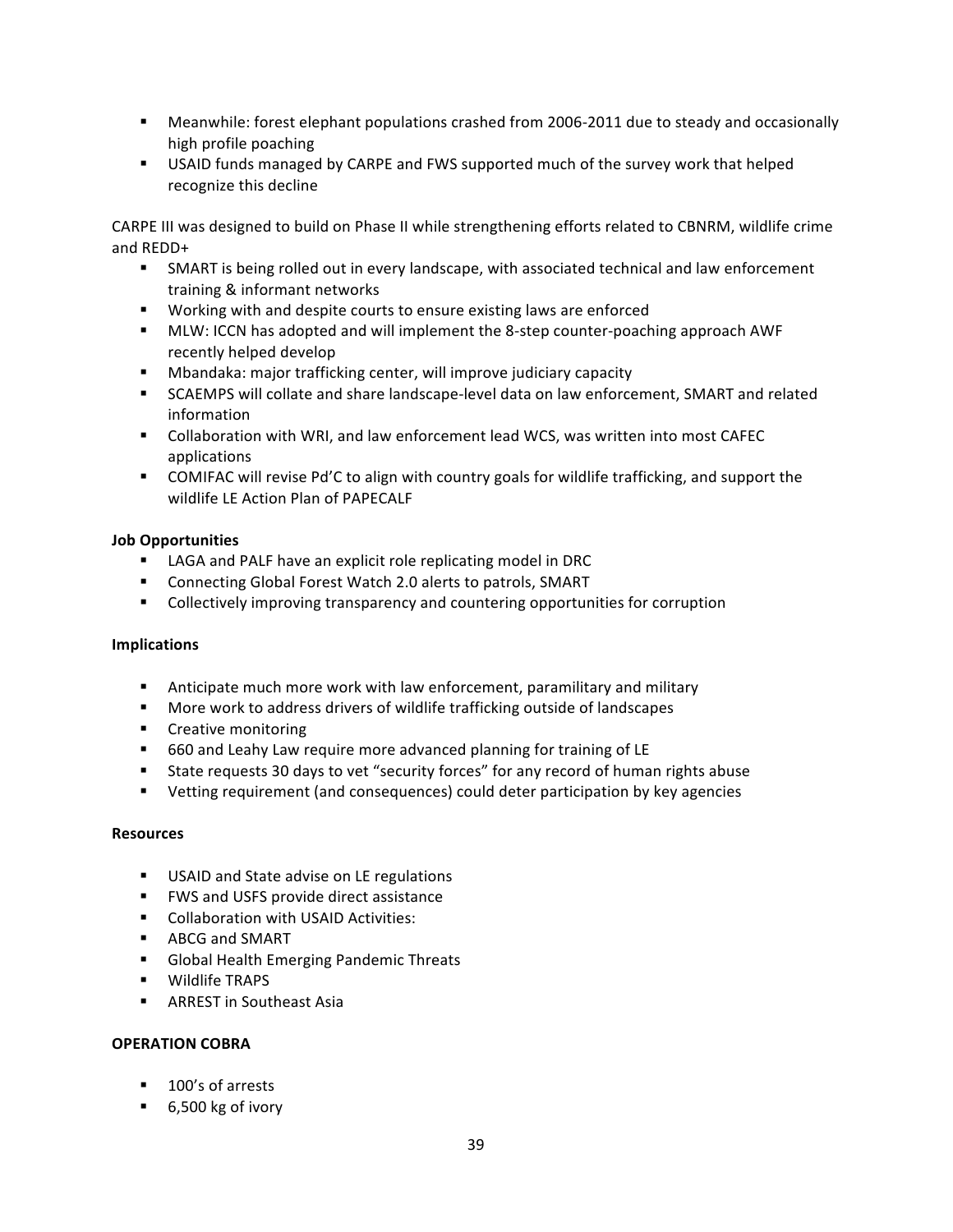- 2,600 live snakes
- Wool from 10,000 Tibetan antelope
- 324 hornbills
- 102 pangolins and 800 kg pangolin scales
- 22 rhino horns
- 10 tigers and 7 leopards

Over one month in 2013, Operation COBRA brought together police, customs and wildlife enforcement agencies from 22 Asian and African countries where wildlife is poached or imported. USAID's ARREST project supported research and strong coordination amongst USG Agencies. The operation yielded hundreds of arrests and seized a variety of contraband including 6,500 kg of elephant ivory, 2,600 live snakes, wool from about 10,000 Tibetan antelope, 324 hornbills, 102 pangolins (spiny anteaters) and 800 kg of pangolin scales, 22 rhino horns, and trophies of 10 tigers and 7 leopards. Specialized investigation techniques were promoted and several follow up investigations were initiated. The operation received a CITES Commendation in March for demonstrating the importance of coordinated action across national, regional and international institutions and authorities.

## **Success**

- Elephant poaching and ivory trade reduced. What about pangolins? Pets?
- Security and safety improved
- Corruption rooted out of agencies
- Judiciary and police more accountable
- LE and Media are an effective deterrent
- Joint reporting by USAID and FWS

# **Ivory Trade in Central Africa**

Crawford Allen TRAFFIC

Organized crime ensnares wildlife as high profit and low risk commodities to be killed, shipped and sold. They mobilize poaching gangs and smugglers and corrupt officials wherever they cross their path. Central Africa is a hotspot for ivory poaching and smuggling via Coastal East Africa to SE and East Asia. China, Thailand and Vietnam are major markets of concern. The market in Kinshasa, the capital of the Democratic Republic of Congo, offers the largest quantity of worked ivory for sale openly in central Africa. 

Organized criminal networks are very successful. An x-ray of a sea freight container detected in the busiest global sea port of Hong Kong revealed a hidden section, concealed with a steel back wall, containing 4.5 tonnes of ivory from at least 500 elephants. Checks showed the same sea container was transported between the same exporter in Cameroon and importer in China 16 times over 2 years. 2013 was likely the worst year on record for ivory smuggling. From 18 Large-scale ivory seizures so far 18 have yielded 42 tonnes of ivory this year, averaging 2.5 tonnes per smuggling attempt.

Linking Ivory Trade to the security agenda is a hot debate. Former Secretary Clinton made several strong statements linking funding flows from ivory trafficking to insurgent groups and terrorism. The Intelligence Review stated that wildlife trafficking presents a serious threat to national security and economies in Africa.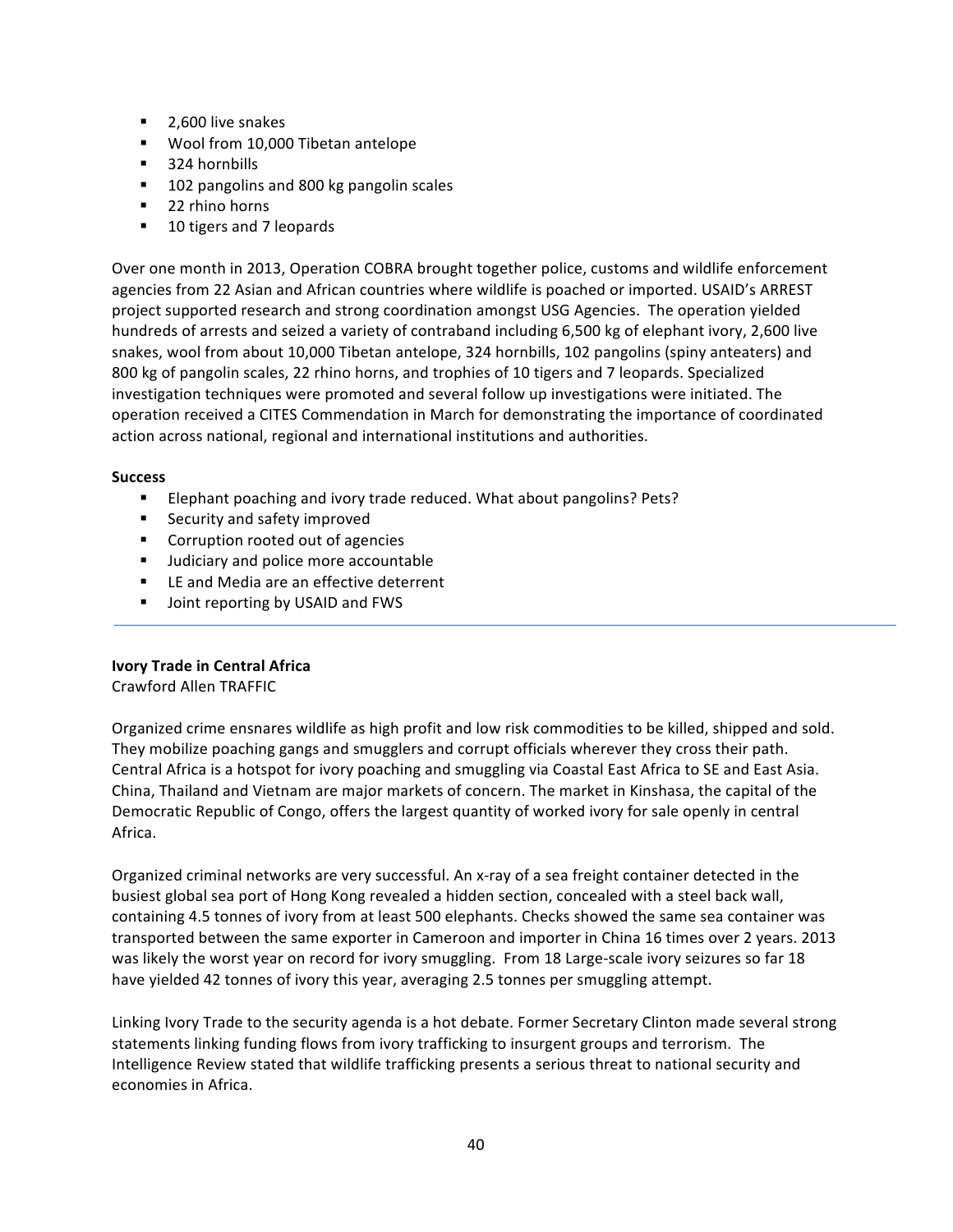Reducing wildlife trade needs a holistic approach with reductions to both supply and demand. Methods include: consumer behavior change, cooperation and collaboration between/among relevant law enforcement, intensified investigations, effective deterrents, and increased awareness.

## **Bushmeat Trade in Central Africa**

Heidi Ruffler US Fish and Wildlife Service

Mammals make up the majority of all species hunted, consumed, and traded as bushmeat, and include a diverse group ranging from cane rats to primates and elephants (Bennett et al., 2007). To a lesser extent, the bushmeat trade can also include reptiles, such as snakes, lizards, crocodiles and tortoises, and birds, including the turaco and hornbill (Fa et al., 2003).

Bushmeat has traditionally supplied local populations with protein; today, however, human population growth, in particular, increased demand from a growing urban population, has pushed the current consumption and trade of bushmeat to an unsustainable level in many regions. The results should be of concern to the conservation and development communities alike: Overhunting can result in local loss of biodiversity, which can in turn affect larger ecosystem dynamics. Beyond the loss of species, however, overhunting can diminish future food security and can wipe out protein sources that are essential for marginalized and impoverished peoples.

Up to 3.4 million tons of bushmeat harvested annually to meet growing demand (Fa et al., 2002). From 1997 to late-2010, more than 197,000 animals passed through the main bushmeat market in Malabo, Equatorial Guinea, including over 35,000 monkeys – despite being protected by national legislation (BBPP, unpublished).

As mentioned above, the species of wildlife encountered in the bushmeat trade reflect a combination of seasonality, economic considerations, taste preferences of consumers (Juste et al., 1995), and hunting method used (Fa et al., 2005), In the latter instance, particularly when the hunter is using snares, which are generally non-target-specific, the species hunted may be a reflection of chance rather than hunter choice (Fa et al., 2005).

African forests are often misinterpreted as being fertile and productive hotspots, but actually tend to only support very low mammalian biomass (Barnes, 2002). A closer look at West and Central Africa forests indicates poor soil quality, which is exacerbated by nutrient leaching following heavy rains. Many of the mammalian species that inhabit such forest areas are large in body size but have a low rate of meat production (Barnes, 2002) and low reproductive output. Populations of these large-bodied animals are likely to have difficulty rebounding in size once overhunting has occurred, many slow-breeding large species, such as elephants, bongo, and great apes, are likely to become locally extinct in parts of Central Africa (Bennett et al., 2007). The local extirpation of large bodied species can affect ecosystem dynamics and the overall community structure. In Central Africa, even moderate hunting pressure has been shown to alter significantly the structure of mammalian forest communities (Laurance et al., 2006).

If "business as usual" persists in Central Africa, then this, in conjunction with a human population growth rate of 2-3% per year, will result in a doubling of demand for bushmeat in less than 20 years, and could imply local extinction of many large-bodied mammals by 2020 (Wilkie et al., 2005).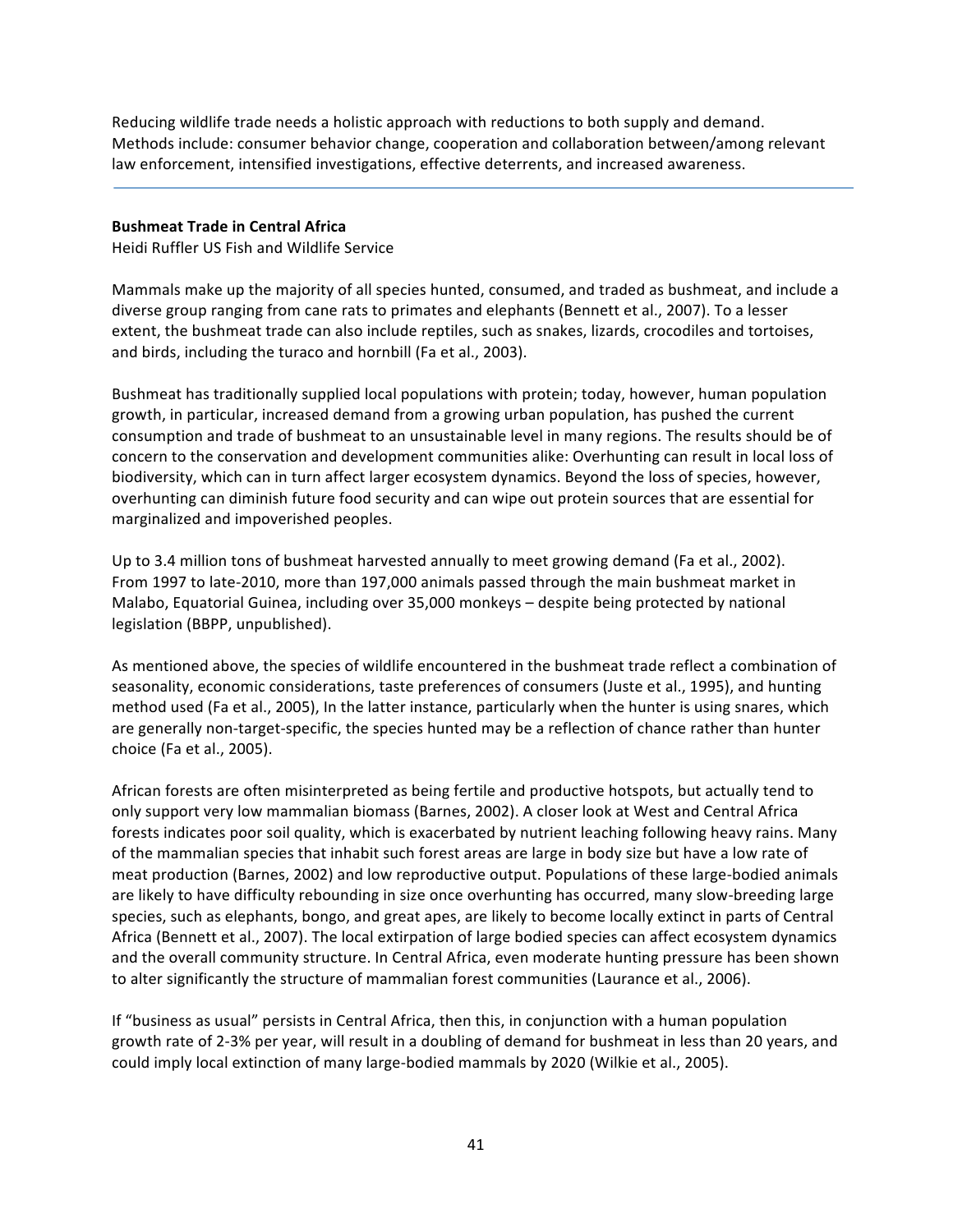Increased demand = direct driver; in particular from urban inhabitants with more disposable income in a market system characterized by lack of national security and stability (Barnes, 2002; East et al., 2005). Growth of jobs in rural areas can also be a driver, including in the logging (Wilkie et al., 2000) and oil industry (Thibault and Blaney, 2003; Laurance et al., 2006). Households near logging concessions that were not employed by the logging company but that did have market access (road network), engaged in more hunting and selling of bushmeat (Wilkie et al., 2000).

Increased demand = direct driver; in particular from urban inhabitants with more disposable income in a market system characterized by lack of national security and stability (Barnes, 2002; East et al., 2005). In some areas, such as Yaoundé, railway is main mode of transportation, but minibuses supply much of the fresh meat (Edderai and Dame, 2006).

The unsustainability of the bushmeat trade can be exacerbated by higher road density, as roads open access to remote forested areas and to rural and urban markets, thereby lowering the opportunity cost of the bushmeat trade (Wilkie et al., 2000).

The development of roads shows a clear correlation not only to an increase in economic growth, but also to ecological disturbance, degradation, and fragmentation of natural resources (Wilkie et. al., 2000). Roads alter the abundance and distribution of many species, including forest elephants, sitatungas, and duikers, with a smaller impact on primates and carnivores (Laurance et al., 2006).

Today's demand for bushmeat is met through a greater availability of efficient hunting technologies, including guns, which are replacing traditional methods such as snaring. Lack of domestic animals and fish stock is widespread in West and Central Africa.

An investigation on impact of wealth and prices on bushmeat and alternative protein consumption in Gabon revealed that rising prices of bushmeat led to less bushmeat consumption and increased consumption of fish, implying that both were dietary substitutes (Wilkie et al., 2005). Greater wealth was a significant predictor of meat consumption, though this was most pronounced when poor households experienced small increases in wealth.

Households can be seen to decide whether to sell or consume a particular species, where a balance is reached between the marginal utility from consumption and the foregone net payoffs that would have resulted from a sale (Damania et al., 2005). Many of the poorest inhabitants routinely keep only the heads and intestines of meat for family consumption, but sell the more desirable meats to maximize profits. Bushmeat is often a critical component of livelihood, especially during the lean season (de Merode et al., 2004).

The bushmeat commodity chain may involve professional, semiprofessional hunters (bushmeat as an additional source of income), and subsistence hunters (who hunt for personal use (e.g. Cowlishaw, 2005). If not consumed by the hunter's household or given as a gift, the urban commodity chain of the bushmeat trade may involve people who transport the meat, wholesalers, people who sell the meat at market, and chopbar (café) and restaurant owners along with their employees who serve bushmeat to customers.

The bushmeat commodity chain may involve professional, semiprofessional hunters—who use bushmeat as an additional source of income, and subsistence hunters—who hunt for personal use (e.g. Cowlishaw, 2005). If not consumed by the hunter's household or given as a gift, the urban commodity chain of the bushmeat trade may involve people who transport the meat, wholesalers, people who sell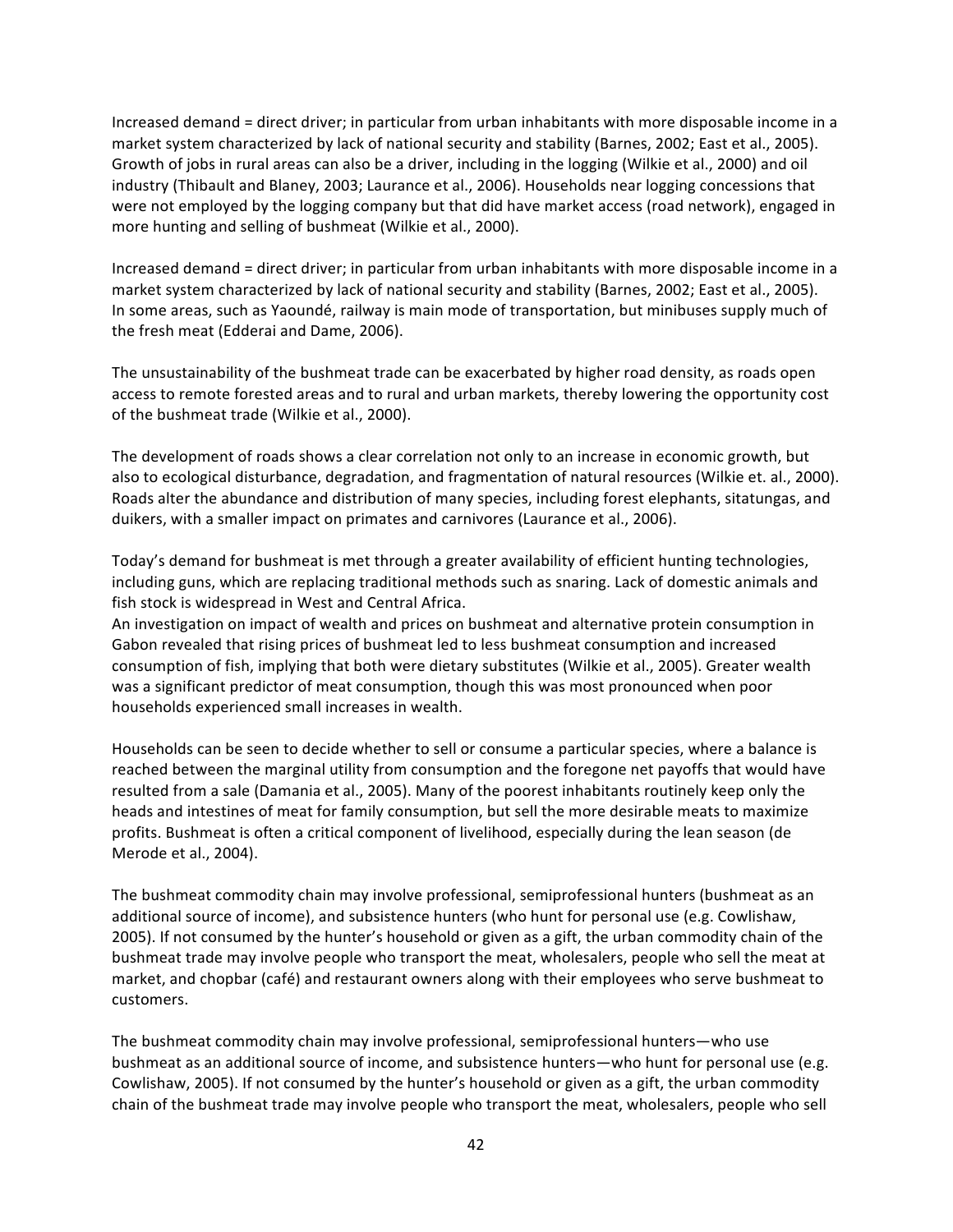the meat at market, and chopbar (café) and restaurant owners along with their employees who serve bushmeat to customers.

Potential solutions depend on the drivers of the demand. Where demand represents basic dietary needs, alternative protein sources might meet conservation and development goals. Women are heavily involved in the transportation and sale of bushmeat. Where it represents a luxury item, a change in hearts and minds is needed.

Demand from the increasing number of people inhabiting urban areas has made bushmeat a significant source of income for people who hunt, transport, and sell the meat to supply a rising demand in the domestic and international markets. Even if local bushmeat consumption has been sustainable, forests are unable to meet the growing demand for bushmeat coming from other areas (Bennett et al., 2007). Lack of environmental laws is not the issue, but rather APPLICATION of these laws.

Farming of domestic animals, wildlife and fish needs to be economically feasible to represent an attractive option; even then it needs to be part of a multifaceted approach if the goal is to significantly reduce pressure on wildlife populations (Mockrin et al., 2005).

The introduction of protein alternatives to diminish demand for bushmeat needs to factor in local taste preferences, cultural traditions, and political circumstances. Before advocating for protein alternatives as bushmeat alternatives in a region, household surveys can determine whether (and which) alternative sources of protein may be substitutable for bushmeat.

Discussion Questions:

How can livelihood programs ensure they are replacements, not additives? What incentives are needed and at what level? What activities can best address these incentives? Who are the appropriate partners and are all the right players involved? What is the cost of not doing it?

# **Whole of Government**

Richard Ruggerio US Fish and Wildlife Service Division of International Conservation

Threats and Challenges to Wildlife in Central Africa

- Organized Crime Syndicates
- Human Trafficking
- Drug Smuggling
- Illegal Immigration

Are we losing the battle? Between 10,000 and 15,000 elephants were killed in Minkebe area in 10 years. Central Africa has lost 60% of its elephants over the last 10 years.

We have to find effective solutions: Awareness -> Political Will -> Capacity. However, corruption can derail everything: poachers -> trafficking network -> consumers.

Anti-poaching-> first, secure the habitat/resource.

Follow the money-> attack vulnerable points; put the bad guys in jail; use domestic and international laws and regulations. And reduce the demand.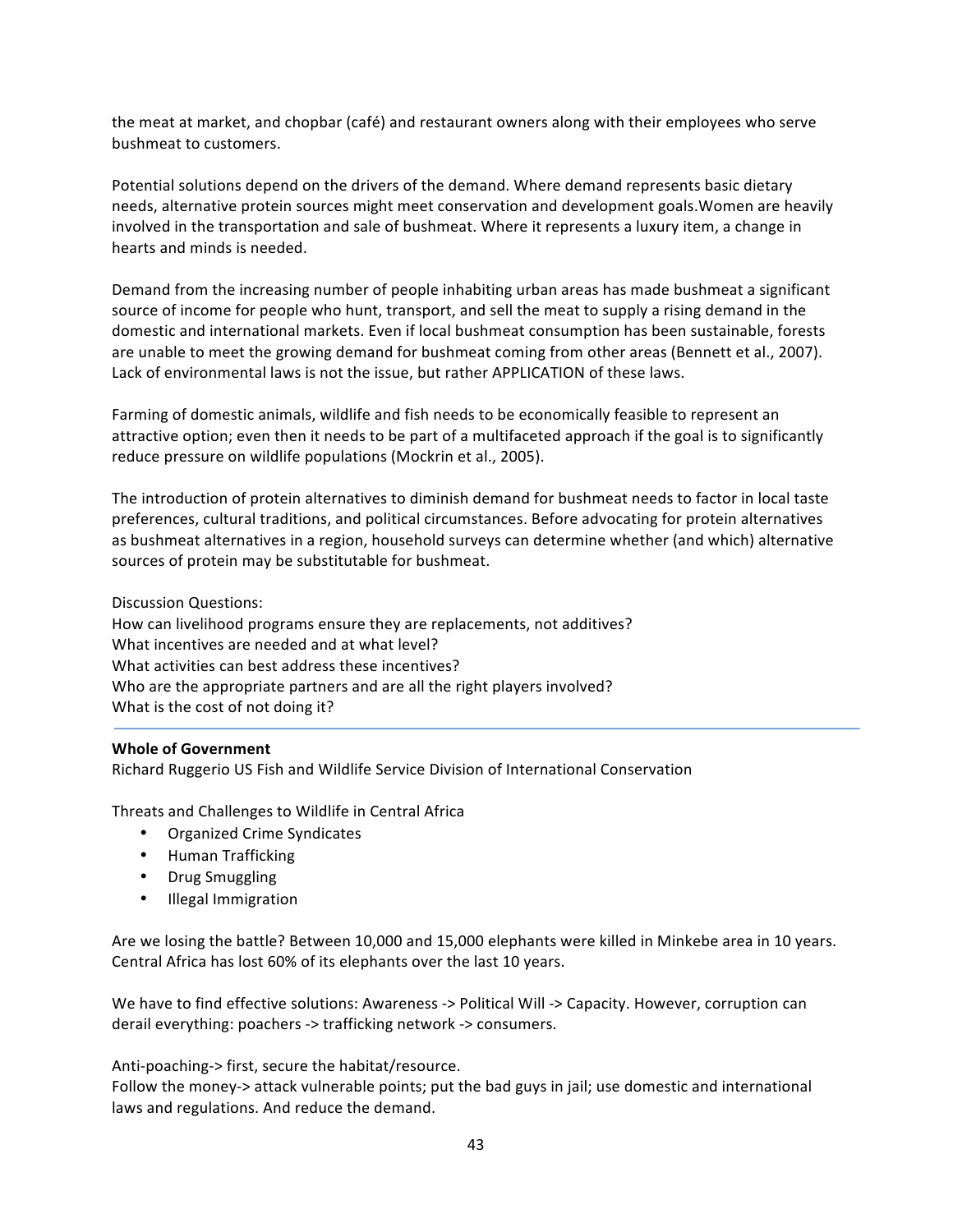# We have to collaborate.

Presidential Executive Order: National Strategy to include: Effective support for anti-poaching activities, coordinating regional law enforcement efforts; developing and supporting effective legal enforcement mechanisms; developing strategies to reduce illicit trade and reduce consumer demand for trade in protected species.

# USFS points of intervention...

Our Four Tier Approach:

- Support anti-poaching action to protect wildlife & habitats
- Disrupt trafficking networks
- Engage governments through CITES to curb illegal trade
- Reduce demand in consumer countries

There are other mechanisms as well such as bilateral agreements such as LE Attache at American Embassy in Bangkok.

# FWS investments in Central Africa

From 2012 to 2013, the USFWS awarded \$17,708,907 in USFWS funds, including transfers from USAID, to support anti-poaching and anti-wildlife trafficking in Africa. This was awarded through: Multinational Species Conservation Funds (African elephant, African rhino, great ape, and marine turtle) Wildlife Without Borders - Africa Program

Central Africa Potential Partners

- Range State Governments
- International Governments (e.g. US, Norway, France, UK)
- Regional Bodies (e.g. COMIFAC, RAPAC)
- Local and National NGOs
- International NGOs
- **Educational Institutions**
- Other Donors (e.g. GEF, African Development Bank, Arcus Foundation)

# **Extractive Industries**

WCS Business and Conservation Initiative (BACI): Engaging Industry in the Work of Conservation in Central Africa

The mission of the BACI is to create mechanisms that ensure long-term financing for conservation as compensation from private and public entities for their use and impact on natural resources. We engage with Governments, Financial Institutions, Companies, and Key Stakeholders to Achieve No Net Loss of Biodiversity from Commercial Investments in the Landscapes where WCS works. Factors guiding BACI's vision and approach

Companies face increasing biodiversity risk - but, lack experience or expertise to manage it. Financial institutions are increasing their demands for environmental responsibility (ex. - IFC PS6) Most governments are ill-equipped to respond - lack of regulations, poor capacity, with limited scope for planning, desire for quick riches.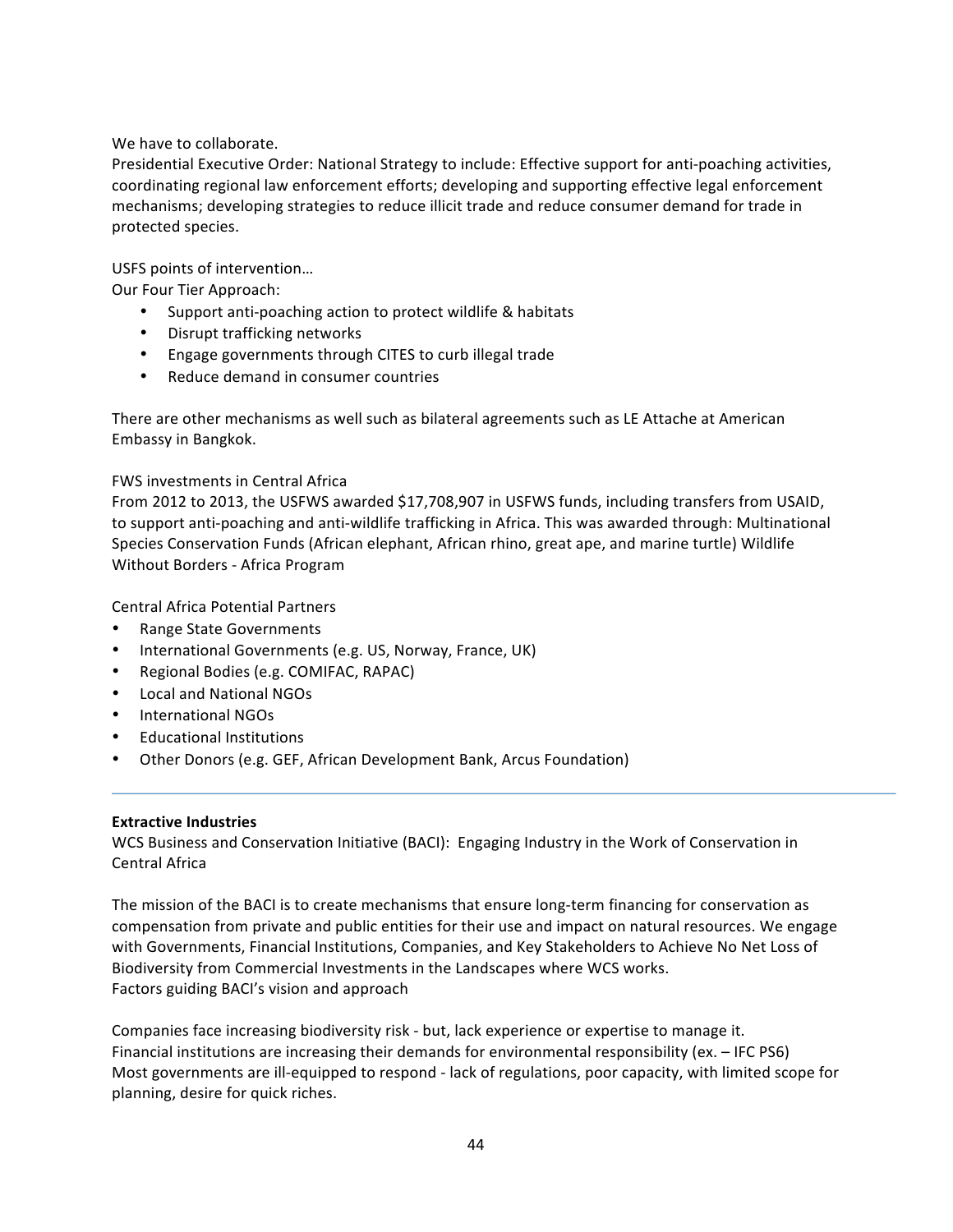Until these needs are resolved we face continued loss of biodiversity from extractive industry investments

Many companies now seek responsible strategies outside the regulatory framework IFC PS6 affecting investment decisions (e.g. 79 financial institutions of the Equator Principles Association follow IFC PS6 standards).

BACI is working a broad array of stakeholders: Businesses, Government, Civil Society, and Financial Institutions. Additionally, BACI uses a multi-tiered approach which influence projects and policies that affect the decisions and behavior of key stakeholders.

1. Governments

Mandates, standards and regulations on best practices (mitigation, compensation) affect company behavior and investment approaches

- 2. Lenders Safeguards that affect performance through pre and post-project requirements
- 3. Companies Industry CSR and market access affect their actions on the ground (voluntary)

WCS is engaged through six key industry sectors: Mining, Oil and Gas, Forestry, Other Energy, Fisheries, and Agriculture.

The Business Case:

- 1. Managing Risk
	- Regulatory risks Profitability may be threatened by fines, claims for damage, delays or loss of authorization
	- Reputational risks Loss of trust, poor profile, target of negative publicity, NGO campaigns, loss of license to operate
	- Financing risks Tougher access to investment capital—debt and equity—especially given growing offset requirements by Equator banks
	- Operational risks Poor consideration of biodiversity & ecosystem services can increase future vulnerability to risks (e.g. inadequate water supply, flooding)
- 2. Gaining the Competitive Advantage
	- Access to land at initial stages of project development & for ongoing exploration to extend the lifetime of existing projects;
	- Legal and social license to operate
	- Access to old & new markets
	- Access to human capital
	- A seat at the policy development table
- 3. IFC PS6 and the Equator Principles Association
	- Performance Standard 1: Assessment and Management of Environmental and Social Risks and Impacts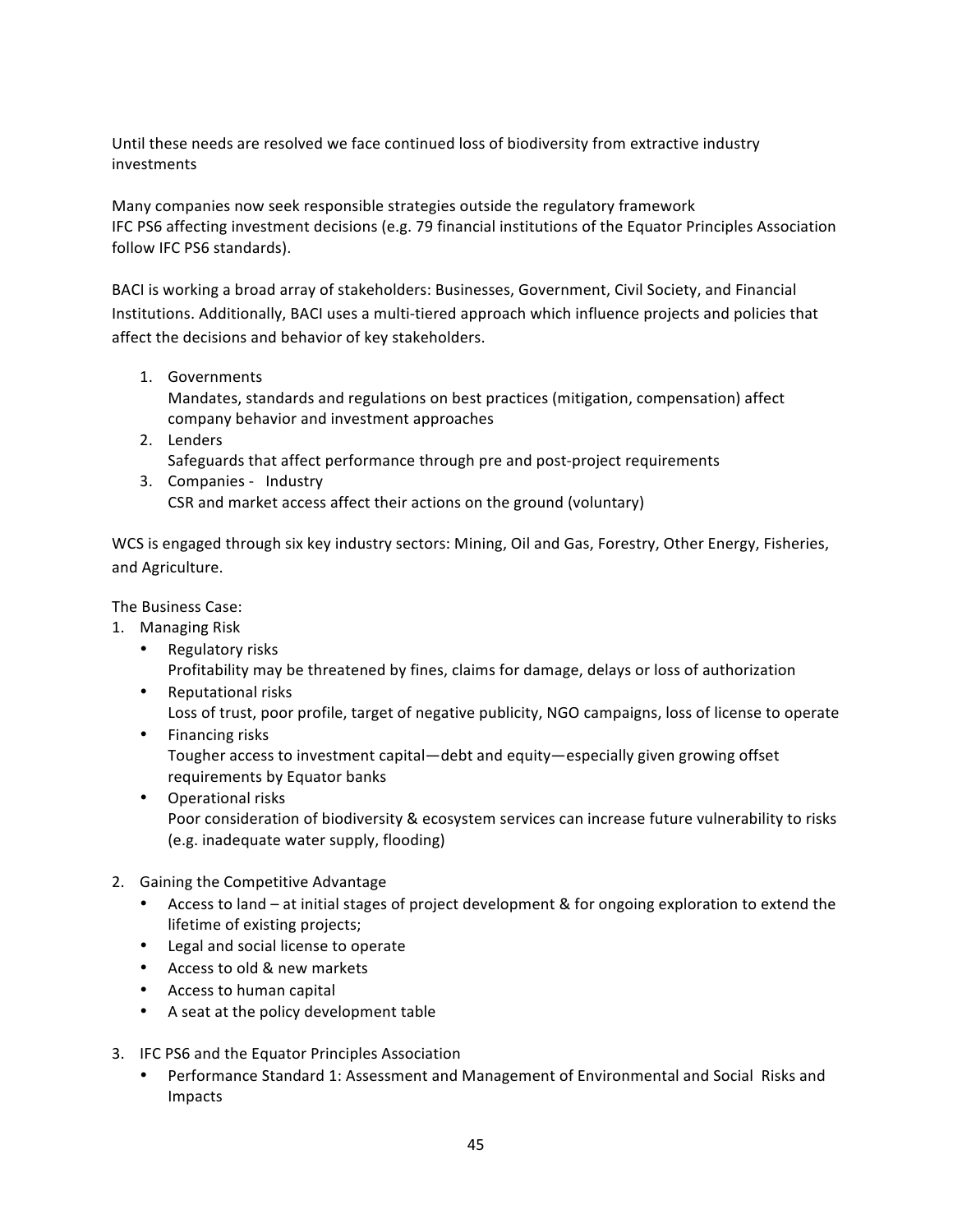- Performance Standard 2: Labor and Working Conditions
- Performance Standard 3: Resource Efficiency and Pollution Prevention
- Performance Standard 4: Community Health, Safety, and Security
- Performance Standard 5: Land Acquisition and Involuntary Resettlement
- Performance Standard 6: Biodiversity Conservation and Sustainable Management of Living **Natural Resources**
- Performance Standard 7: Indigenous Peoples
- Performance Standard 8: Cultural Heritage

Borrowers in PS6 are essential for the following reasons:

- To protect and conserve biodiversity.
- To maintain the benefits from ecosystem services.
- To promote the sustainable management of living natural resources through the adoption of practices that integrate conservation needs and development priorities.

PS6 is determined SEIA process (PS1)

Applied to projects:

- located in modified, natural, and critical habitats;
- that impact ecosystem services; or
- that include the production of living natural resources (e.g., agriculture, animal husbandry, fisheries, forestry).

Can't EIA take care of Biodiversity

- $\circ$  EIA rarely considers 'no net loss'.
- $\circ$  Typically only requires avoidance/minimization for some impacts.
- $\circ$  Usually does not address residual impacts.
- o Does not address all components of biodiversity.
- $\circ$  Often very site specific, without proper landscape scale.
- $\circ$  Often fails to address indirect and cumulative impacts.
- o HOWEVER an offset can be integrated into the EIA process to deliver 'no net loss'!

Implementing the Mitigation Hierarchy:

- $\circ$  Create a system for planning and that limits impacts to biodiversity and ecosystem services and incorporates that into the EIA process
- $\circ$  Create a value for biodiversity and ecosystems services and system whereby the impactor pays.

Offset to achieve net positive impact

 $\circ$  Offsets deliver conservation gains for the same elements of biodiversity that face residual losses Offset to achieve no net loss

Restoration

Minimization

Avoidance

Responding to cumulative threats:

o At a Landscape or Project Scale: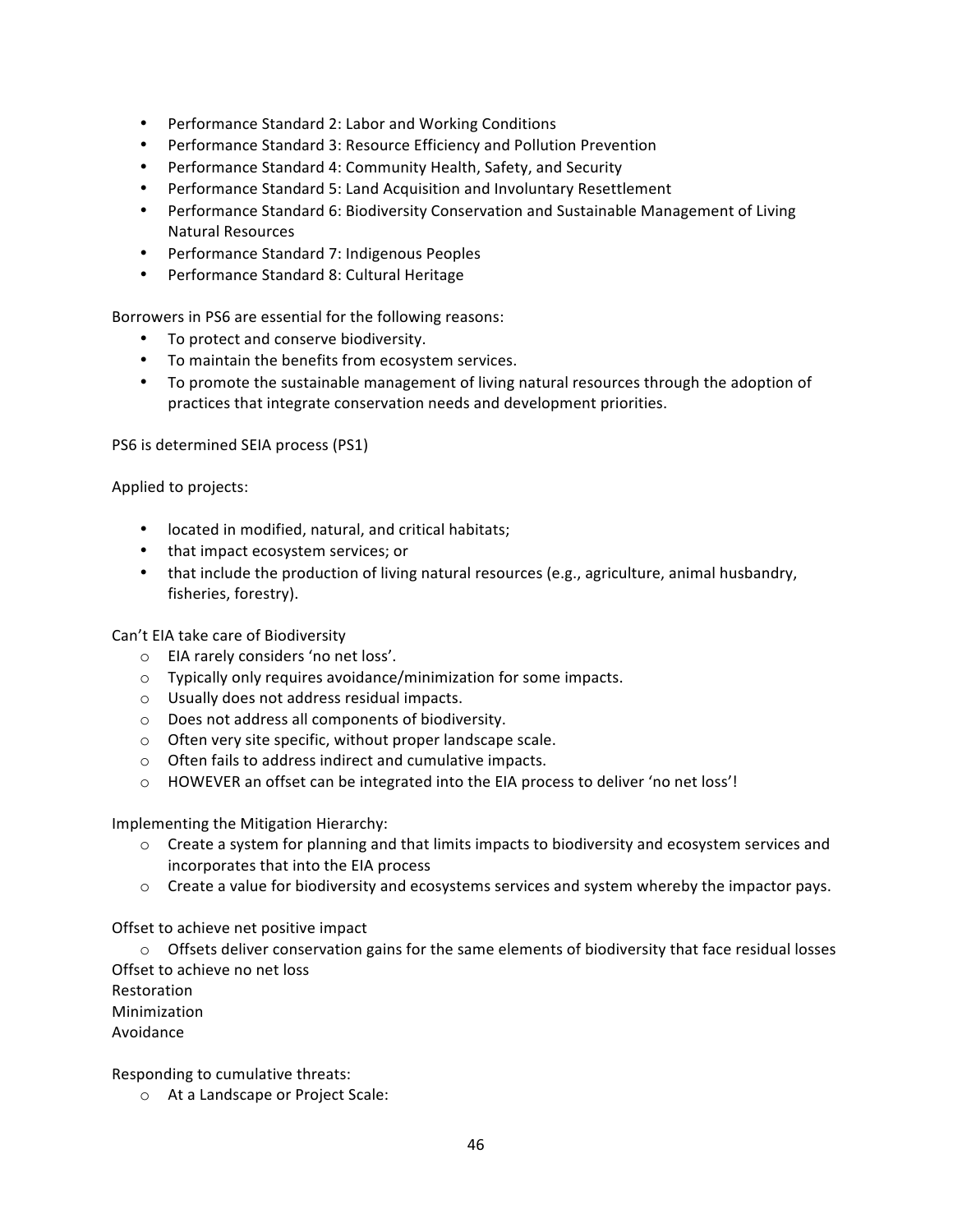- $\circ$  Use spatial planning tools to reveal impact threats and identify mitigation solutions.
- $\circ$  Collect data to quantify biodiversity values at site and landscape level.
- $\circ$  Use species distribution models and systematic conservation planning to produce best practice mitigation and biodiversity offset plans.
- $\circ$  Ensure the permanence of offsets resilient legal and financial mechanisms
- o Provide technical and management expertise to implement offsets.
- o At a Global, Regional and National Scale:
	- $\circ$  Establish standards and policies for net positive impact on biodiversity
	- o Consolidate lessons learned into a portfolio of site-based projects.

What results are we producing?

- o Policies and Standards
- o Metrics
- o Projects

Mitigating Impacts from Mining in the DRC: Workshop on Strategy and Practice «Mining & Biodiversity in DR Congo » working group

Workshop was held in June 13-14, 2013 in Kinshasa, DRC

Included in the workshop were:

- o Industrial mining companies;
- $\circ$  Gov't: technical & policy-makers
- o Civil society groups;
- o Donors;
- $\circ$  Conservation actors

Overall objective: promote best practices in mining sector by identifying opportunities to improve their implementation, in order to mitigate negative impacts on biodiversity and ecosystem service values from mining sector development.

Topics covered at the workshop:

- $\circ$  Legal context for mining sector environmental obligations
- $\circ$  International best practices for mining & biodiversity
- $o$  Environmental impact assessments & mitigation procedures
- o Integrated land-use planning
- $\circ$  Evaluation of artisanal mining impacts & mitigation tools
- $\circ$  Case studies demonstrating mitigation hierarchy

Principle workshop recommendations:

- $\circ$  Adoption (in principle) of "net-zero loss of biodiversity" objective for mining sector
- $\circ$  Harmonization of legal texts
- $\circ$  Environmental obligations for mining sector should shift from Ministry of Mines to Environment
- $\circ$  All mining actions should evaluate impacts which contribute to social development and adopt FPIC (free prior informed consent) norms
- $\circ$  ASM should be formalized into cooperatives, allowing clarification of their legal status and environmental obligations

Land Use Recommendations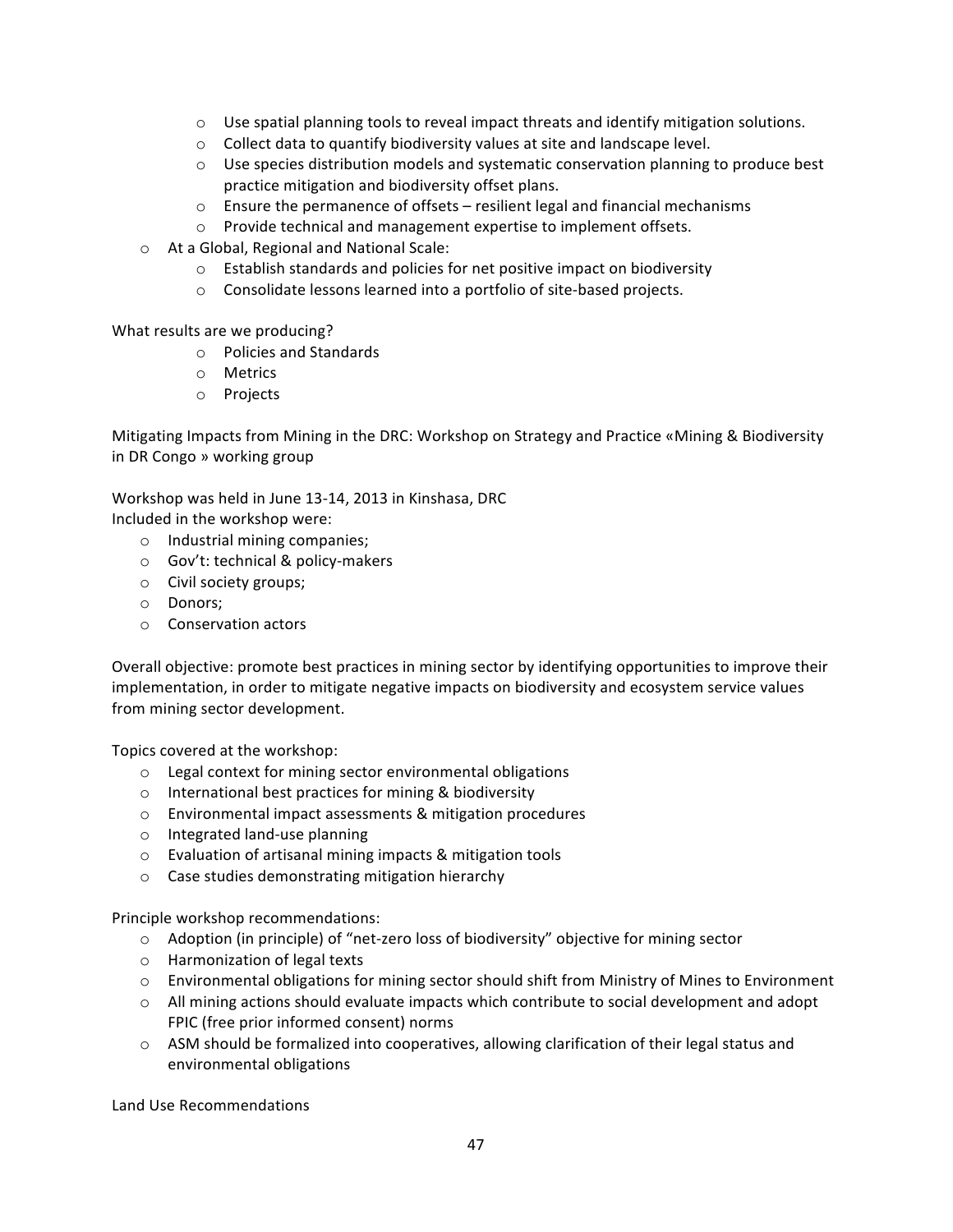- $\circ$  Improved coordination for multi-sectoral integrated land-use planning
- $\circ$  Initiatives to inventory biological, geological and socioeconomic data/information to inform processes
- $\circ$  Definition of "no-go" zones strengthened by harmonization of laws
- $\circ$  Cancellation of concessions in protected areas & evacuation of ASM actors

Recommendations for Follow-up

- o DRC Mining Code to be revised
- o Three stakeholder groups:
- o Government
- o Mining Companies
- o Civil Society
- $\circ$  Recommendations legalized and communicated to mining companies & civil society
- $\circ$  Advance recommendations & approach new activities:
- $\circ$  USAID / DFID / GIZ, etc.
- o PROMINES & World Bank

Case Study: Zanaga Iron Ore Mine Republic of Congo

WCS on the ground 2010-present

Corporate mergers - Jumelles (2009) -> MPD (2010) -> Xstrata -> Glencore (2013) Originally committed to IFC PF6 now committed to "best practices"

- overlaps with 3 forest concessions in mine site area
- at least 3 other mines + oil/gas + commercial agriculture in vicinity of the transport corridor

Beneficial site-based actions by a single industry can be negated by the cumulative impacts from many industries operating within the same landscape.

# **CARPE III Communications and Outreach Strategy**

SK Reddy Central Africa Regional Program for the Environment (CARPE)

Need for the Strategy:

- Effective communication with stakeholders (U.S. decision makers especially)
- Share CARPE's work, results and impacts on a timely basis.
- Observations by CARPE senior managers confirmed this need
- Some USAID grants beneficiaries/recipients have not credited USAID support
- Tended to violate the requirements in the grants related to "Marking and Branding"
- Logos are inconspicuously buried in the back pages of publications (refer to USAID branding guidelines)
- Scientific/popular articles often do not credit USAID projects as data/ information sources
- Partner cooperation is critical to address these concerns.

Targeted stakeholders include:

U.S. public, U.S. Congress and the U.S. Diplomatic missions in the region The Central African governments